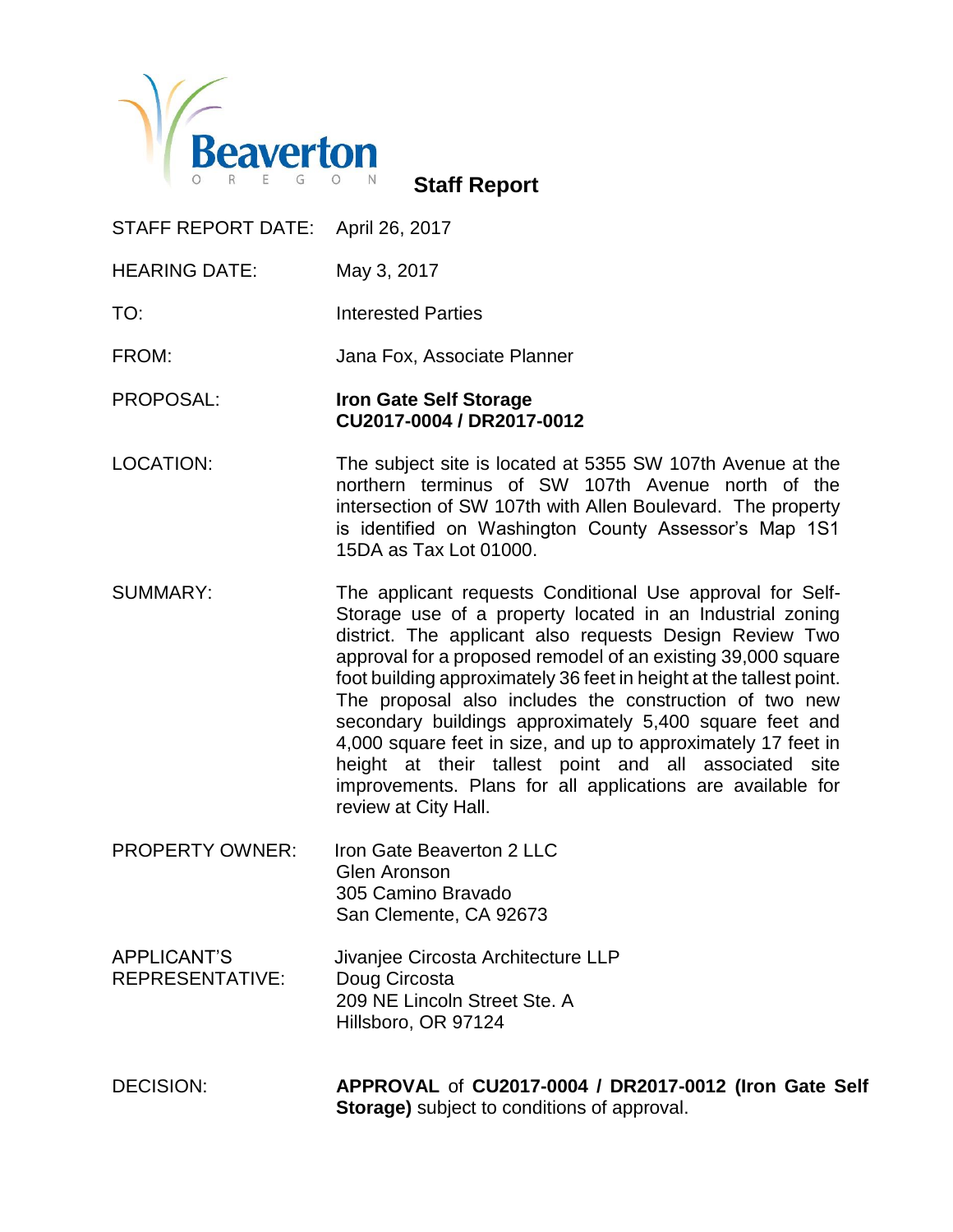# **BACKGROUND FACTS**

# **Key Application Dates**

| <b>Application</b> | <b>Submittal Date</b>                  | <b>Application</b><br><b>Deemed Complete</b> | $120$ -Day | $240$ -Day $*$                  |
|--------------------|----------------------------------------|----------------------------------------------|------------|---------------------------------|
| CU2017-0004        | <b>February 16, 2017</b>               | March 7, 2017                                |            | July 5, 2017   November 2, 2017 |
|                    | <b>DR2017-0012</b>   February 16, 2017 | March 7, 2017                                |            | July 5, 2017   November 2, 2017 |

\* Pursuant to Section 50.25.9 of the Development Code this is the latest date, with a continuance, by which a final written decision on the proposal can be made.

# **Existing Conditions Table**

| Zoning                            | <b>IND - Industrial</b>                                                                                                                                                                                               |                                                                                                    |  |
|-----------------------------------|-----------------------------------------------------------------------------------------------------------------------------------------------------------------------------------------------------------------------|----------------------------------------------------------------------------------------------------|--|
| <b>Current Development</b>        | Vacant Warehouse                                                                                                                                                                                                      |                                                                                                    |  |
| <b>Site Size &amp; Location</b>   | 5355 SW 107 <sup>th</sup> Avenue;<br>at the northern terminus of SW 107 <sup>th</sup> Avenue, north of Allen Boulevard,<br>east of Highway 217;<br>Washington County Assessor's Map 1S1 15DA as Tax Lot Tax Lot 01000 |                                                                                                    |  |
| <b>NAC</b>                        | Denney Whitford / Raleigh West Neighborhood Association Committee                                                                                                                                                     |                                                                                                    |  |
| <b>Surrounding</b><br><b>Uses</b> | Zoning:<br>North: INDUSTRIAL<br>South: INDUSTRIAL<br>East: INDUSTRIAL<br><b>West: INDUSTRIAL</b>                                                                                                                      | Uses:<br>North: Industrial / Bus Barn<br>South: Industrial<br>East: Industrial<br>West: Industrial |  |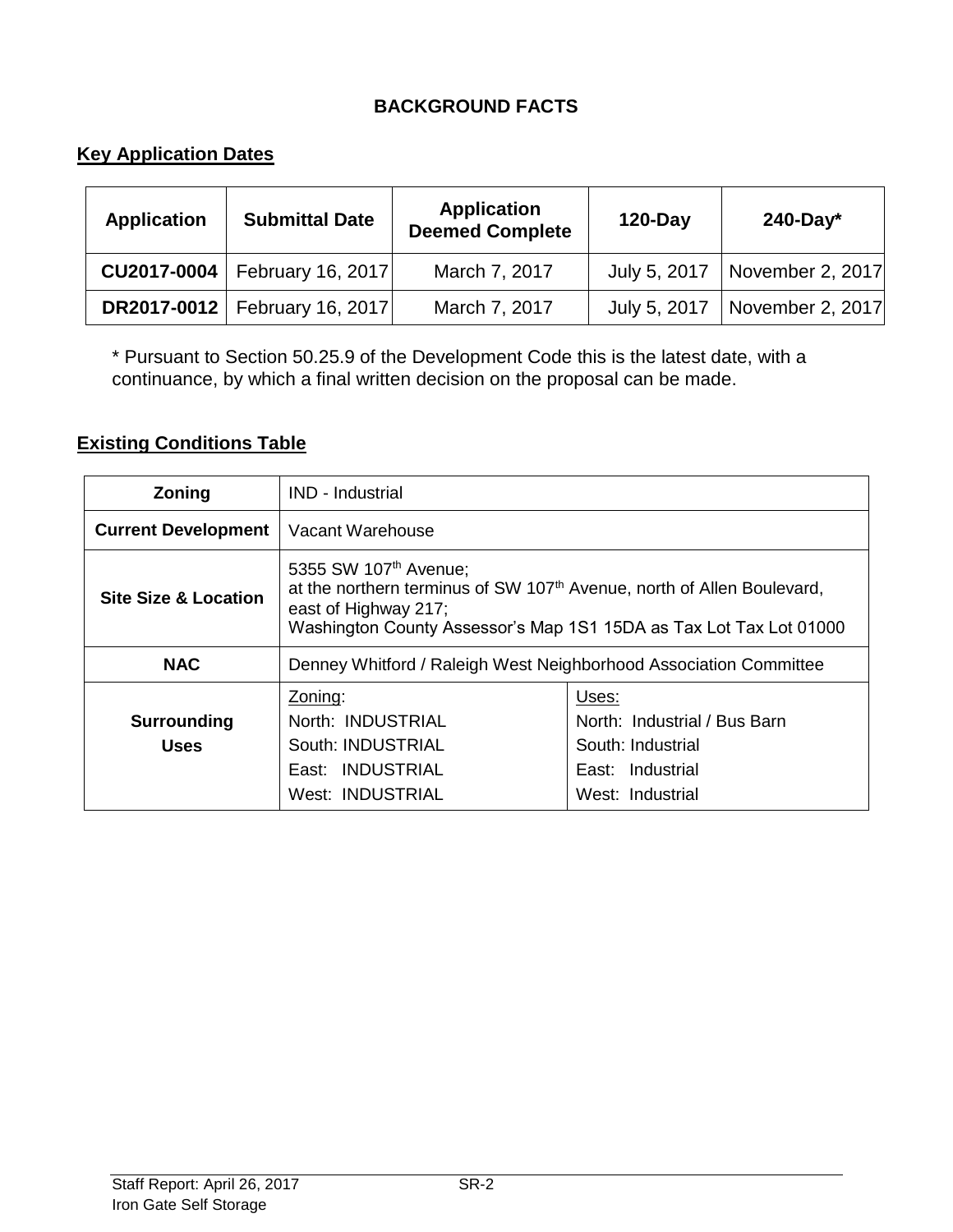# **DESCRIPTION OF APPLICATION AND TABLE OF CONTENTS**

| <b>Attachment A:</b> | <b>Facilities Review Committee Technical Review and</b><br><b>Recommendation Report</b> | Page No.<br>$FR1 - FR8$          |
|----------------------|-----------------------------------------------------------------------------------------|----------------------------------|
|                      | Attachment B: CU2016-0011 New Conditional Use                                           | CU <sub>1</sub> -CU <sub>5</sub> |
|                      | Attachment C: DR2016-0103 Design Review Three                                           | DR1-DR14                         |
|                      | <b>Attachment D:</b> Conditions of Approval                                             | COA1-COA8                        |

# **Exhibits**

### **Exhibit 1. Materials submitted by Staff**

- Exhibit 1.1 Vicinity Map (page SR-4 of this report)
- Exhibit 1.2 Aerial Map (page SR-5 of this report)

### **Exhibit 2. Public Comment**

None received, to date.

# **Exhibit 3. Materials submitted by the Applicant**

Exhibit 3.1 Submittal Package including plans

# **History:**

This proposal was previously reviewed and approved by the Planning Commission on August 13, 2014, case files CU2014-0006 and DR2014-0051. The approvals subsequently expired on August 25, 2016 without project construction commencing or an extension request being filed or granted. The applicant wishes to proceed with this project and has resubmitted the same plans for review under the current case files.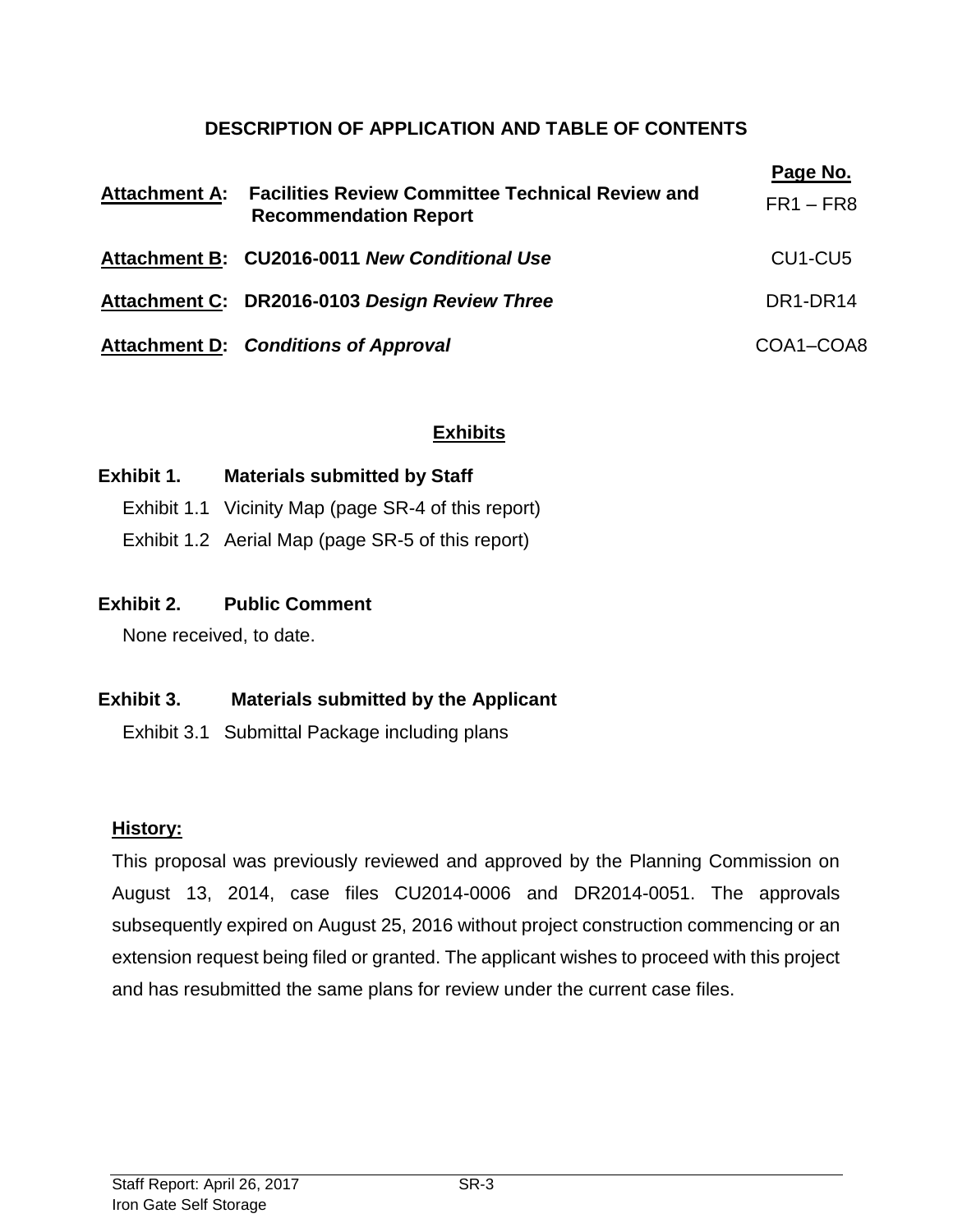**Exhibit 1.1**

# **Iron Gate Self Storage CU2017-0004 / DR2017-0012 Zoning Map**

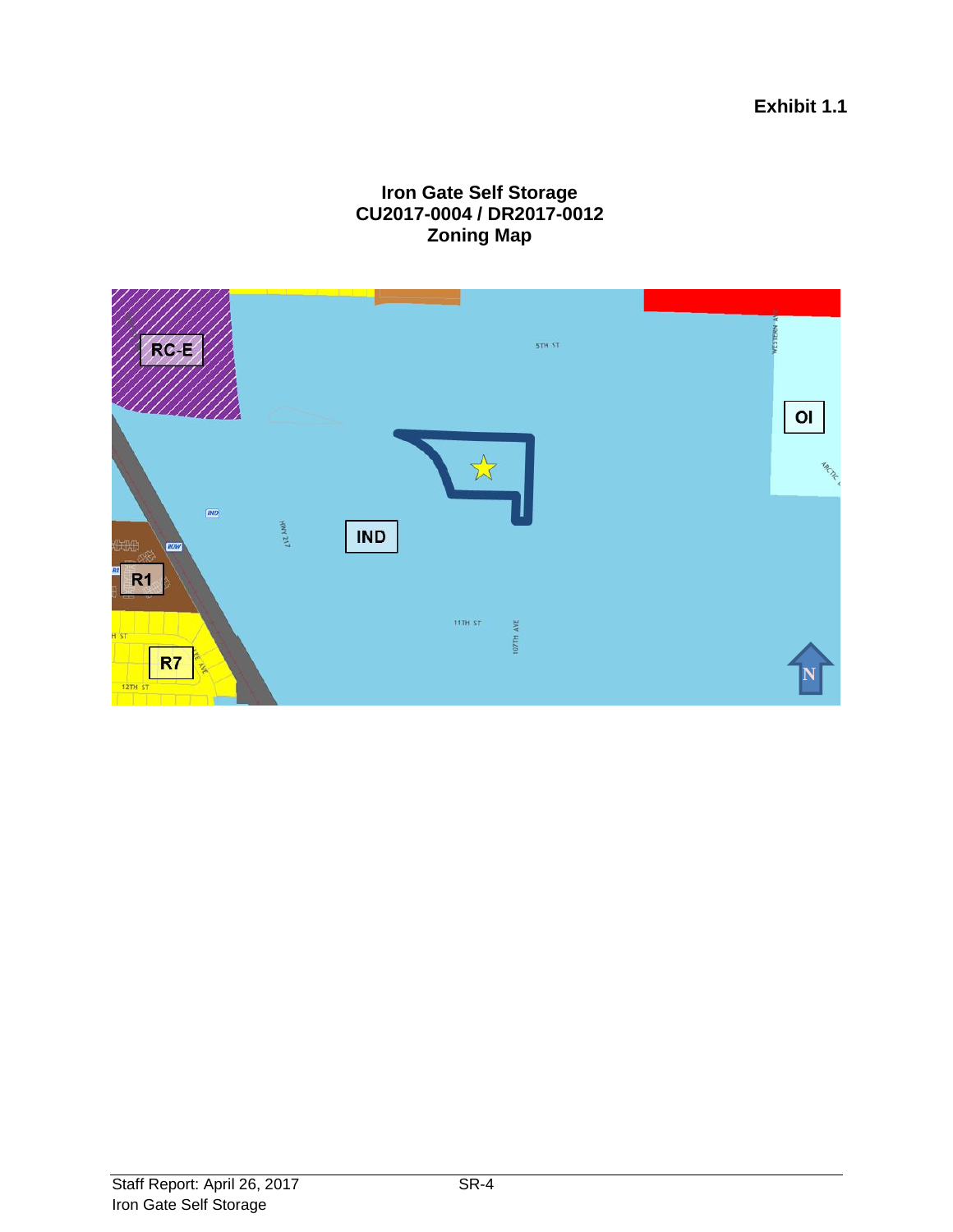

#### **Iron Gate Self Storage CU2017-0004 / DR2017-0012 Aerial Map**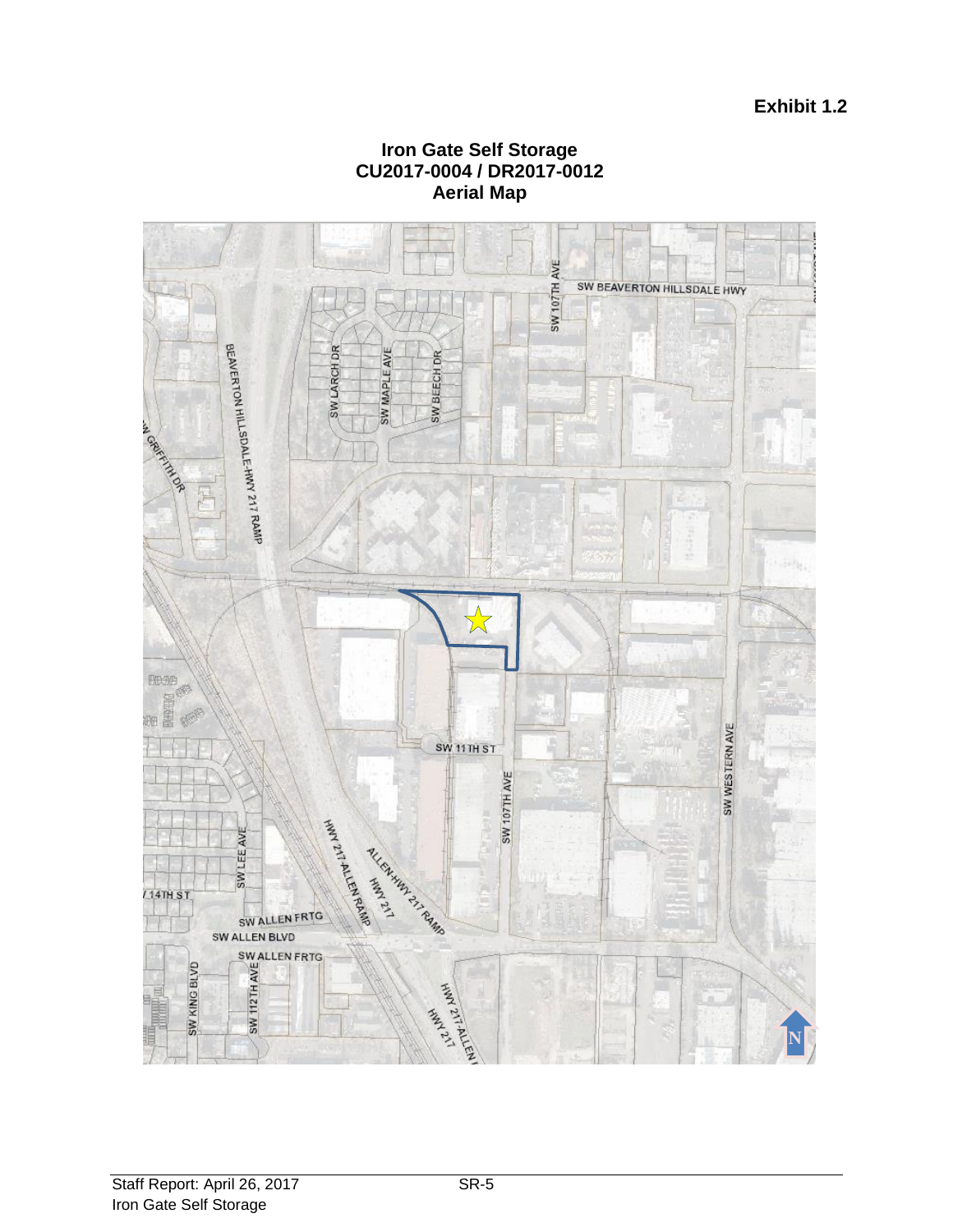# **FACILITIES REVIEW COMMITTEE TECHNICAL REVIEW AND RECOMMENDATIONS Iron Gate Self Storage CU2017-0004 / DR2017-0012**

### **Section 40.03 Facilities Review Committee:**

The Facilities Review Committee has conducted a technical review of the application in accordance with the criteria contained in Section 40.03 of the Development Code. The Committee's findings and recommended conditions of approval are provided to the decisionmaking authority. As they will appear in the Staff Report, the Facilities Review Conditions may be re-numbered and placed in different order.

The decision-making authority will determine whether the application as presented meets the Facilities Review approval criteria for the subject application and may choose to adopt, not adopt, or modify the Committee's findings, below.

**The Facilities Review Committee Criteria for Approval will be reviewed for all criteria that are applicable to the submitted applications as identified below:**

 **All twelve (12) criteria are applicable to the submitted Conditional Use and Design Review applications as submitted.**

#### *A. All critical facilities and services related to the development have, or can be improved to have, adequate capacity to serve the proposal at the time of its completion.*

Chapter 90 of the Development Code defines "critical facilities" to be services that include public water, public sanitary sewer, storm water drainage and retention, transportation, and fire protection. The Committee finds that the proposal includes necessary on-site and off-site connections and improvements to public water, public sanitary sewer and storm water drainage facilities.

#### Public water

Water service will be provided by the City of Beaverton and is available through 8-inch and 12-inch water mains within a waterline easement through the southern portion of the site. The available service has sufficient capacity to serve the proposed development.

#### Public sanitary sewer

The City of Beaverton provides sewer service through an 8-inch sewer main in the SW 107<sup>th</sup> Avenue right-of-way and within an easement along the eastern side of the site. The available service has sufficient capacity to serve the proposed development.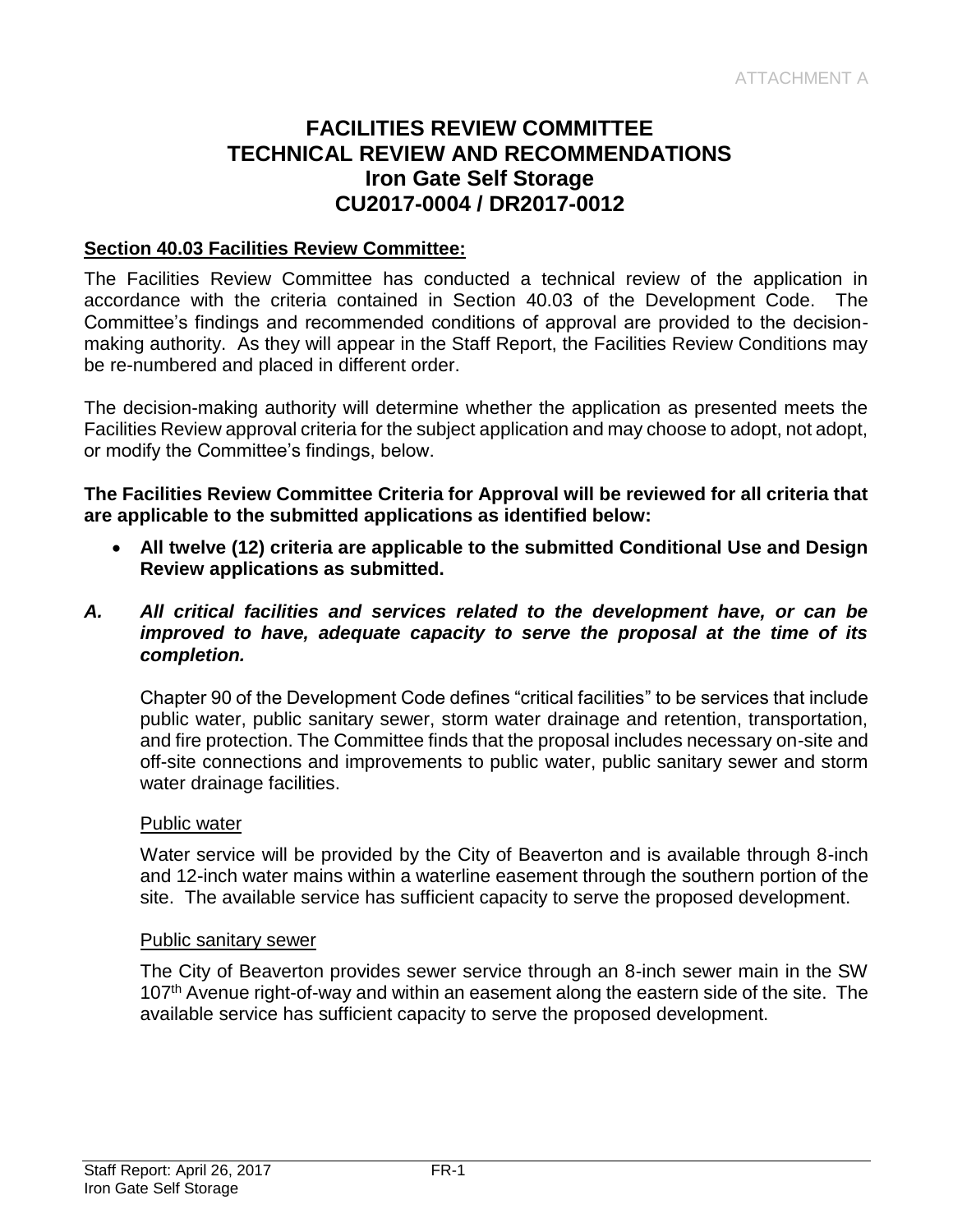# Storm water drainage, treatment, and detention

The City of Beaverton provides storm water drainage along the south side of the project site through manhole connections to a storm line that traverses properties to the west, connecting with a line along Highway 217. The applicant has submitted a preliminary drainage report, included in the application materials. The Committee has found the report and associated utility plans are adequate in addressing the site's on-site surface water management.

To ensure appropriate design and construction of critical facilities including but not limited to utility connections, access to manholes and structures, maintenance requirements, and associated construction and utility phasing plans, the Committee recommends conditions of approval through the Design Review application.

# **Transportation**

The site is located at the northern terminus of SW 107<sup>th</sup> Avenue as accessed from SW Allen Boulevard. The City's Comprehensive Plan classifies SW 107<sup>th</sup> Avenue as a Local Street and SW Allen Boulevard as an Arterial.

A Traffic Impact Analysis was not included with the application. The proposed development, a new 458 unit Mini-Warehouse (ITE Code No. 151), generates a total of 114 new trips on average during a weekday. The trip generation estimates were obtained from Trip Generation 9th Edition, published by the Institute of Transportation Engineers. The Beaverton Development Code requires a Traffic Impact Analysis for any new use that generates more than 200 vehicle trips per day on average. As the proposal will generate fewer trips than the threshold, no Traffic Impact Analysis is required.

# Fire protection

Tualatin Valley Fire & Rescue (TVF&R) provides fire protection services for property in this area. Preliminary comments and conditions of approval have been received from TVF&R. TVF&R endorses this proposal predicated on the attached criteria and conditions of approval. TVF&R will also review the plans prior to site development permit issuance for continuity with relative fire safety related issues.

With the recommended conditions of approval, this proposal will provide required critical facilities and services, thereby meeting this criterion for approval.

# **Therefore, the Committee finds that by meeting the conditions of approval, the proposal meets the criterion.**

*B. Essential facilities and services are available, or can be made available, with adequate capacity to serve the development prior to occupancy. In lieu of*  providing essential facilities and services, a specific plan may be approved if it *adequately demonstrates that essential facilities, services, or both will be provided to serve the proposed development within five years of occupancy.*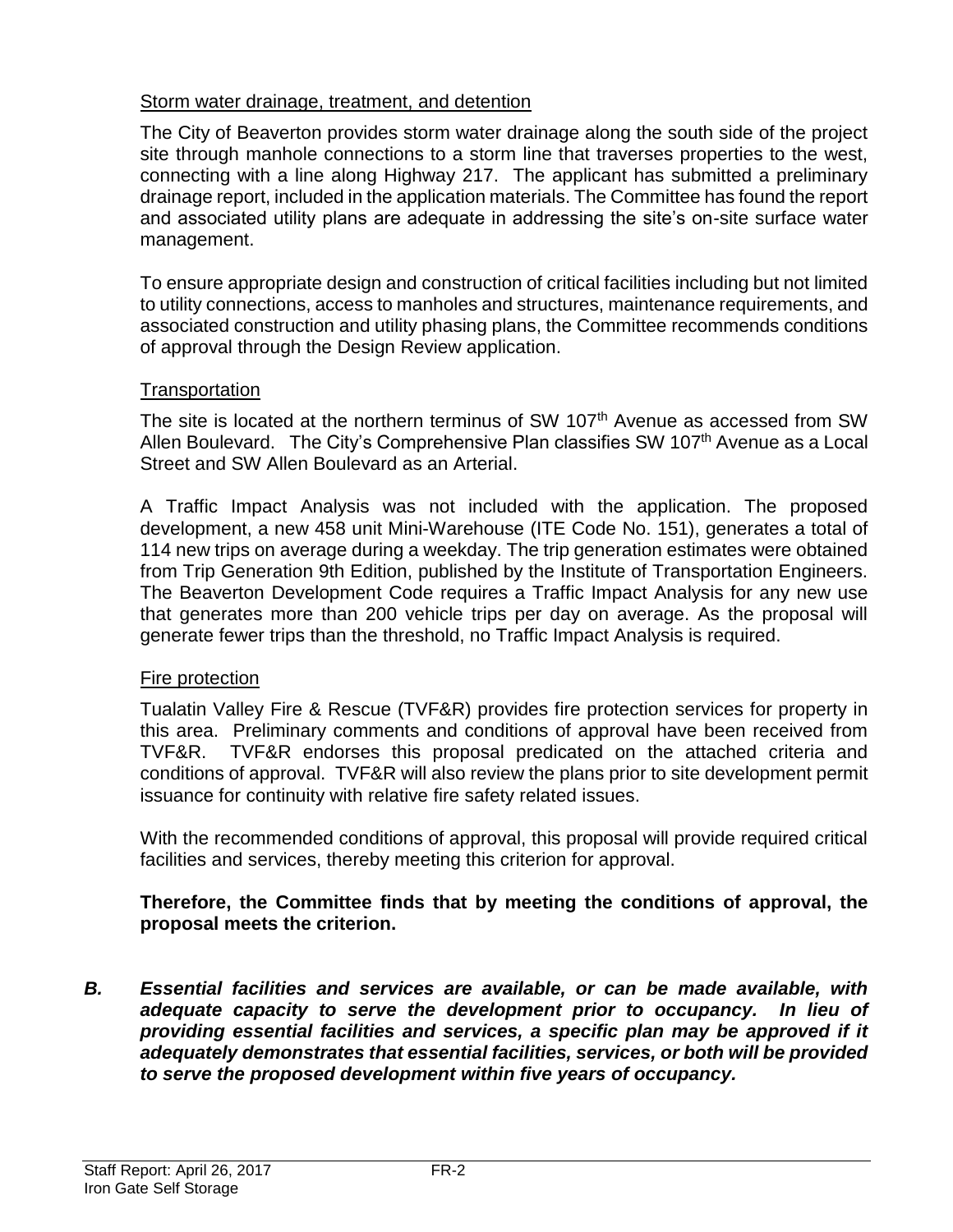Chapter 90 of the Development Code defines "essential facilities" to be services that include schools, transit improvements, police protection, and pedestrian and bicycle facilities in the public right-of-way. The applicant's plans and materials were forwarded to City Transportation staff and City Police Department, for comments and/or conditions of approval.

# **Schools**

The subject site is within the Beaverton School District boundaries. The proposal does not include additional new dwelling units. Therefore, the proposal will not generate demand for services from the applicable public school system.

# Transit improvements

Tri-Met provides transit service along Allen Boulevard via Bus Route No. 53. The No. 53- Arctic/Allen runs on a loop from and to the Beaverton Transit Center along Lombard, Beaverton-Hillsdale Highway, Griffith, 5th, Western, Arctic, Allen during the weekday morning and evening rush hours only. Bus Route No. 53 is west-bound in the morning on the north side of Allen and east-bound in the evening on the south side of Allen. The closest west-bound morning stop is at the northeast corner of the intersection of 107<sup>th</sup> and Allen Boulevard and the closest east-bound evening stop is on the south side of Allen Boulevard, between 107<sup>th</sup> and Western Avenue. The nearest stop is approximately onethird mile from the proposed development site. The proposed improvements to the site include pedestrian access to 107<sup>th</sup> Avenue and, thus, pedestrian access to transit service. The site is adequately served by transit and the proposal does not warrant additional transit stops.

# Police protection

The site will be served by the Beaverton Police Department for public safety. The Police Department did not cite any issues or recommendations to the Facilities Review Committee.

# On-site pedestrian and bicycle facilities in the public right-of-way

The project site has direct access to 107<sup>th</sup> Avenue. The east side of 107<sup>th</sup> is improved with existing sidewalks approximately 370 feet south of the subject site. Bike lanes are currently not available in the 107th Avenue right-of-way, nor are they required within a local street cross-section.

The subject site is located at the terminus of  $107<sup>th</sup>$  Avenue therefore, no frontage improvements are required. The applicant has proposed driveway approach improvements, including a pedestrian walkway, connecting on-site improvements to SW 107<sup>th</sup> Avenue. Construction of a commercial driveway approach has been conditioned through this review

With the recommended conditions of approval, this proposal will provide required essential facilities, thereby meeting this criterion for approval.

### **Therefore, the Committee finds that by meeting the conditions of approval, the proposal meets the criterion.**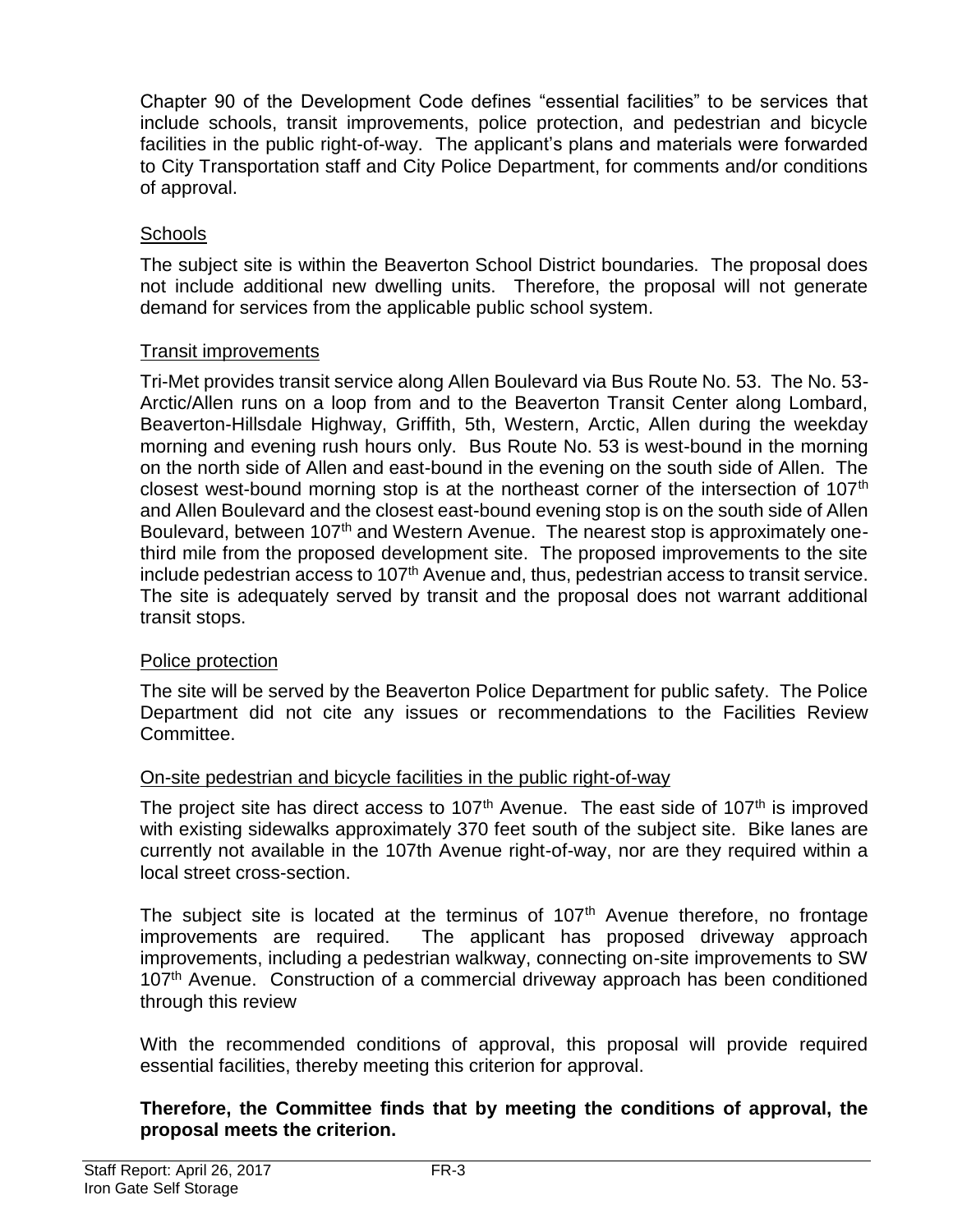*C. The proposal is consistent with all applicable provisions of Chapter 20 (Land Uses) unless the applicable provisions are modified by means of one or more applications which shall be already approved or which shall be considered concurrently with the subject proposal.*

Staff cites the Code Conformance Analysis chart at the end of this report, which evaluates the project as it relates to the applicable Code requirements of Chapter 20 for the Industrial (IND) zone as applicable to the above mentioned criteria. As demonstrated on the chart, the development proposal meets all applicable standards of the IND zone.

**Therefore, the Committee finds that the proposal meets the criterion.** 

*D. The proposed development is consistent with all applicable provisions of Chapter 60 (Special Requirements) and all improvements, dedications, or both, as required by the applicable provisions of Chapter 60 (Special Requirements), are provided or can be provided in rough proportion to the identified impact(s) of the proposal.*

The Committee cites the Code Conformance Analysis chart at the end of this report, which evaluates the proposal as it relates to the applicable Code requirements of Chapter 60, in response to the above mentioned criteria. Staff will provide findings for the applicable Conditional Use and Design Review approval criteria within the applicable sections of the staff report.

# Floodplain Regulations (Section 60.10)

- *60.10.20. Commercial and Industrial Uses in the Floodway Fringe. All commercial and industrial uses, if allowed in the primary zone are allowed in the floodway fringe if the proposed development:*
	- *1. Meets the requirements of Beaverton Code Section 9.05;*
	- *2. Meets the requirements of the City Engineering Design Manual and Standard Drawings;*
	- *3. Meets the requirements of the Clean Water Services District Design and Construction Standards Manual based on affirmative statements in documentation from CWS; and*
	- *4. Has been reviewed and approved by the appropriate City approval authority as meeting the requirements and standards of this ordinance.*

As described by the applicant, "The site is located within a 100 year floodplain with a defined elevation of 184.70. Per City of Beaverton Code, floor elevations must be a minimum of one foot above the flood elevation and no net loss of flood storage is allowed. The two new storage buildings will be constructed with an elevated floor system to a finished floor elevation of 185.70. Flood waters will be allowed to pass beneath the proposed buildings…. The floor of the existing shop building will be raised to a new finished floor elevation of 185.70. Net site cuts and fills have been balanced to the extent that no loss of flood storage occurs at any given site elevation. …"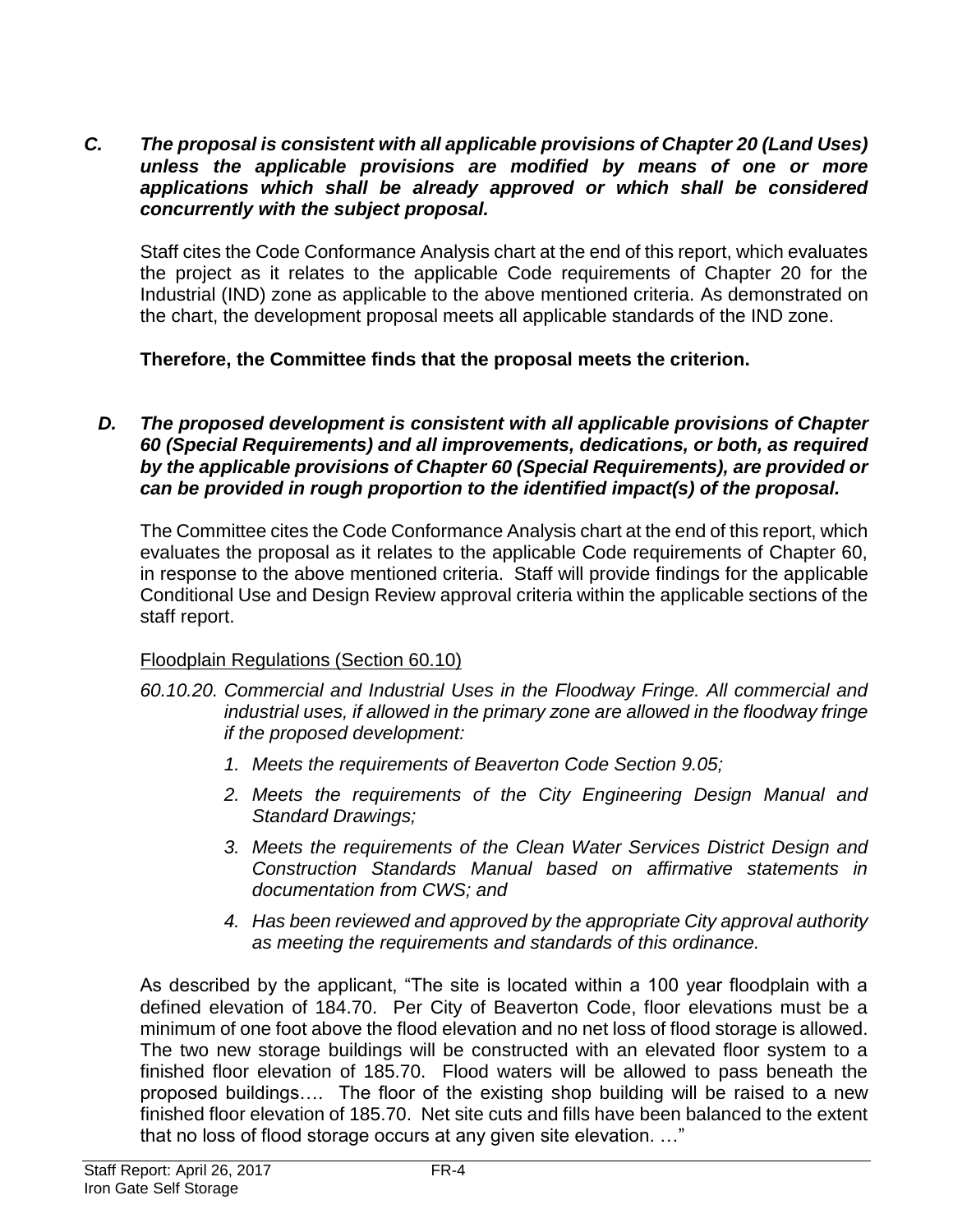To ensure appropriate design and construction related to applicable floodplain regulations, the Committee recommends conditions of approval through the Design Review application.

# Off-Street Loading Requirements (Section 60.25)

Section 60.25.15 outlines the number of required loading berths for various uses and states: *The following numbers and types of berths shall be provided for the specified uses. The uses specified below shall include all structures designed, intended or arranged for such use. In the case of a use not specifically mentioned, the requirements for offstreet loading facilities shall be the same as a use which is most similar.*

The applicant states that, "…This self-storage facility is most similar to category 4, commercial establishments not otherwise specified. Self-storage is not a warehouse use and storage space is divided into small individual units each storing small quantities belonging to different people. The storage units provided do not accommodate the contents of large trucks. City code uses both warehouse and storage as terms. This use is storage, not warehouse." "The largest trucks that come on the property are 40 feet long rental trucks… Category 4 requires three (3) Type B Loading Berths for the size of this project…."

The applicant proposes self-storage facilities totaling 87,360 square feet. The committee agrees with the applicant, that Section 60.25.15.4, inclusive of commercial establishments not otherwise specified, is the applicable requirement for the proposal. Section 60.25.15.4, inclusive of commercial establishments not otherwise specified, requires three (3) Type 'B' loading berths.

Section 60.25.10.2 states that, "Type B berths shall be at least 30 feet long by 12 feet wide by 14 feet 6 inches high, inside dimensions with 30 feet maneuvering apron." The applicant proposes two (2) loading berths at 40 feet long by 19 feet wide by 13 feet 2 inches high with 50 feet maneuvering area, and four (4) loading berths parallel to Buildings 'A' and 'B' at 30 feet long by 12 feet wide without cover, three (3) with 30 feet maneuvering areas. The proposal satisfies the requirement.

# Off-Street Parking Requirements (Section 60.30)

Within the Industrial zoning district, the following standards for the required amount of offstreet parking spaces apply:

#### Motor Vehicle

A storage warehouse requires 0.3 parking spaces per 1,000 square feet of floor area. The proposal is for an 87,360 square foot self-storage facility. A storage facility of the proposed size requires a minimum of 26 parking spaces and is allowed no more than a maximum of 44 parking spaces. The applicant is proposing 28 parking spaces of which 26 are oversized and 2 are ADA.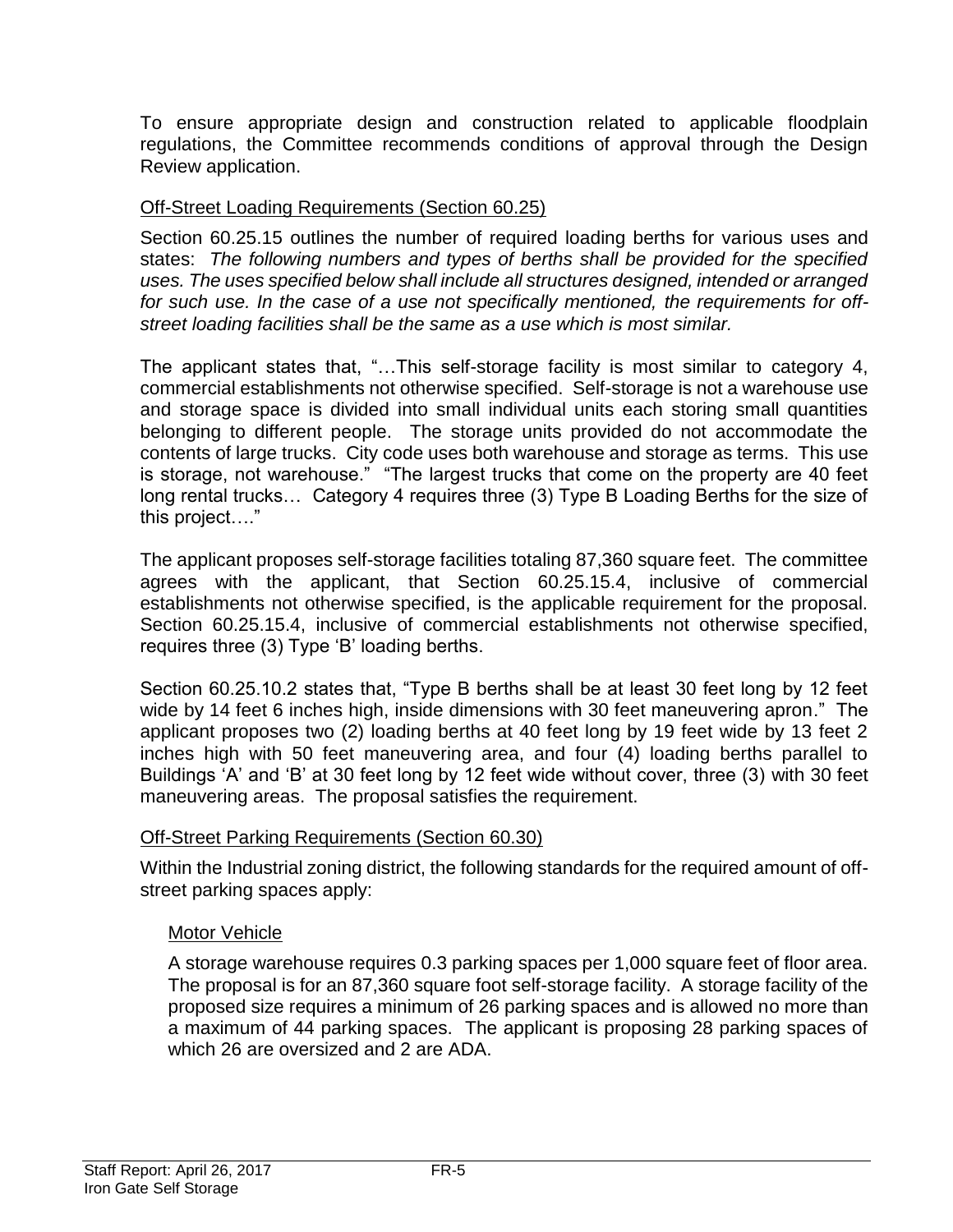# Bicycle

Storage warehouse facilities do not have a minimum short-term bicycle parking requirement but they do require two (2), long-term bicycle parking spaces or one space for every 80,000 square feet of floor area. Therefore, the proposal is required to provide two (2) long-term bicycle parking spaces. The applicant has proposed two (2) long-term bicycle parking spaces interior to building 'A' within the elevator area.

### Transportation Facilities (Section 60.55)

### 60.55.15 Traffic Management Plan

*Where development will add 20 or more trips in any hour on a residential street, a Traffic Management Plan acceptable to the City Engineer shall be submitted in order to complete the application. A residential street is any portion of a street classified as a Local Street or Neighborhood Route and having abutting property zoned R2, R4, R5, R7, or R10.*

The application does not include a Traffic Management Plan. SW 107<sup>th</sup> Avenue in the vicinity of the subject site is a Local Street abutting property zoned Industrial. Therefore, a Traffic Management Plan is not applicable.

### 60.55.20 Traffic Impact Analysis

Please see Criterion A.

### 60.55.25 Street and Bicycle and Pedestrian Connection Requirements

The proposal does not include new street or bike connections. The Beaverton Comprehensive Plan does not indicate planned connections to adjacent property. The proposal includes on-site pedestrian walkways with a five foot width, which connect all buildings on-site and connection to the public street system.

Section 60.55.25.8 of the Development Code states that "To preserve the ability to provide transportation capacity, safety, and improvements, a special setback line may be established by the City for existing and future streets, street widths, and bicycle and pedestrian connections for which an alignment, improvement, or standard has been defined by the City. The special setback area shall be recorded on the plat." The Beaverton Comprehensive Plan shows that in the future, SW 107th Avenue is to be extended to the north, as shown on Figure 6.18 of the Local Connectivity Maps. Therefore, as a Condition of Approval, the applicant shall record a special setback on the plat [or via easement] that restricts new buildings and permanent structures from being built along the easternmost 58 feet of the property, corresponding to the future extension of SW 107th Avenue to the north. Nothing in this condition shall require any change to the existing structure at 5355 SW 107th Avenue. This will allow the existing development to be approved, while not impacting future street connectivity in the area. Special setback area may be used consistent with the proposed development and does not restrict vehicular movement or non-structural changes.

#### 60.55.30 Minimum Street Widths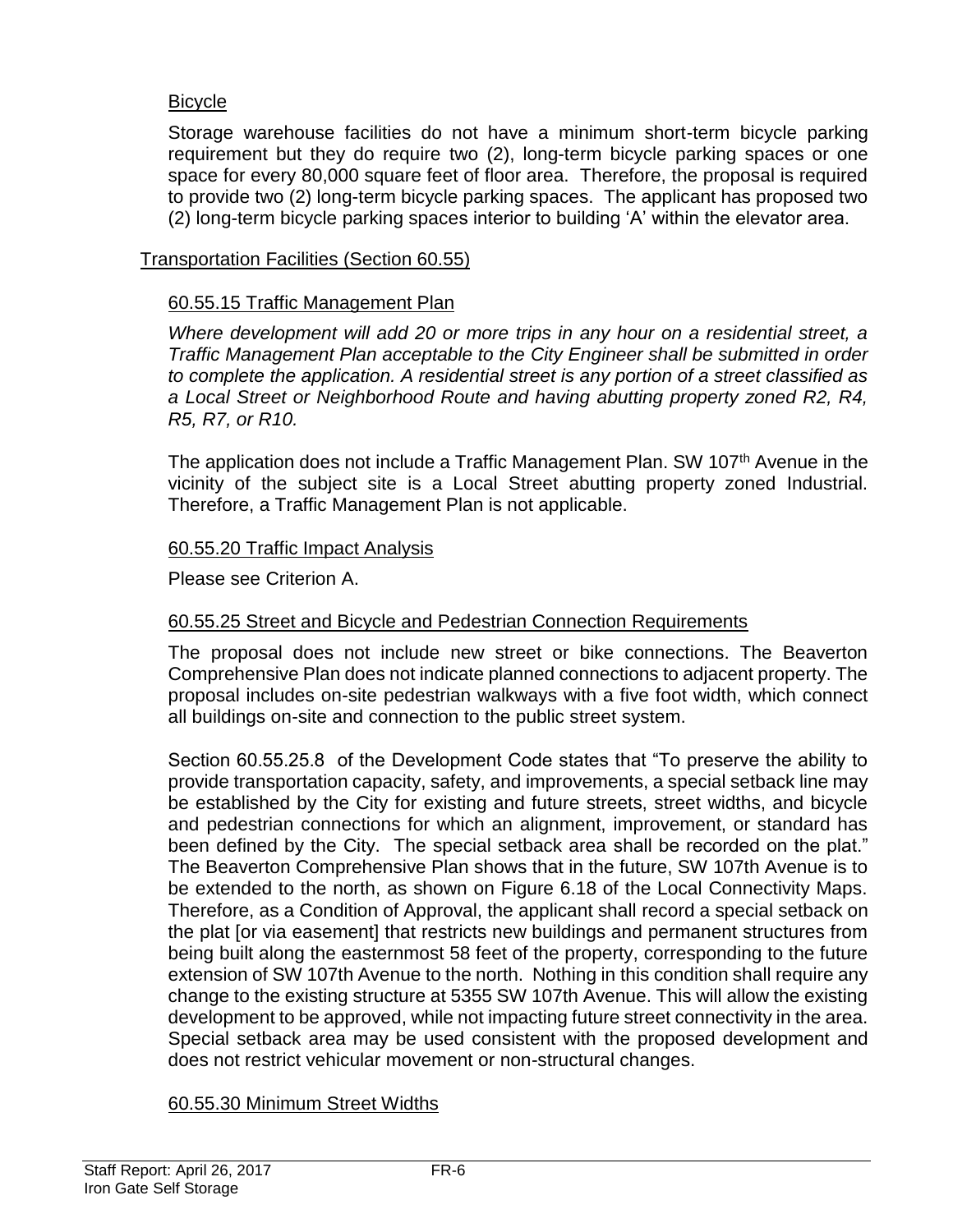The Beaverton Comprehensive Plan classifies SW 107<sup>th</sup> Avenue as a Local Street, which terminates at the site. The proposal includes a standard driveway approach to differentiate between SW 107<sup>th</sup> Avenue and the development site. A condition of approval for a commercial driveway approach is included. As the site is located at the terminus of SW 107<sup>th</sup> Avenue no additional frontage improvements are required.

# 60.55.35 Access Standards

The proposal includes one driveway approach on SW 107<sup>th</sup> Avenue. No obstructions are proposed within the driveway vision clearance triangle.

# 60.55.40 Transit Facilities

TriMet's Bus Route No. 53 Arctic/Allen runs along SW Allen Boulevard. The No. 53 Arctic/Allen runs on a loop to Beaverton Transit Center, along Lombard, Allen, Arctic, Western, 5th, Griffith and Beaverton-Hillsdale Highway, during the weekday morning and evening rush hour only. The nearest stop is approximately one-third mile from the proposed development site. The site is adequately served by transit and the proposal does not warrant additional transit stops.

Therefore, with fulfillment of the recommended conditions of approval the criteria found in Chapter 60.55 are met.

# Trees and Vegetation Requirements (Section 60.60)

The site contains Community Trees and Landscape Trees. The proposal includes removal of four Community Trees from the site. Per Section 40.90.10.1, up to four Community Trees may be removed within a one (1) calendar year period. The Development Code does not require mitigation for removal of Community Trees.

# Utility Undergrounding (Section 60.65)

The applicant states that, "The site is fully served by existing facilities. No existing offsite facilities are impacted by this project and no new facilities are proposed. Therefore the regulation to underground off site facilities does not apply. Any on site existing overhead utilities that are impacted by this project will be located underground. Any new on site utilities will be located underground."

If existing utility poles along existing street frontages must be moved to accommodate the proposed improvements, the affected lines must be either undergrounded or a fee in lieu of undergrounding paid per Section 60.65 of the Development Code. No utility service lines to the structures shall remain overhead on site. To meet the requirements of Section 60.65, staff recommends conditions of approval.

With the recommended conditions of approval, this proposal will be consistent with applicable provisions of Chapter 60, thereby meeting this criterion for approval.

# **Therefore, the Committee finds that by meeting the conditions of approval, the proposal meets the criterion.**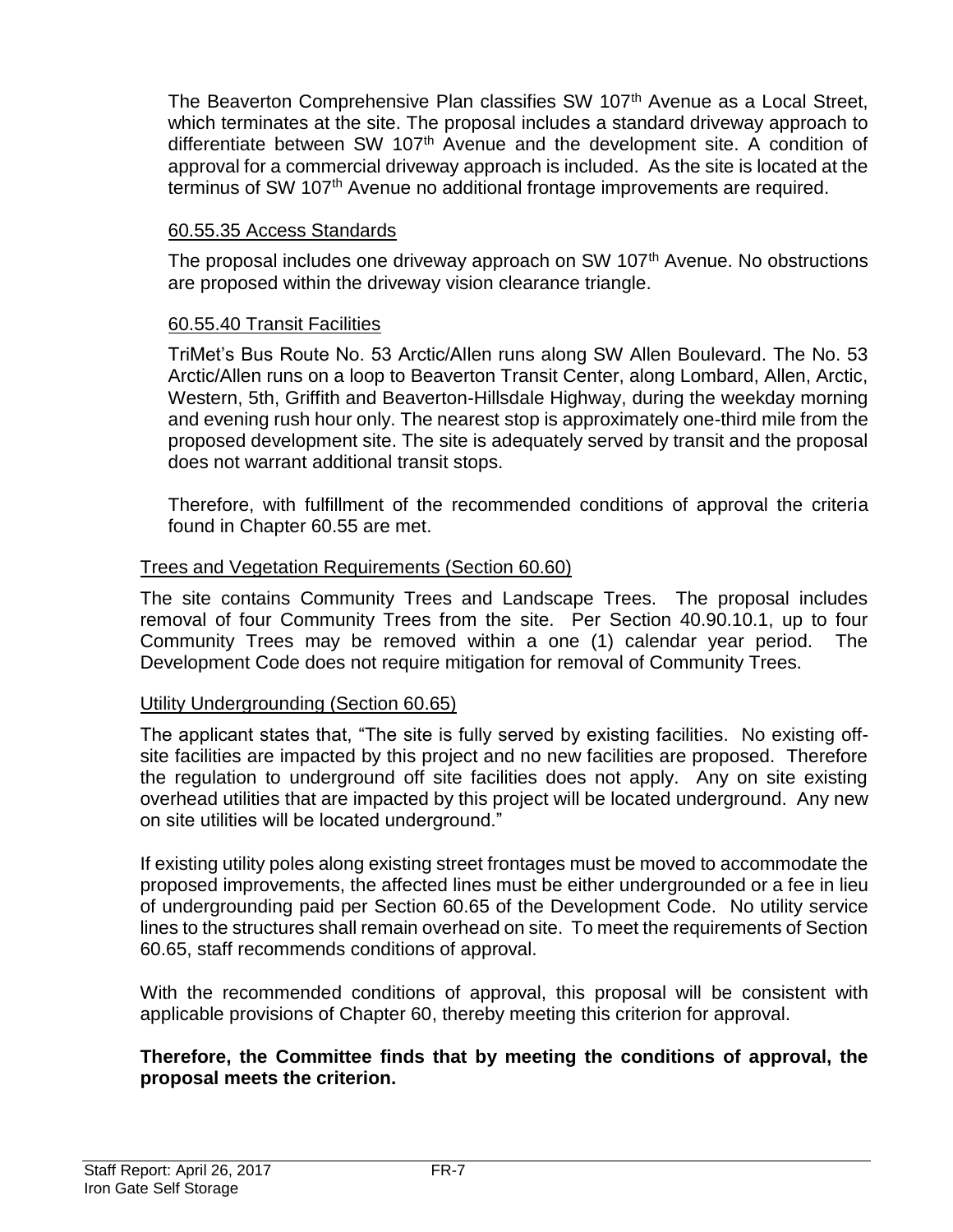*E. Adequate means are provided or can be provided to ensure continued periodic maintenance and necessary normal replacement of the following private common facilities and areas, as applicable: drainage ditches, roads and other improved rights-of-way, structures, recreation facilities, landscaping, fill and excavation areas, screening and fencing, ground cover, garbage and recycling storage areas and other facilities not subject to maintenance by the City or other public agency.*

The applicant states that, "Adequate means are available for maintenance of this proposed development. The property owner intends to develop and maintain a quality project. The owner has numerous similar projects in the metropolitan and Vancouver area and intends to retain ownership of this property." The proposal as represented does not appear to present any barriers, constraints, or design elements that would prevent or preclude required maintenance of the private infrastructure of facilities on site.

With the recommended conditions of approval, this proposal will be able to be maintained, thereby meeting this criterion for approval.

**Therefore, the Committee finds that by meeting the conditions of approval, the proposal meets the criterion.** 

# *F. There are safe and efficient vehicular and pedestrian circulation patterns within the boundaries of the development.*

The proposal includes vehicle drive aisles; and on-site pedestrian walkways with a minimum five foot width, which connect all buildings on site and connection to the public street system.

The proposed internal pedestrian pathway system is efficient because pathways are located adjacent to buildings, between buildings, through parking areas, and adjacent to parking areas, all of which provide connection to the public street system and adjacent site to the north. All internal pedestrian pathways that cross intersections or travel lanes include unique materials, color, or pattern which differentiate the pathway from the travel lane. This visual differentiation provides for improved safety as drivers are made aware of pedestrian crossings.

The proposal includes truck turning diagrams that demonstrate trucks can enter, circulate, and exit the site without conflict with any parking, buildings or other physical improvements on site.

# **Therefore, the Committee finds that the proposal meets the criterion.**

#### *G. The development's on-site vehicular and pedestrian circulation systems connect to the surrounding circulation systems in a safe, efficient, and direct manner.*

The proposal includes a standard driveway approach to differentiate between SW 107th Avenue and the development site. A condition of approval for construction of a commercial driveway approach has been included. The approach will ensure that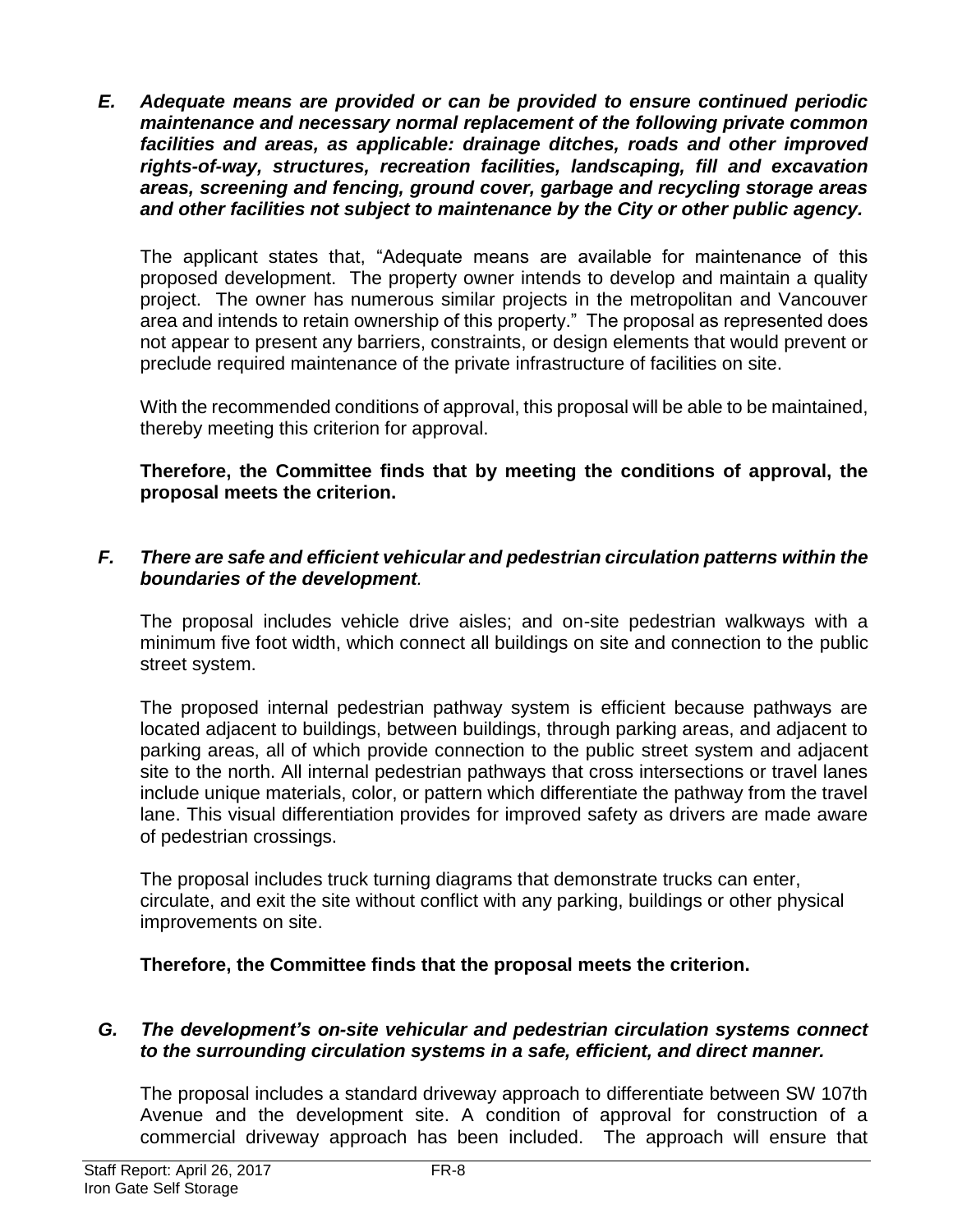vehicles do not mistake the driveway as a public street. No obstructions are proposed within the driveway vision clearance triangle.

**Therefore, the Committee finds that by meeting the conditions of approval, the proposal meets the criterion.** 

*H. Structures and public facilities serving the development site are designed in accordance with adopted City codes and standards and provide adequate fire protection, including, but not limited to, fire flow.*

Fire protection will be provided to the site by Tualatin Valley Fire & Rescue Department. Tualatin Valley Fire & Rescue reviewed the proposal and have provided conditions of approval, which are incorporated herein. The proposal will need to show compliance to the City's Building Code Standards prior to issuance of site development and building permits, which includes compliance with TVF&R standards.

**Therefore, the Committee finds that by meeting the conditions of approval, the proposal meets the criterion.** 

*I. Structures and public facilities serving the development site are designed in accordance with adopted City codes and standards and provide adequate protection from hazardous conditions due to inadequate, substandard or illdesigned development.*

The Committee finds that review of the construction documents at the building and site development permit stages will ensure protection from hazardous conditions due to inadequate, substandard or ill-designed development. The proposed sidewalks and walkways will be adequately lighted to meet the minimum applicable Design Standards, as a Condition of Approval.

**Therefore, the Committee finds that by meeting the conditions of approval, the proposal meets the criterion.** 

*J. Grading and contouring of the development site is designed to accommodate the proposed use and to mitigate adverse effect(s) on neighboring properties, public right-of-way, surface drainage, water storage facilities, and the public storm drainage system.*

The applicant describes that the, "On-site grading is designed to serve the proposed development without adverse effects on surrounding private properties and public right of ways. The site is graded to capture all surface water and prevent it from going on to adjacent properties and public right-of-ways."

Grading Standards (Section 60.15.10)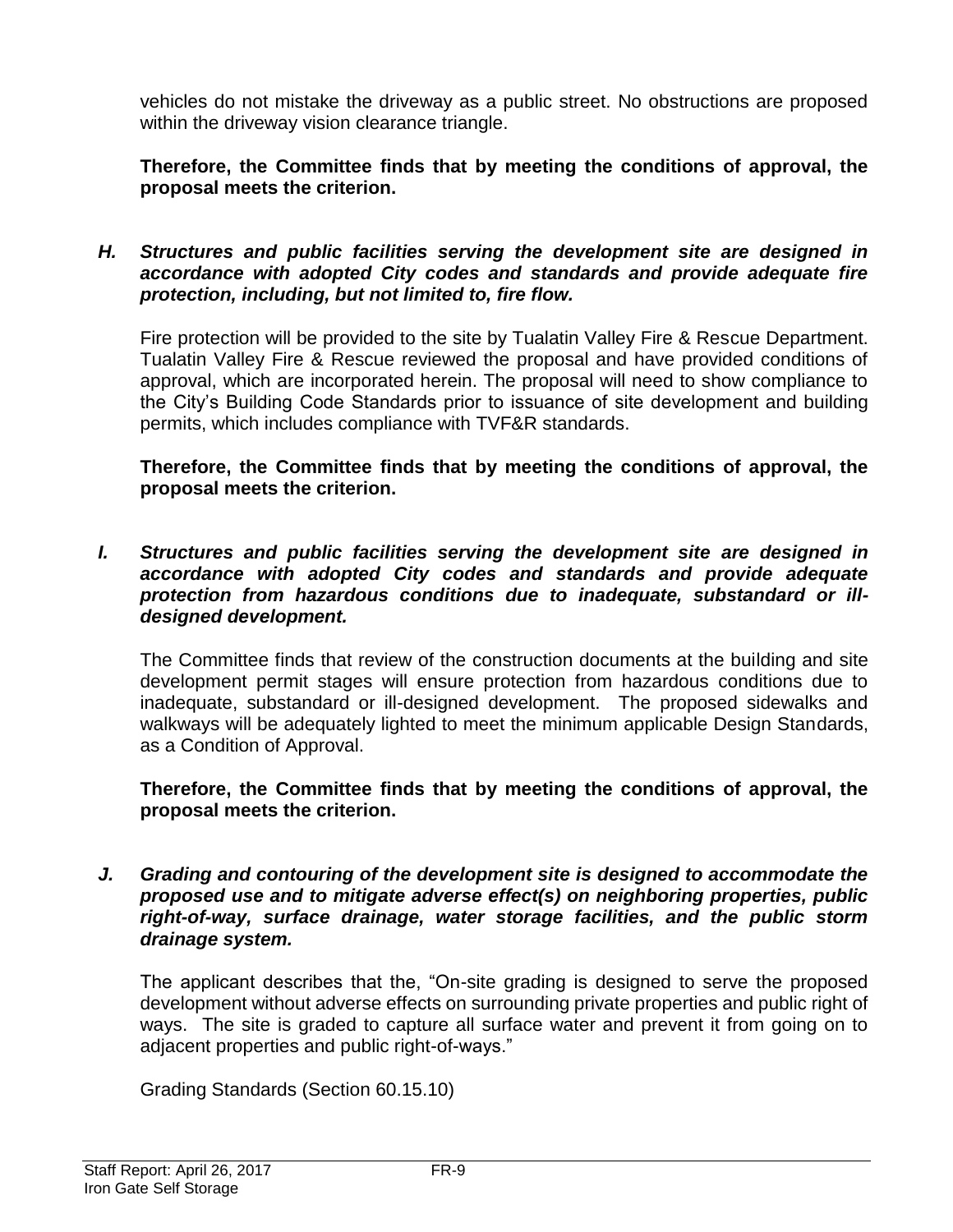The on-site surface contour grading standards specified in Section 60.15.10.3. are applicable to all land use proposals where grading is proposed, including land division proposals and design review proposals, as applicable. This Section does not supersede Section 60.05.25. (Design Review) and the exemptions listed in Section 60.15.10.2. will apply equally to design review proposals.

The Grading Standards of Section 60.15.10.3 are applicable to any land use proposal, "within twenty-five (25) feet of a property line within or abutting any residentially zoned property." The subject site is within and is surrounded by Industrially zoned property. Therefore, the on-site surface contour grading standards specified in Section 60.15.10.3 are not applicable to the proposal. Review of grading and contouring will be reviewed within the Design Review Two approval criteria and 60.05.25.

The applicant must show compliance with Site Development erosion control measures at the time of Site Development permit issuance.

With the recommended conditions of approval, grading and contouring of the site can be designed to accommodate the proposed use and mitigate adverse effects, thereby meeting this criterion for approval.

**Therefore, the Committee finds that by meeting the conditions of approval, the proposal meets the criterion.** 

### *K. Access and facilities for physically handicapped people are incorporated into the development site and building design, with particular attention to providing continuous, uninterrupted access routes.*

The applicant will be required to meet all applicable accessibility standards of the International Building Code, Fire Code and other standards as required by the American Disabilities Act (ADA). Compliance with ADA requirements are reviewed with the Building Permit application.

**Therefore, the Committee finds that the proposal meets the criterion.** 

# *L. The proposal contains all applicable application submittal requirements as specified in Section 50.25.1 of the Development Code.*

The applicant submitted the land use applications on February 16, 2017 and was deemed complete on March 15, 2017. In review of the materials during the application review process, the Committee finds that all applicable application submittal requirements, as identified in Section 50.25.1 are contained within this proposal.

# **Therefore, the Committee finds the proposal meets the criterion.**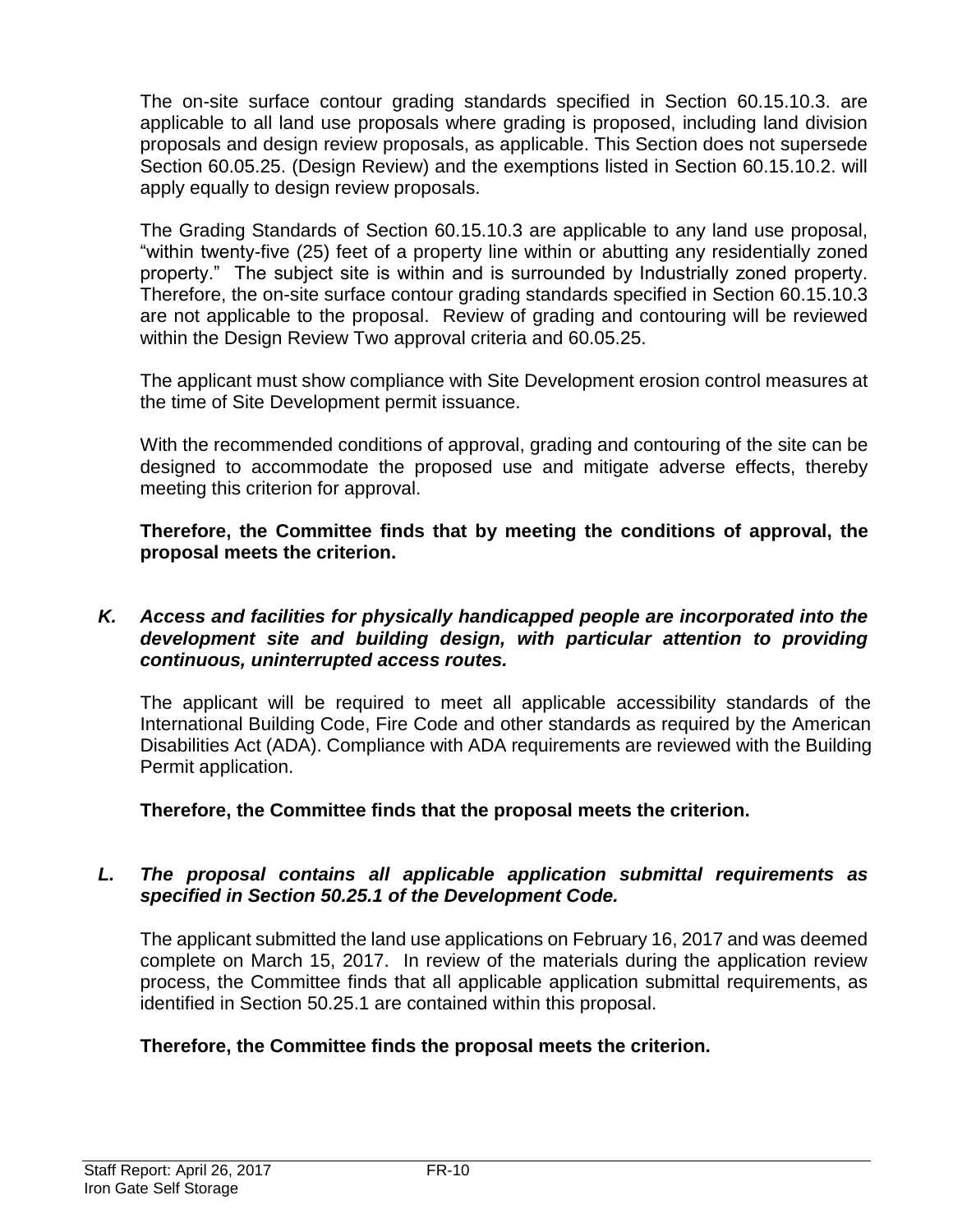# **Code Conformance Analysis Chapter 20 Use and Site Development Requirements Industrial (IND) Zoning District**

| <b>CODE</b><br><b>STANDARD</b>                          | <b>CODE</b><br><b>REQUIREMENT</b>                | <b>PROJECT</b><br><b>PROPOSAL</b>                                             | <b>MEETS</b><br>CODE?                 |  |  |
|---------------------------------------------------------|--------------------------------------------------|-------------------------------------------------------------------------------|---------------------------------------|--|--|
|                                                         | Development Code Section 20.15.20. Land Uses     |                                                                               |                                       |  |  |
| Use, Permitted                                          | Conditional:<br><b>Self-Storage Facilities</b>   | New Self-Storage Facility                                                     | <b>Refer to CU</b><br><b>Findings</b> |  |  |
|                                                         |                                                  | Development Code Section 20.15.15. Site Development Standards                 |                                       |  |  |
| Minimum Parcel Area                                     | None                                             | Existing 143,198 square feet.<br>No proposed modifications to<br>parcel size. | N/A                                   |  |  |
| <b>Lot Dimensions</b><br>Minimum Width<br>Minimum Depth | None<br>None                                     | No proposed modifications to lot<br>dimensions                                | N/A                                   |  |  |
| Minimum Yard<br>Setbacks <sup>1</sup>                   |                                                  |                                                                               | <b>Yes</b>                            |  |  |
| 1. Any Yard Abutting<br>a Residential Zone              | 75 feet                                          | N/A                                                                           |                                       |  |  |
| 2. Front                                                | 35 feet                                          | Front: 223 feet from SW 107th<br>86.5 feet from abutting<br>property to south |                                       |  |  |
| 3. Side <sup><math>12</math></sup>                      | 10 feet<br>None abutting railroad spur<br>(west) | Side: 56 feet 10 5/8 inches (east)<br>17 feet 10 inches (west)                |                                       |  |  |
| 4. Rear $2$                                             | None                                             | Rear: 6 feet 7 inches (north)                                                 |                                       |  |  |
| <b>Building Height</b><br>Maximum <sup>3</sup>          | 45 feet                                          | 37 feet                                                                       | <b>Yes</b>                            |  |  |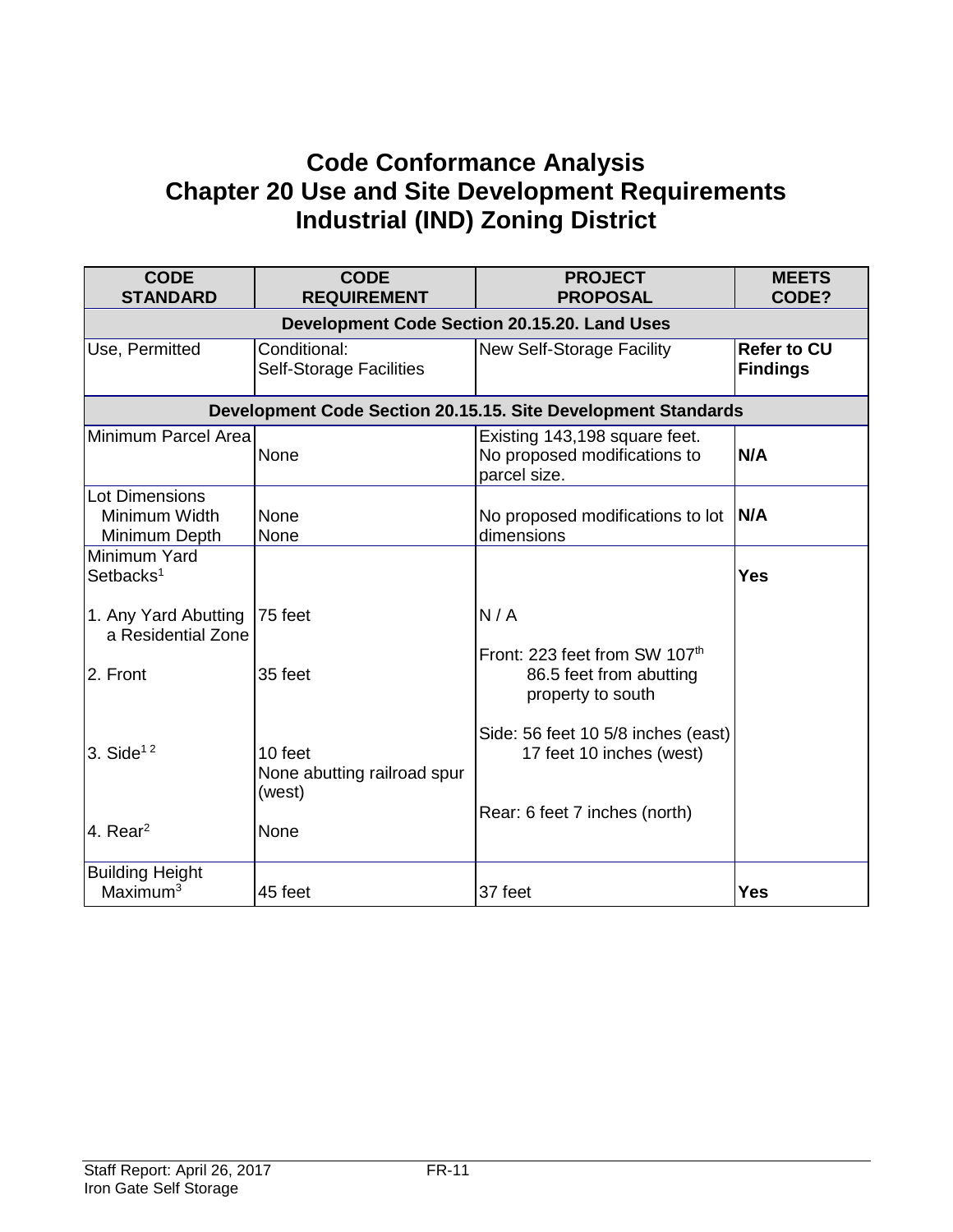# **Chapter 60 Special Requirements**

| <b>CODE</b><br><b>STANDARD</b>                                          | <b>CODE</b><br><b>REQUIREMENT</b>                                                                                                                                                                                                             | <b>PROJECT</b><br><b>PROPOSAL</b>                                                                                                                                                                                                                                               | <b>MEETS</b><br>CODE?                            |
|-------------------------------------------------------------------------|-----------------------------------------------------------------------------------------------------------------------------------------------------------------------------------------------------------------------------------------------|---------------------------------------------------------------------------------------------------------------------------------------------------------------------------------------------------------------------------------------------------------------------------------|--------------------------------------------------|
|                                                                         |                                                                                                                                                                                                                                               | <b>Development Code Section 60.05</b>                                                                                                                                                                                                                                           |                                                  |
| Design Review<br>Principles,<br>Standards, and<br><b>Guidelines</b>     | Requirements for<br>new development<br>and redevelopment.                                                                                                                                                                                     | Tenant improvements to two<br>existing buildings totaling 78,000<br>square feet in floor area, and<br>construction of two new buildings<br>totaling 9,360 square feet in floor<br>area.                                                                                         | <b>Refer to Design</b><br><b>Review findings</b> |
|                                                                         |                                                                                                                                                                                                                                               | <b>Development Code Section 60.10</b>                                                                                                                                                                                                                                           |                                                  |
| Floodplain<br>Regulations                                               | Requirements for<br>properties located in<br>floodplain, floodway,<br>or floodway fringe.                                                                                                                                                     | The subject site is located in the<br>floodplain.<br>Proposal must meet City, CWS and<br>FEMA requirements.                                                                                                                                                                     | Yes,<br>as conditioned                           |
|                                                                         |                                                                                                                                                                                                                                               | Development Code Section 60.25 - Off Street Loading Requirements                                                                                                                                                                                                                |                                                  |
| 60.25.10<br>Loading Berth Design shall be at least                      | 1. Type B berths<br>30 feet long by<br>12 feet wide by<br>14 feet 6 inches<br>high, inside<br>dimensions with<br>30 feet maneuvering<br>apron.                                                                                                | The applicant proposes<br>four (4) loading berths at<br>30 feet long by 12 feet wide without<br>cover, three of these berths include<br>30 feet maneuvering areas.<br>and<br>two (2) loading berths at<br>40 feet long by 19 feet wide by 13<br>feet 2 inches high with 50 feet | <b>Yes</b>                                       |
| 60.25.15.<br>Number of Required<br><b>Loading Spaces</b>                | 4. Department<br>stores, retail<br>establishments,<br>funeral homes,<br>restaurants, and<br>commercial<br>establishments not<br>otherwise specified.<br>50,001-100,000sf: 3<br>each additional<br>50,000 or fraction<br>thereof: 1 additional | maneuvering area<br>The applicant proposes self-storage<br>facilities totaling 87,360 square feet<br>which requires three Type 'B'<br>loading berths. The proposal<br>includes three Type B loading<br>berths.                                                                  | <b>Yes</b>                                       |
|                                                                         |                                                                                                                                                                                                                                               | Development Code Section 60.30 - Off-Street Parking                                                                                                                                                                                                                             |                                                  |
| Required<br>Vehicle Parking<br>(minimum)<br>Parking Zone B<br>(maximum) | <b>Storage Warehouse</b><br>0.3 parking spaces<br>per 1,000 square<br>feet of gross floor<br>area                                                                                                                                             | The applicant proposes<br>28 parking spaces<br>(26 standard, 2 ADA)<br>As described, below,<br>27 standard parking spaces will<br>satisfy the parking demand for the<br>proposed Self Storage use.                                                                              | <b>Yes</b>                                       |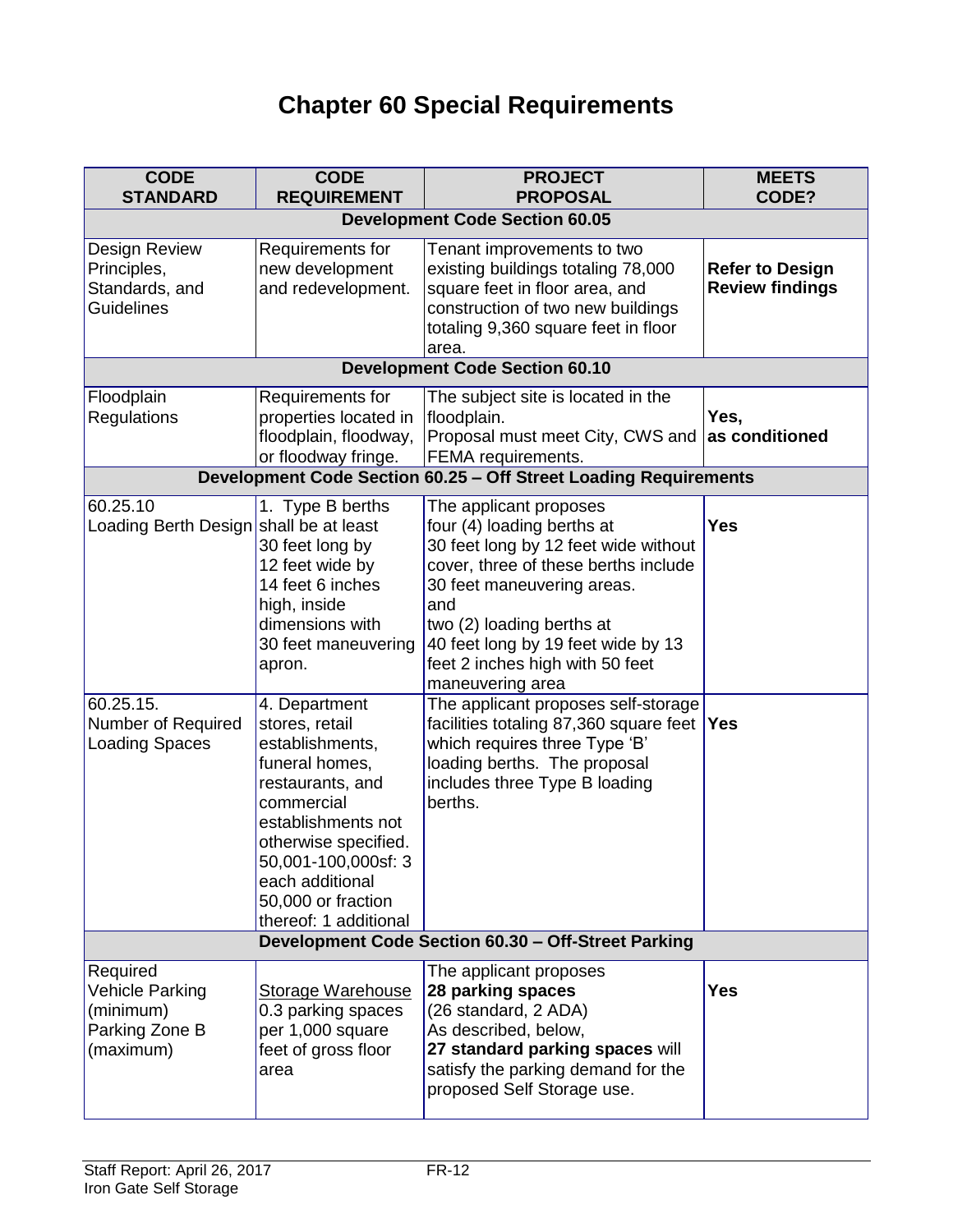| Required               | <b>Storage Warehouse</b> | The applicant proposes                                               |                |
|------------------------|--------------------------|----------------------------------------------------------------------|----------------|
| <b>Bicycle Parking</b> | Short-Term               | 2 long term spaces                                                   | <b>Yes</b>     |
|                        | Not required             | inside Building A in the elevator                                    |                |
|                        |                          | lobby                                                                |                |
|                        | Long-Term                |                                                                      |                |
|                        | 2 spaces                 |                                                                      |                |
|                        |                          | <b>Development Code Section 60.55 - Transportation</b>               |                |
| Transportation         | Regulations              | <b>Refer to Facilities Review</b>                                    |                |
| <b>Facilities</b>      | pertaining to the        | Committee findings herein.                                           | <b>Yes</b>     |
|                        | construction or          |                                                                      |                |
|                        | reconstruction of        |                                                                      |                |
|                        | transportation           |                                                                      |                |
|                        | facilities.              |                                                                      |                |
|                        |                          | Development Code Section 60.60 - Trees and Vegetation                |                |
| Trees & Vegetation     | Regulations              | The site contains Community Trees                                    |                |
|                        | pertaining to the,       | and Landscape Trees. The                                             | <b>Yes</b>     |
|                        | preservation,            | proposal includes removal of four                                    |                |
|                        | removal, and             | Community Trees from the site.                                       |                |
|                        | mitigation of trees.     | Per Section 40.90.10.1, up to four                                   |                |
|                        |                          | Community Trees may be removed                                       |                |
|                        |                          | within a one (1) calendar year                                       |                |
|                        |                          | period. No mitigation is required.                                   |                |
|                        |                          | Development Code Section 60.65 - Utility Undergrounding              |                |
| <b>Utility</b>         | All existing overhead    | The applicant states that, "No                                       |                |
| Undergrounding         | utilities and any new    | existing off-site facilities are                                     | Yes,           |
|                        | utility service lines    | impacted by this project and no new                                  | as conditioned |
|                        | within the project       | facilities are proposed. Therefore                                   |                |
|                        | and along any            | the regulation to underground off                                    |                |
|                        |                          |                                                                      |                |
|                        | existing frontage,       | site facilities does not apply. Any                                  |                |
|                        | except high voltage      | on site existing overhead utilities                                  |                |
|                        | lines (>57kV) must       | that are impacted by this project will                               |                |
|                        | be placed                | be located underground. Any new                                      |                |
|                        | underground.             | on site utilities will be located                                    |                |
|                        |                          | underground."                                                        |                |
|                        |                          |                                                                      |                |
|                        |                          | If existing utility poles along existing                             |                |
|                        |                          | street frontages must be moved to                                    |                |
|                        |                          | accommodate the proposed                                             |                |
|                        |                          | improvements, the affected lines                                     |                |
|                        |                          | must be either undergrounded or a                                    |                |
|                        |                          | fee in lieu of undergrounding paid<br>per Section 60.65 of the       |                |
|                        |                          | Development Code. No utility                                         |                |
|                        |                          | service lines to the structures shall                                |                |
|                        |                          | remain overhead on site. To meet                                     |                |
|                        |                          |                                                                      |                |
|                        |                          | the requirements of Section 60.65,<br>staff recommends conditions of |                |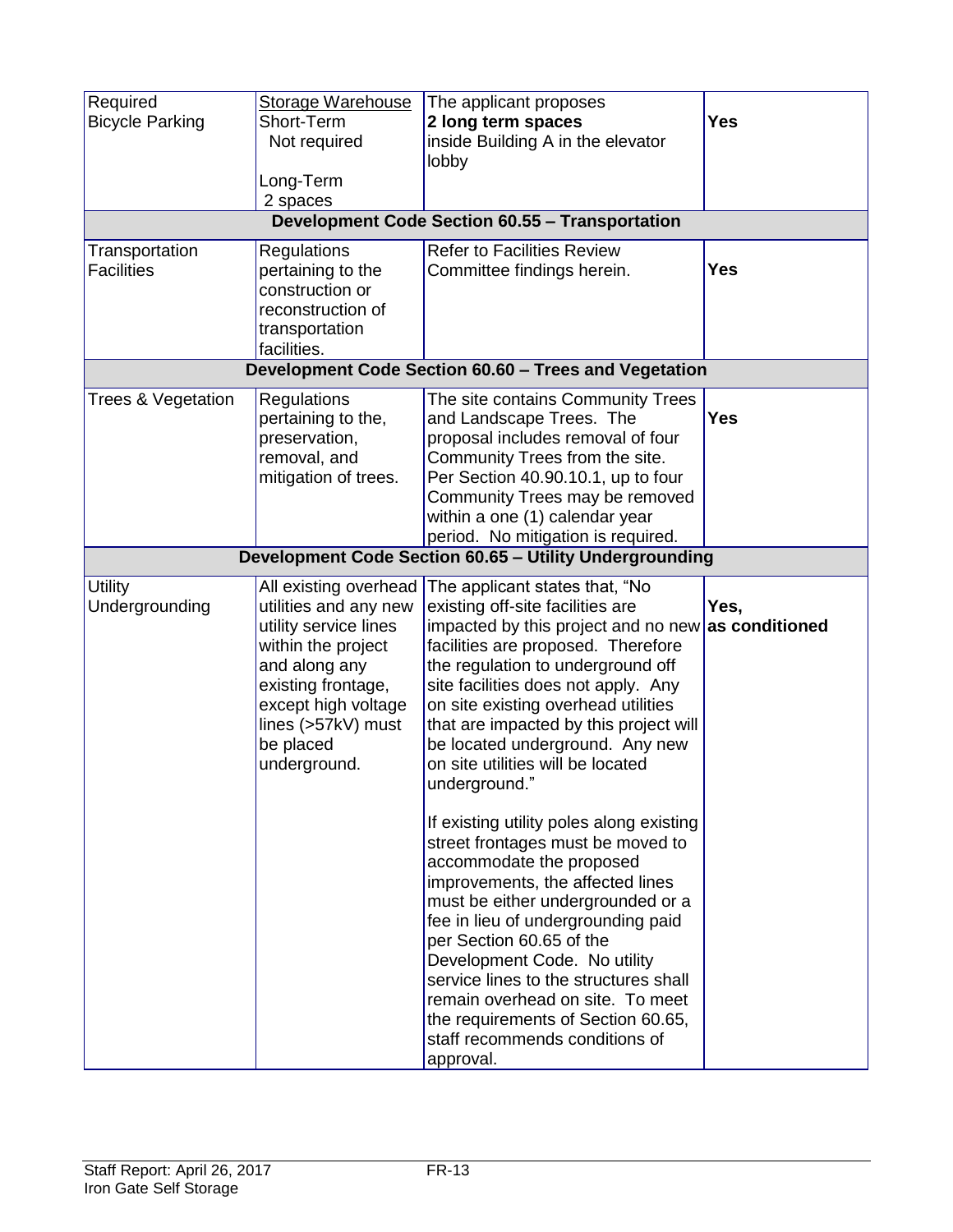#### **CU2017-0004 ANALYSIS AND FINDINGS FOR CONDITIONAL USE APPROVAL**

#### **Section 40.03.1 Facilities Review Approval Criteria:**

The applicant for development must establish that the application complies with all relevant *standards in conformance with Section 50.25.1.B and all the following criteria have been met:* 

#### **Facilities Review Approval Criteria Section 40.03.1.A-L**

Staff has reviewed the applicable Facilities Review criteria in Attachment A to this report. Staff cites the findings presented in Attachment A in response to the Facilities Review approval criteria. As identified in Attachment A, above, the proposal meets Criteria A-L, and therefore meets the criterion for approval.

#### **Therefore, the Committee finds that the proposal meets the criteria.**

#### **Section 40.15.15.3.C New Conditional Use Approval Criteria:**

*In order to approve a New Conditional Use application, the decision making authority shall make*  findings of fact based on evidence provided by the applicant demonstrating that all the following *criteria are satisfied:*

#### *1. The proposal satisfies the threshold requirements for a Conditional Use application.*

The criterion for a New Conditional Use application is as follows:

*1. The proposed use is Conditionally permitted in the underlying zoning district and a prior Conditional Use approval for the proposed use is not already in effect.*

The applicant proposes to convert the existing buildings and construct two new buildings for use as a self-storage facility in the Industrial (IND) zoning district. Self-Storage Facilities are a Conditional Use in the IND zoning district. A previous Conditional Use for the same selfstorage proposal was issued in 2014, however the use was not established on the site within the two year approval window and therefore the Conditional Use approval expired along with the Design Review approval. As there is no current valid Conditional Use approval for selfstorage on the subject site the threshold for a Conditional Use is met.

#### **Therefore, staff finds the proposal meets the criterion for approval.**

#### *2. All City application fees related to the application under consideration by the decision making authority have been submitted.*

The applicant paid the required fee associated with a New Conditional Use application.

#### **Therefore, staff finds the proposal meets the criterion for approval.**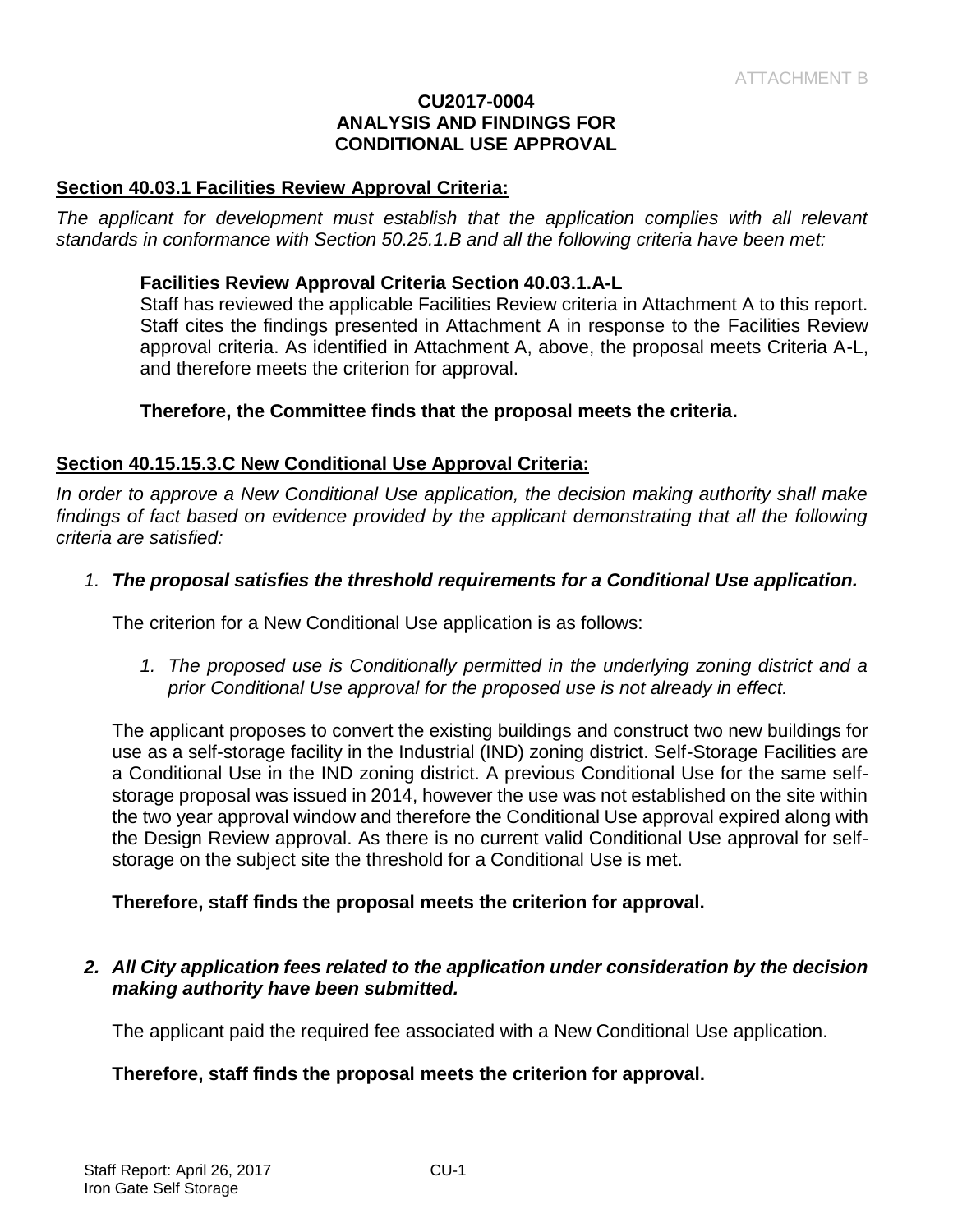# *3. The proposal will comply with the applicable policies of the Comprehensive Plan.*

The applicant's response to Criterion No. 3 states that the proposal satisfies the applicable sections of the Comprehensive Plan, as identified in the Pre-Application Conference notes.

Staff cites the following comprehensive plan policies and associated findings as applicable to this criterion:

# **Chapter 3 (Land Use Element)**

# *3.12 Industrial Development*

*3.12.1. Goal: Attractive, compatible industrial, manufacturing, warehouse, and heavy industrial development at locations in the City served by good transportation networks.*

*Policies:* 

*a) Regulate new development in Industrial Areas to maintain economic function while buffering incompatible adjacent uses.*

The proposed self-storage facility includes conversion of the existing buildings and construction of two additional buildings. The proposed building design is consistent with an industrial, warehouse function in an industrially zoned area. The subject site is fully within and surrounded by properties carrying the Industrial zoning designation. Surrounding development and uses are typical of the allowed uses within the Industrial Zone.

The subject site is accessed by the current terminus of SW 107<sup>th</sup> Avenue from SW Allen Boulevard which serve the site and surrounding properties. 107<sup>th</sup> Avenue and Allen Boulevard currently accommodate the movement of large vehicles and can accommodate the needs of a self-storage facility. Future extension of SW 107<sup>th</sup> Avenue is shown in the city's Transportation System Plan and Transportation Element through the subject site. The proposed development does not interfere with future street extension. Staff recommends a condition of approval that a special setback easement be provided to coincide with the location of the future street extension to ensure this and future development do not preclude extension of the public street.

*d) Promote good design in developing industrial areas to provide a positive contribution to the community environment.*

The applicant proposes conversion of existing industrial buildings and construction of two additional buildings. The proposed buildings are primarily screened by existing development and the terminus of 107<sup>th</sup> street a significant distance from the structures. The buildings are subject to Design Review Standards which ensure development is designed in accordance with the City's design standards to ensure appropriate and attractive development.

*e) Industrial development shall recognize and respect the character of the surrounding development.*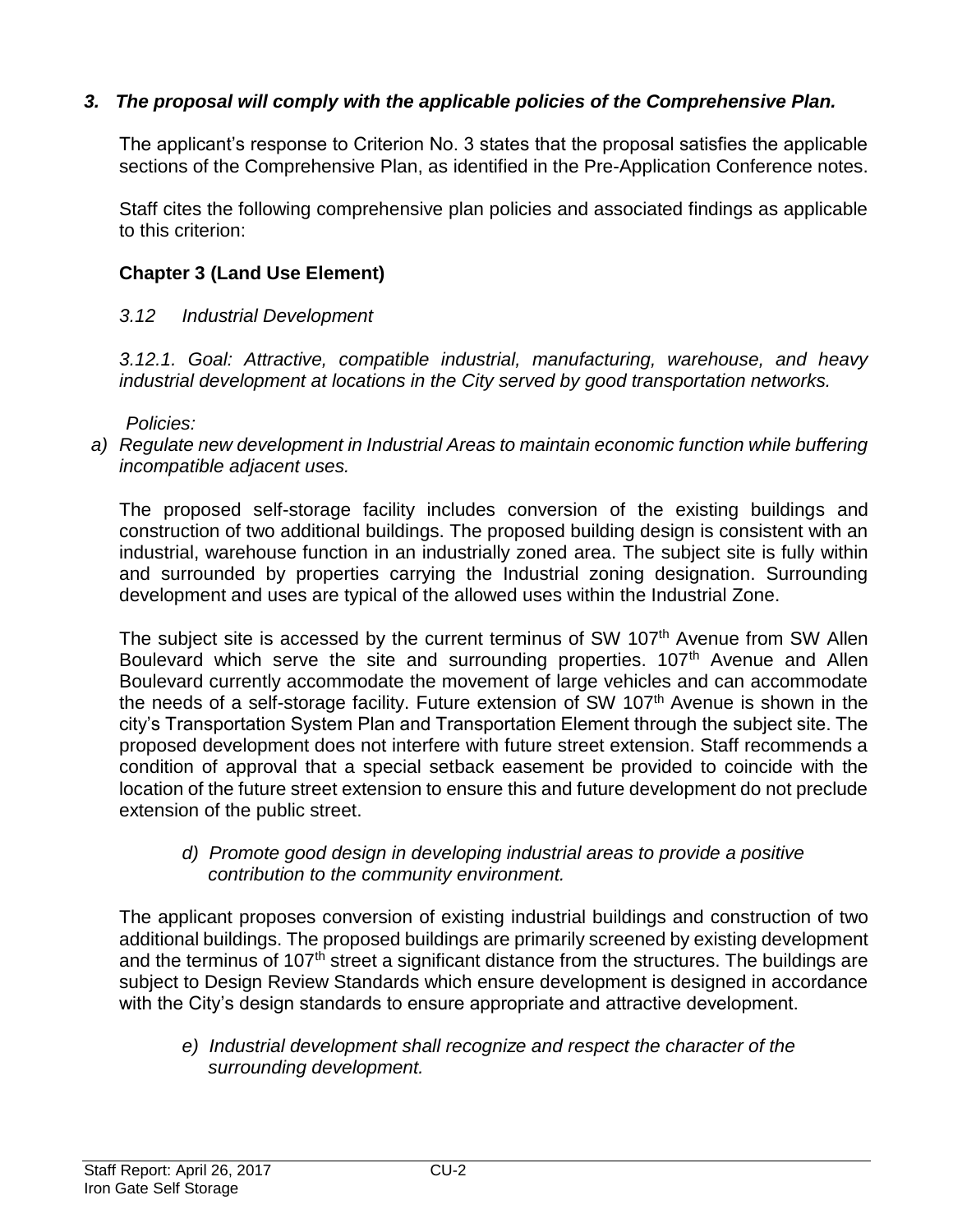Surrounding properties were developed for industrial uses and are typical building construction is tilt-up concrete with parapet walls and loading docks. The proposed parapet wall for the visible south elevation of the existing buildings is in keeping with surrounding building design patterns.

*f) Ensure the adequate traffic circulation, off-street parking, and loading and service areas are provided to serve the existing and projected development in industrial areas.*

The applicant has proposed site improvements to allow circulation of fire department trucks and standard rental moving trucks. The applicant has also proposed the required amount of off-street parking and loading for the proposed self-storage use of the subject site. These issues have been addressed within the Facilities Review portion of this report.

# **Chapter 5 (Public Facilities and Services)**

Public Facilities and Services such as stormwater, water, and sanitary sewer are addressed in the Facilities Review portion of this report, Exhibit A. The Facilities Review Report finds that all public facilities and services are provided or can be provided at the time of development.

# **Chapter 6 (Transportation Element)**

# **6.2.3. Goal: A safe transportation system.**

*g) Maintain access management standards for streets consistent with City, County, and State requirement to reduce conflicts among vehicles, trucks, rail, bicycles, and pedestrians. Preserve the functional integrity of the road system by limiting access per City standards.* 

The site is located at the northern terminus of SW 107th Avenue as accessed from SW Allen Boulevard. The City's Comprehensive Plan classifies SW 107th Avenue as a Local Street and SW Allen Boulevard as an Arterial.

The existing driveway location for the subject site is proposed to remain, with proposed driveway, pedestrian, and gate improvements. The location of the driveway on SW 107th coupled with the number of associated trips and improvements will preserve the functional integrity of the road system by limiting access. Future extension of SW 107<sup>th</sup> Avenue is addressed above in response to 3.12.1.a.

# **Therefore, staff finds that by meeting the conditions of approval, the criterion is met.**

# *4. The size, dimensions, configuration, and topography of the site and natural and manmade features on the site can reasonably accommodate the proposal.*

The site is developed with buildings 'A' and 'B' and site improvements. Proposed new buildings 'C' and 'D' designed to allow for passage of flood waters underneath, while meeting the proposed needs of the requested Self-Storage use. The site is reasonable flat with a size, dimension, and configuration that can reasonable accommodate the proposal with minimal grading.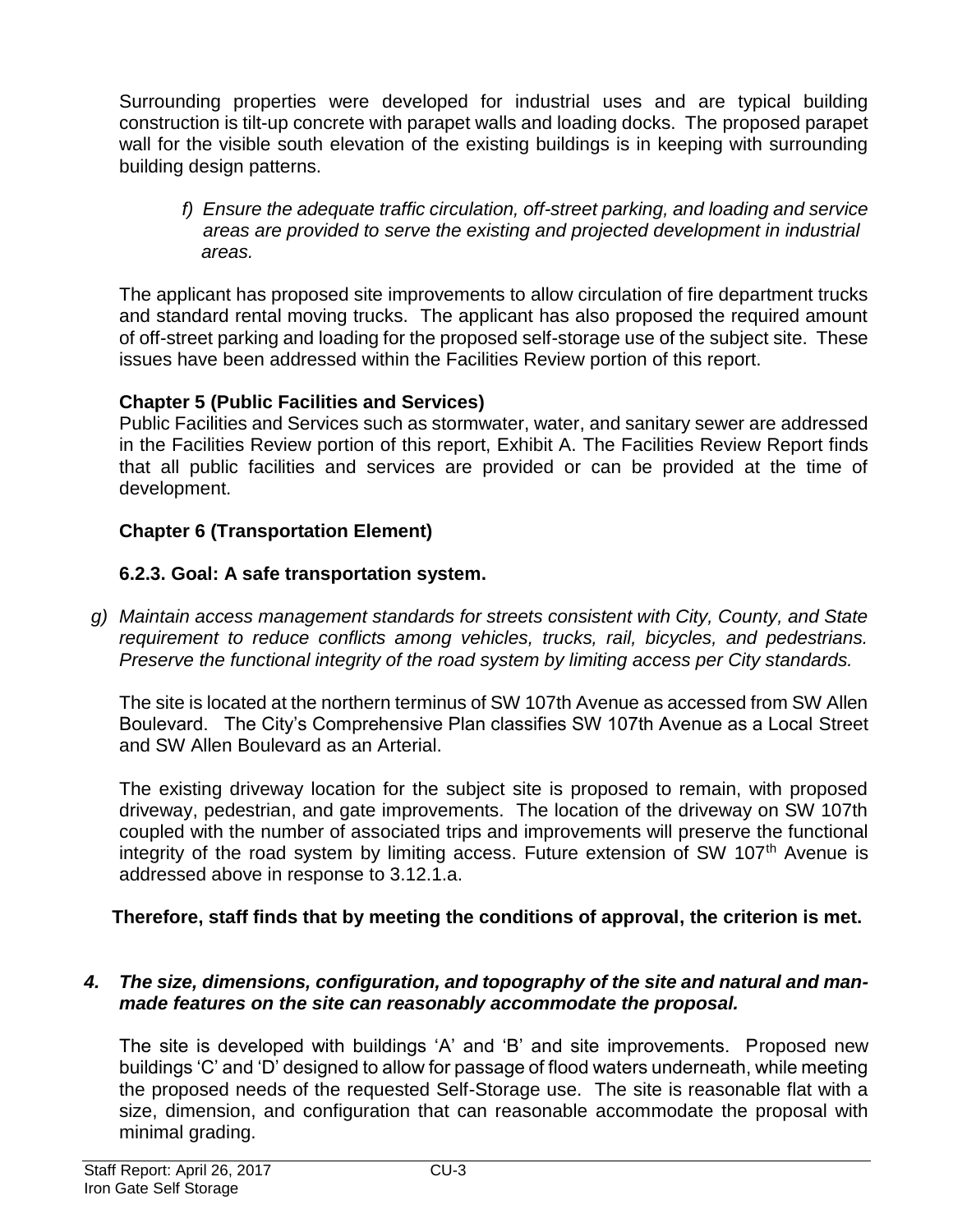# **Therefore, staff finds the proposal meets the criterion for approval.**

### *5. The location, size, and functional characteristics of the proposal are such that it can be made reasonably compatible with and have minimal impact on livability and appropriate use and development of properties in the surrounding area of the subject site.*

The proposal includes one property at the terminus of a Local Street within the Industrial zoning district. The subject site is surrounded by other properties that carry the Industrial zone

Per Development Code section 20.15.10, the purpose of the Industrial district is, "The Industrial District is intended to provide sites for manufacturing, distribution, industrial uses, and uses requiring processing, fabrication and storage, including outdoor storage areas, heavy equipment and other similar uses not compatible in an Office Industrial area."

A Self-Storage Facility is a commercial use, which is being proposed in an industrial area. Self-storage is one of four commercial storage uses listed in Section 20.15.20 of the Development Code. The other three storage uses are permitted uses and include Cold Storage Plants, Storage or Sale Yards, and Storage Yards for Building Materials. Surrounding properties are in use by various commercial, industrial, civic and other uses. Within the context of the landscape in this area of the city, the subject site is suitable for the proposed use.

The proposed Self-Storage use includes 87,360 square feet within two, two-story buildings and two single-story buildings. Buildings 'A' and 'B' are attached and total 78,000 gross square feet of floor area in a floor plate of 39,329 square feet. Building 'C' is 5,400 gross square feet and building 'D' is 3,960 gross square feet.

The proposed size of the buildings and the overall development are such that the proposal is reasonably compatible with and will have minimal impact on livability and appropriate use and development of properties in the surrounding area of the subject site.

Self-Storage is a low trip generation commercial use. It would be reasonable to expect a mix of personal vehicles and moving trucks accessing the site. As a mix of vehicles from small personal vehicles to large distribution tractor trailers use SW 107th Avenue to access the various uses surrounding the subject site, the mix of vehicles associated with the proposed self-storage use is reasonably compatible with and will have minimal impact on livability and appropriate use and development of properties in the surrounding area of the subject site.

Staff find that the location, size, and functional characteristics of the proposal are such that it can be made reasonably compatible with and have minimal impact on livability and appropriate use and development of properties in the surrounding area of the subject site.

# **Therefore, staff finds the proposal meets the criterion for approval.**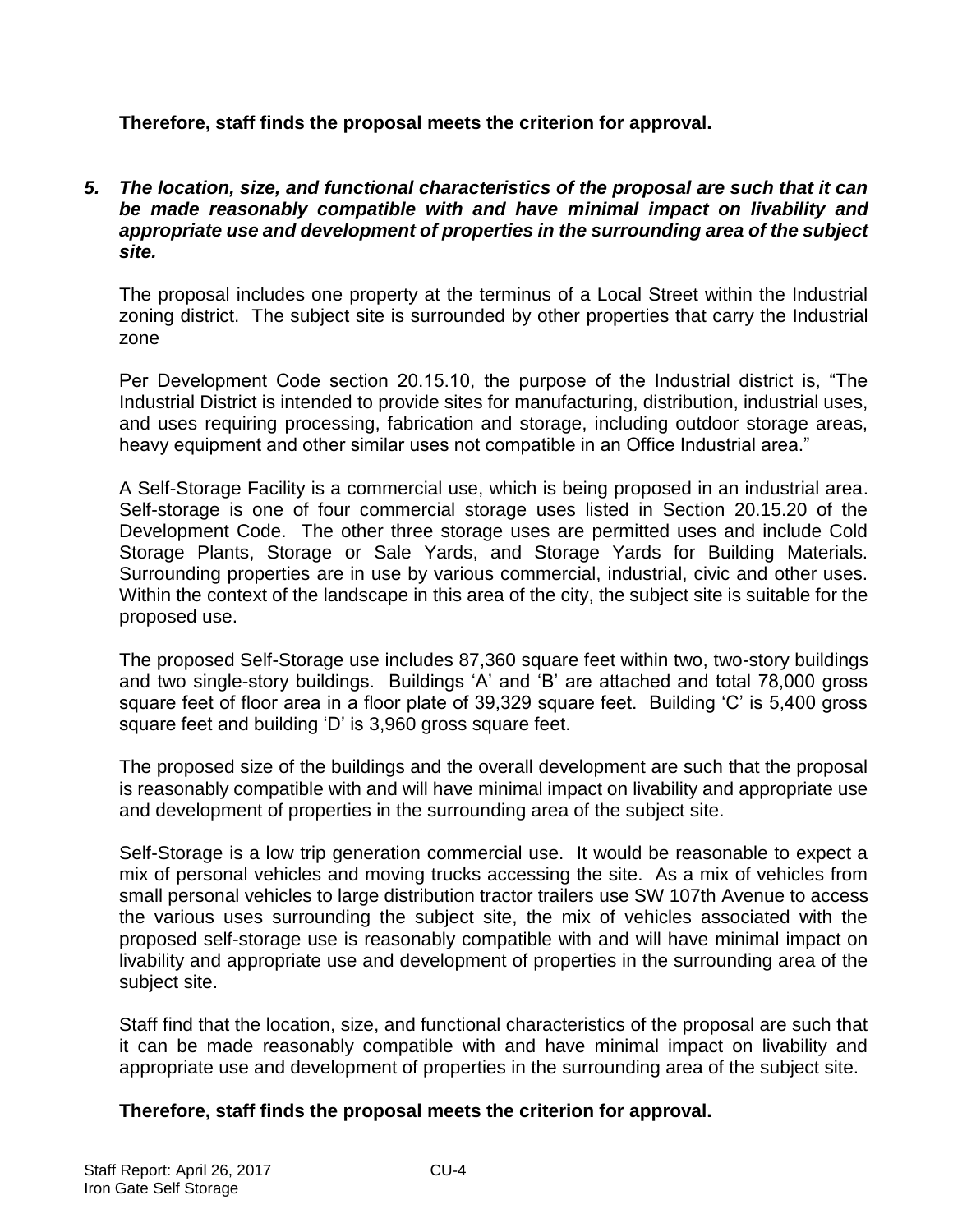### *6. Applications and documents related to the request, which will require further City approval, shall be submitted to the City in the proper sequence.*

The applicant submitted the application on February 16, 2017 and was deemed complete on March 7, 2017. A Design Review Two application is being processed concurrently with the subject request for a Conditional Use. The Conditional Use application is dependent upon approval of the Design Review Two. Staff recommends a condition of approval which states that approval of the Conditional Use application is subject to approval of the associated Design Review application.

# **Therefore, staff finds that by satisfying the conditions of approval, the proposal will meet the criterion for approval.**

# **Recommendation**

Based on the facts and findings presented, staff recommends **APPROVAL** of **CU2017-0004 (Iron Gate Self Storage).** Should the Planning Commission find that the application meets the approval criteria staff has recommended conditions of approval in Attachment D.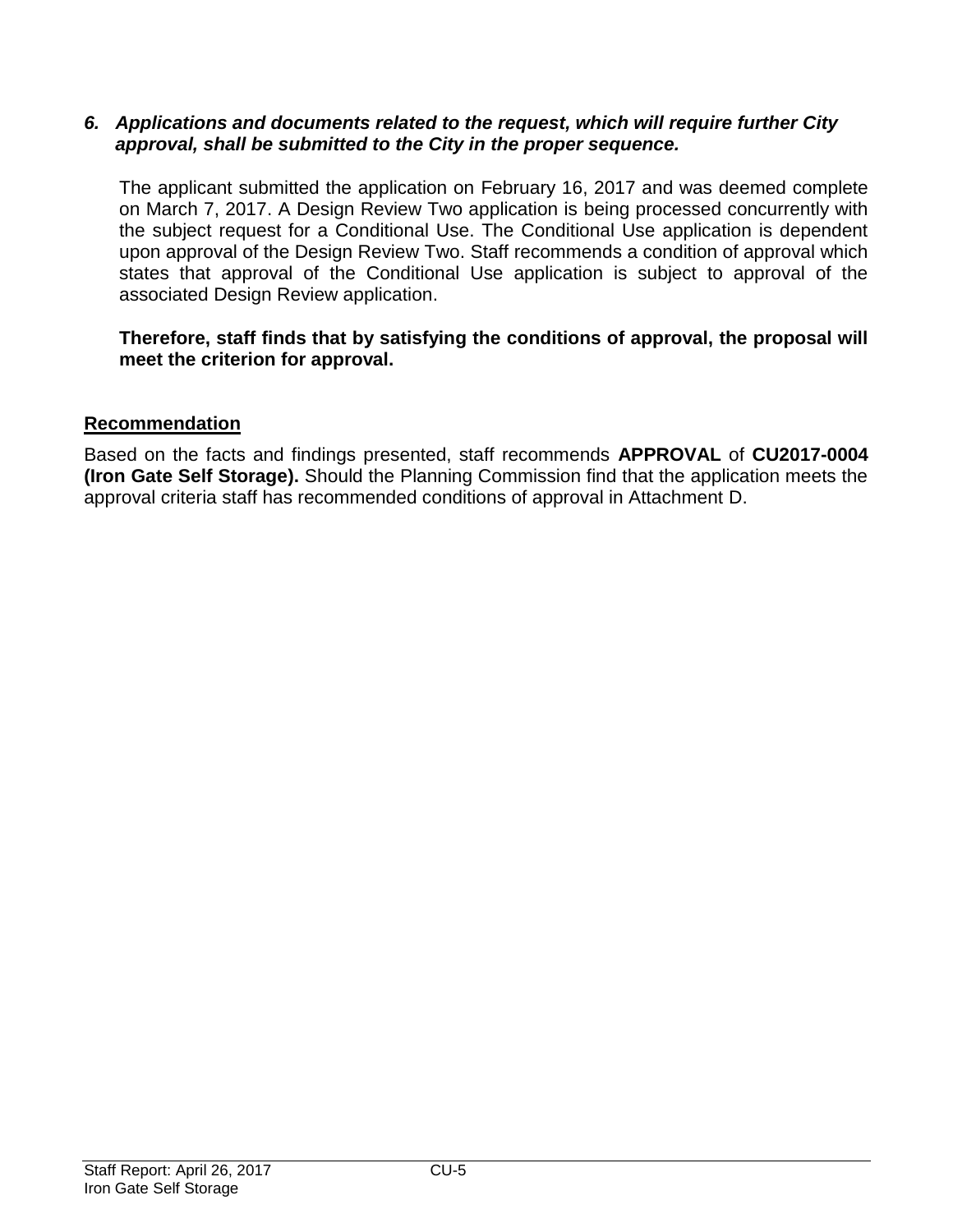#### **DR2017-0012 ANALYSIS AND FINDINGS FOR DESIGN REVIEW TWO APPROVAL**

#### **Section 40.03.1 Facilities Review Approval Criteria:**

The applicant for development must establish that the application complies with all relevant *standards in conformance with Section 50.25.1.B and all the following criteria have been met:* 

#### **Facilities Review Approval Criteria Section 40.03.1.A-L**

Staff has reviewed the applicable Facilities Review criteria in Attachment A to this report. Staff cites the findings presented in Attachment A in response to the Facilities Review approval criteria. As identified in Attachment A, above, the proposal meets Criteria A-L, and therefore meets the criterion for approval.

### **Therefore, the Committee finds that the proposal meets the criteria.**

#### **Planning Commission Standards for Approval:**

Section 40.20.15.2.C of the Development Code provides standards to govern the decisions of the Commission as they evaluate and render decisions on Design Review Applications. The Commission will determine whether the application as presented, meets the Design Review Two approval criteria. The Commission may choose to adopt, not adopt, or modify the Committee's findings. In this portion of the report, staff evaluates the application in accordance with the criteria for Type2 Design Review.

**Section 40.20.15.2.C Approval Criteria:** In order to approve a Design Review Two application, the decision making authority shall make findings of fact based on evidence provided by the applicant demonstrating that all the following criteria are satisfied:

#### *1. The proposal satisfies the threshold requirements for a Design Review Two application.*

The applicant requests approval of a Design Review Two application for conversion of two two-story warehouse buildings totaling 78,000 square feet and construction of two singlestory buildings totaling 9,360 square feet as well as associated site improvements within the Industrial zoning district. Therefore, the project clearly satisfies thresholds 5, 6, and 7 for a Design Review Two application, as listed above.

- *5. Building additions in industrial zones less than 30,000 gross square feet that do not qualify for consideration under the Thresholds for Design Review Compliance Letter.*
- *6. Any change in excess of 15 percent of the square footage of on-site landscaping or pedestrian circulation area with the exception for an increase in landscape art of up to 25 percent.*
- *7. Any new or change to existing on-site vehicular parking, maneuvering, and circulation area which adds paving or parking spaces.*

#### **Therefore, staff finds that the criterion is met.**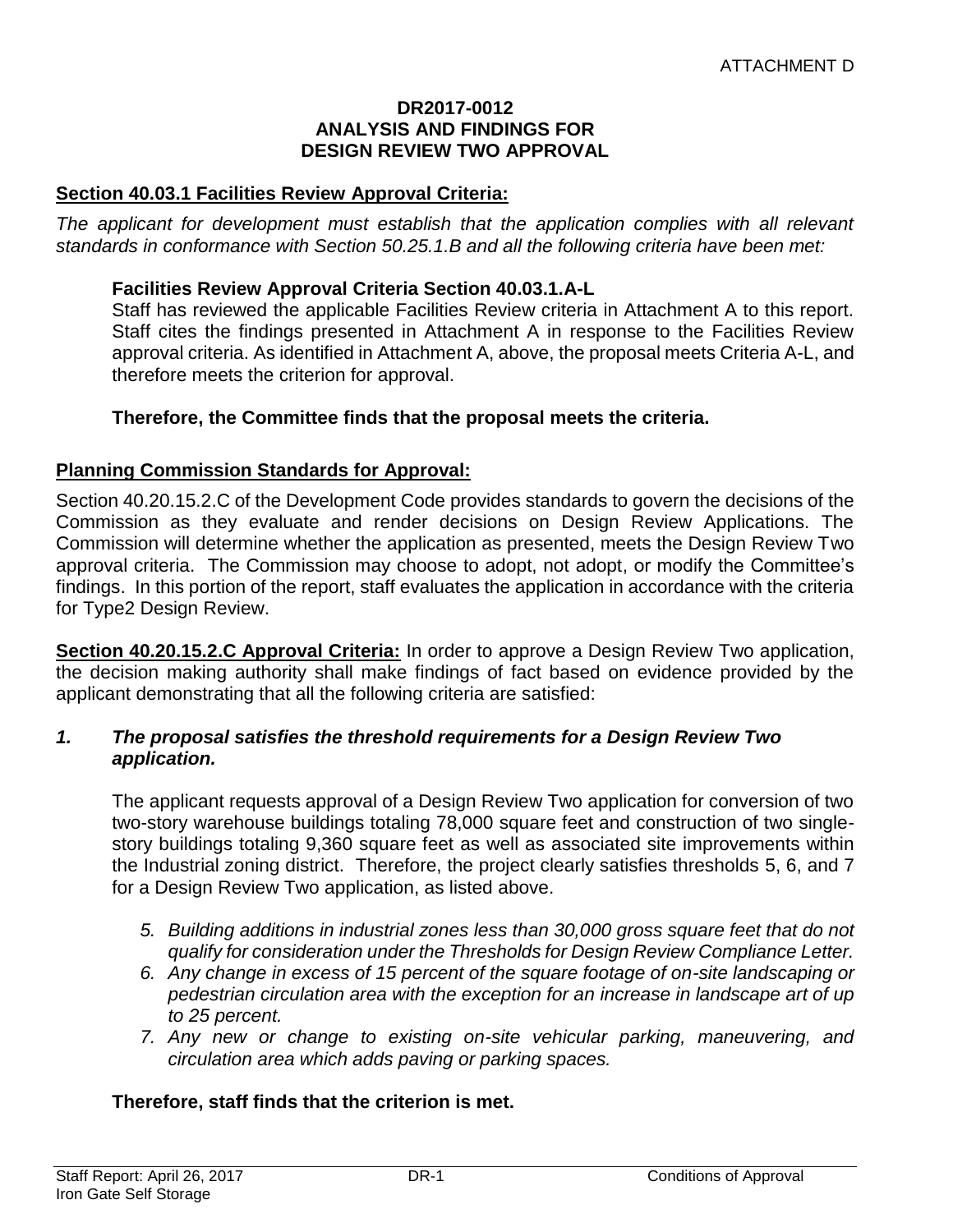### *2. All City application fees related to the application under consideration by the decision making authority have been submitted.*

The applicant paid the required fees for a Design Review Two application.

# **Therefore, staff finds that the criterion is met.**

# *3. The proposal contains all applicable application submittal requirements as specified in Section 50.25.1. of the Development Code.*

The applicant has submitted sufficient materials to review the subject proposal for compliance with the approval criteria.

**Therefore, staff finds that the criterion is met.**

# *4. The proposal is consistent with all applicable provisions of Sections 60.05.15. through 60.05.30. (Design Standards).*

The Design Standards are addressed in the tables, below. As noted in the tables, the proposal with limited conditions does satisfy all of the applicable provisions of Sections 60.05.15 through 60.05.30.

# **Therefore, staff finds that by meeting the conditions of approval the criterion is met.**

- *5. For additions to or modifications of existing development, the proposal is consistent with all applicable provisions of Sections 60.05.15 through 60.05.30 (Design Standards) or can demonstrate that the proposed additions or modifications are moving towards compliance with specific Design Standards if any of the following conditions exist:*
	- *a. A physical obstacle such as topography or natural feature exists and prevents the full implementation of the applicable standard; or*
	- *b. The location of existing structural improvements prevent the full implementation of the applicable standard; or*
	- *c. The location of the existing structure to be modified is more than 300 feet from a public street.*

The applicant requests approval of a Design Review Two application for conversion of two two-story warehouse buildings totaling 78,000 square feet and construction of two singlestory buildings totaling 9,360 square feet as well as associated site improvements. As addressed under criterion 4, above, the proposal is consistent with all applicable provisions of Sections 60.05.15 through 60.05.30 (Design Standards), as conditioned.

# **Therefore, staff finds that by meeting the conditions of approval the criterion is met.**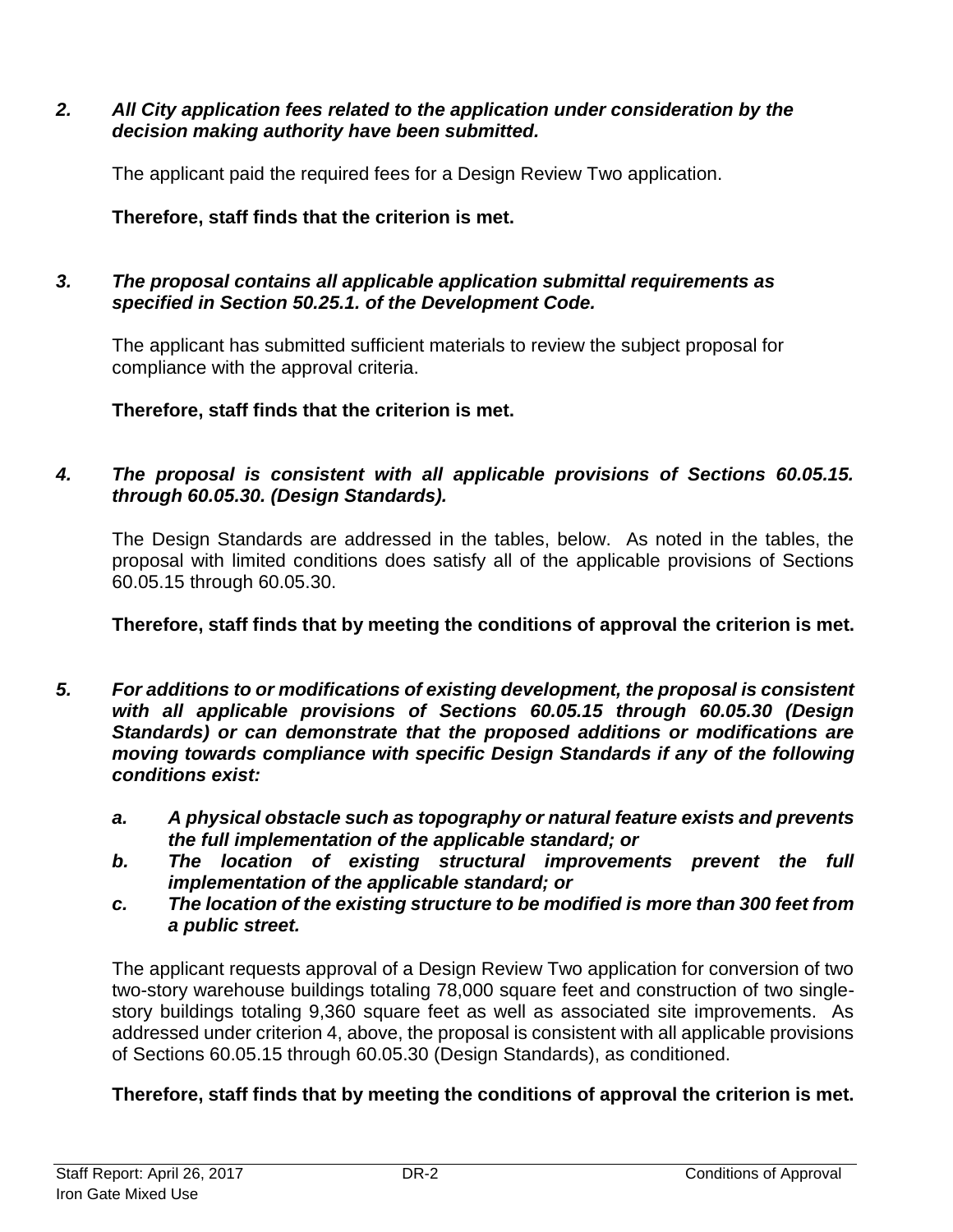### **6.** *Applications and documents related to the request, which will require further City approval, shall be submitted to the City in the proper sequence.*

The applicant has submitted all documents related to this request for Design Review Two approval. A New Conditional Use application is being processed concurrently with the subject request for Design Review Two. No further applications or documents are needed at this time.

**Therefore, staff finds that the criteria is met.**

### **RECOMMENDATION**

Based on the facts and findings presented, staff recommends **APPROVAL of DR2017-0012 (Iron Gate Self Storage)** subject to the proposed conditions of approval.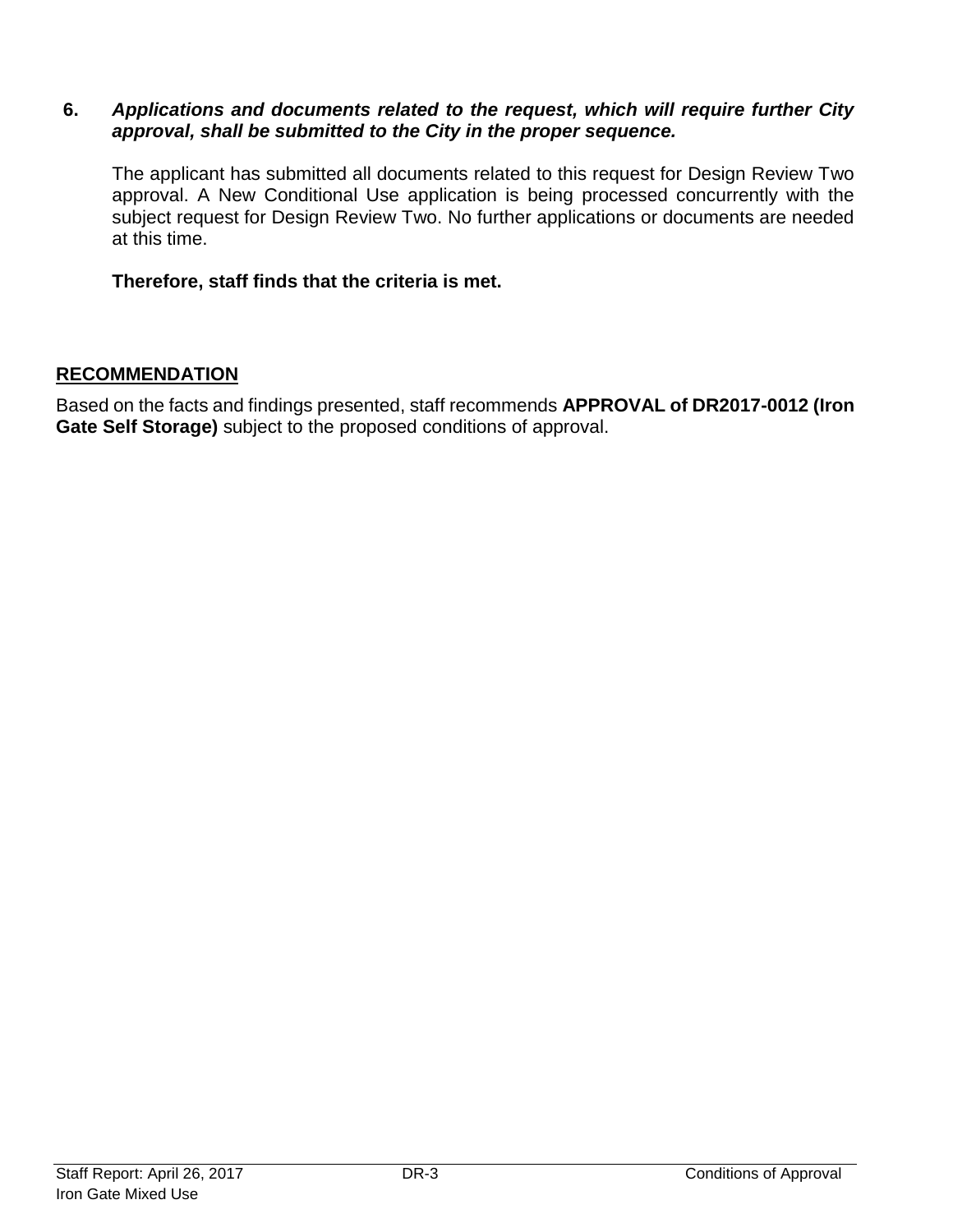# **Design Review Standards Analysis**

# **Section 60.05.15 Building Design & Orientation Standards**

|                                                                                                                                                                                                                                                                                                                                                                                  | <b>DESIGN STANDARD</b>                                                                                                                                                                                                                                                                                                                                                                                                                                                     | <b>PROJECT PROPOSAL</b>                                                                                                                                        | <b>MEETS</b><br><b>STANDARD?</b> |
|----------------------------------------------------------------------------------------------------------------------------------------------------------------------------------------------------------------------------------------------------------------------------------------------------------------------------------------------------------------------------------|----------------------------------------------------------------------------------------------------------------------------------------------------------------------------------------------------------------------------------------------------------------------------------------------------------------------------------------------------------------------------------------------------------------------------------------------------------------------------|----------------------------------------------------------------------------------------------------------------------------------------------------------------|----------------------------------|
|                                                                                                                                                                                                                                                                                                                                                                                  |                                                                                                                                                                                                                                                                                                                                                                                                                                                                            | 60.05.15.1 Building Articulation and Variety                                                                                                                   |                                  |
| 60.05.15.1.A                                                                                                                                                                                                                                                                                                                                                                     | Attached residential<br>buildings in Residential<br>zones shall                                                                                                                                                                                                                                                                                                                                                                                                            | No residential buildings are<br>proposed                                                                                                                       | N/A                              |
| 60.05.15.1.B<br>Buildings visible from<br>and within 200 feet of an<br>adjacent public street<br>shall have a minimum<br>portion of the street-<br>facing elevation(s) and<br>the elevation(s)<br>containing a primary<br>building entrance or<br>multiple tenant entrances<br>devoted to permanent<br>architectural features<br>designed to provide<br>articulation and variety | Industrial zones.<br>In Industrial zones,<br>where the principal use<br>of the building is<br>manufacturing,<br>assembly, fabricating,<br>processing, packing,<br>storage, wholesale or<br>distribution activities, the<br>above standards shall<br>apply only to elevations<br>visible from and within<br>100 feet of an adjacent<br>public street, and<br>elevations that include a<br>primary building<br>entrance or multiple<br>tenant entrances,<br>excluding roofs. | 3. Fifteen (15) percent in The south elevation of the<br>proposed building is within 225<br>feet from the northern terminus<br>of SW 107 <sup>th</sup> Avenue. | N/A                              |
| 60.05.15.1.C<br>The maximum spacing<br>between permanent<br>architectural features<br>shall be no more than:                                                                                                                                                                                                                                                                     | 2. Sixty (60) feet in<br>Industrial zones.                                                                                                                                                                                                                                                                                                                                                                                                                                 | Permanent architectural<br>features are proposed at no<br>more than 31 feet apart.                                                                             | <b>Yes</b>                       |
| 60.05.15.1.D                                                                                                                                                                                                                                                                                                                                                                     | detached and<br>attached residential                                                                                                                                                                                                                                                                                                                                                                                                                                       | No residential buildings are<br>proposed                                                                                                                       | N/A                              |
|                                                                                                                                                                                                                                                                                                                                                                                  |                                                                                                                                                                                                                                                                                                                                                                                                                                                                            | 60.05.15.2 Roof Forms                                                                                                                                          |                                  |
| 60.05.15.2.A                                                                                                                                                                                                                                                                                                                                                                     | All sloped roofs                                                                                                                                                                                                                                                                                                                                                                                                                                                           | The proposal includes<br>application of a parapet wall.                                                                                                        | N/A                              |
| 60.05.15.2.B                                                                                                                                                                                                                                                                                                                                                                     | Sloped roofs on<br>residential uses in<br>residential zones and on<br>all uses in multiple use<br>and commercial zones<br>shall                                                                                                                                                                                                                                                                                                                                            | The proposal is located within<br>an Industrial zone                                                                                                           | N/A                              |
| 60.05.15.2.C                                                                                                                                                                                                                                                                                                                                                                     | All roofs with a slope of<br>less than 4/12 pitch shall<br>be articulated with a                                                                                                                                                                                                                                                                                                                                                                                           | The proposal includes a parapet<br>wall applied to the portion of the<br>existing buildings that is                                                            | <b>Yes</b>                       |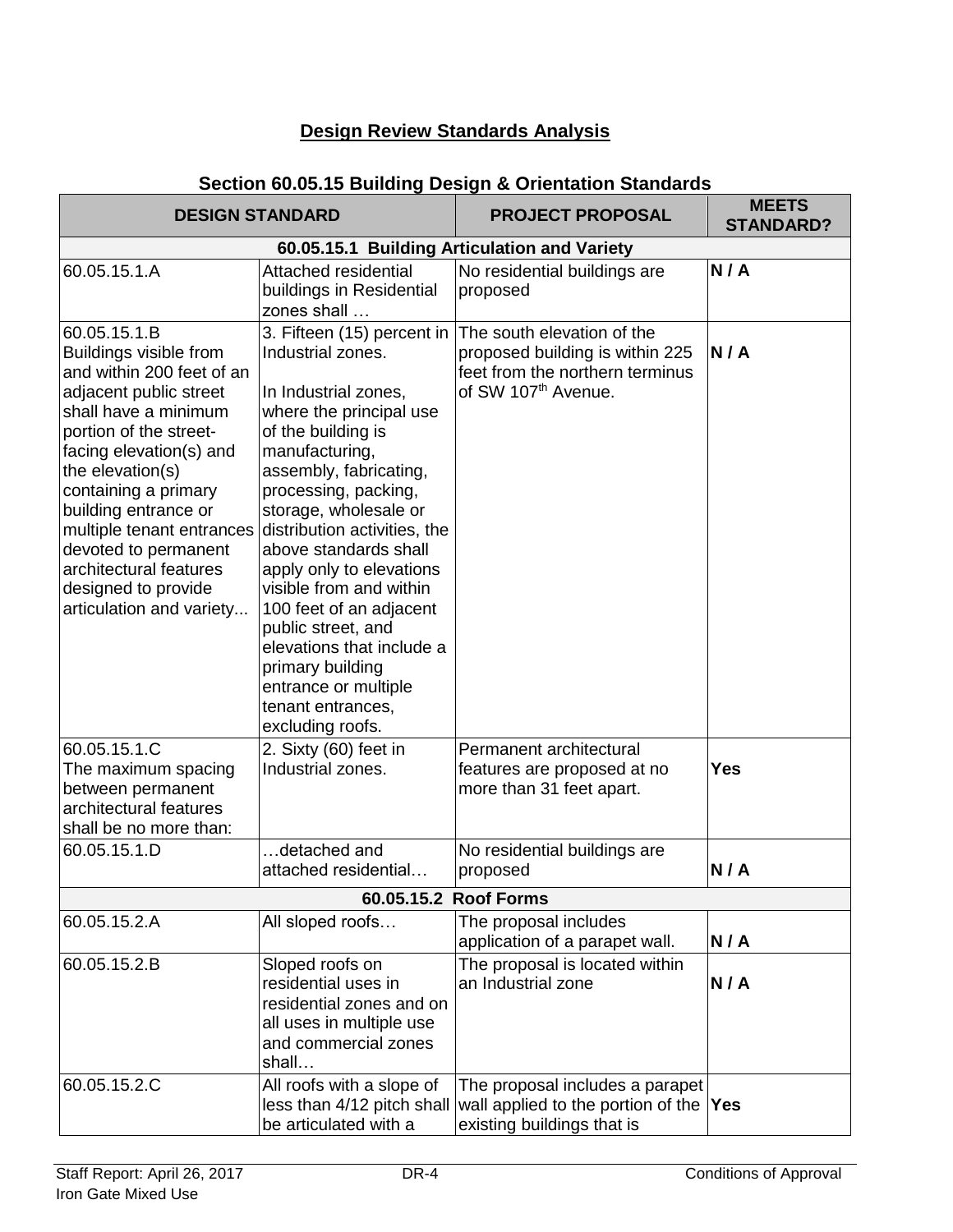| <b>DESIGN STANDARD</b>       |                                                                                                                                                                                                                                                                                                                                                                                                            | <b>PROJECT PROPOSAL</b>                                                                                                                                                                                                                                                                                                                                      | <b>MEETS</b><br><b>STANDARD?</b> |
|------------------------------|------------------------------------------------------------------------------------------------------------------------------------------------------------------------------------------------------------------------------------------------------------------------------------------------------------------------------------------------------------------------------------------------------------|--------------------------------------------------------------------------------------------------------------------------------------------------------------------------------------------------------------------------------------------------------------------------------------------------------------------------------------------------------------|----------------------------------|
|                              | parapet wall that must<br>project vertically above<br>the roof line at least<br>twelve (12) inches or<br>architecturally treated,<br>such as with a<br>decorative cornice.                                                                                                                                                                                                                                 | exposed to view from SW 107th<br>Avenue. The parapet wall is<br>proposed to project above the<br>existing roofline by 12 inches<br>and is architecturally treated.                                                                                                                                                                                           |                                  |
| 60.05.15.2.D                 | When an addition to an<br>existing structure or a<br>new structure is<br>proposed in an existing<br>development, the roof<br>forms for the new<br>structures shall have<br>similar slope and be<br>constructed of the same<br>materials as existing<br>roofs.                                                                                                                                              | A portion of the primary<br>structure will have low pitched<br>rooflines with parapets. The<br>proposed new buildings will be<br>compatible with the existing<br>remodeled structures as they<br>have roof that are visually<br>similar. Additionally the new<br>structures are screened from<br>the public right-of-way by an<br>existing arborvitae hedge. | <b>Yes</b>                       |
| 60.05.15.2.E                 | not subject                                                                                                                                                                                                                                                                                                                                                                                                |                                                                                                                                                                                                                                                                                                                                                              | N/A                              |
|                              |                                                                                                                                                                                                                                                                                                                                                                                                            | 60.05.15.3 Primary Building Entrances                                                                                                                                                                                                                                                                                                                        |                                  |
| 60.05.15.3.A                 | Primary entrances,<br>which are the main<br>point(s) of entry where<br>the majority of building<br>users will enter and<br>leave, shall be covered,<br>recessed, or treated with<br>a permanent<br>architectural feature in<br>such a way that weather<br>protection is provided.<br>The covered area<br>providing weather<br>protection shall be at<br>least six (6) feet wide<br>and four (4) feet deep. | The applicant proposes awning<br>canopies of the primary<br>entrances located along the<br>south elevation of the existing<br>buildings. The main pedestrian<br>entrance includes a canopy that<br>is approximately 12 feet wide by<br>6 feet deep to provide weather<br>protection.                                                                         | <b>Yes</b>                       |
|                              |                                                                                                                                                                                                                                                                                                                                                                                                            | 60.05.15.4 Exterior Building Materials                                                                                                                                                                                                                                                                                                                       |                                  |
| 60.05.15.4.A                 | For attached residential<br>uses in Residential<br>zones and all residential<br>uses in Multiple Use<br>zones,                                                                                                                                                                                                                                                                                             | The proposal does not include a<br>residential use.                                                                                                                                                                                                                                                                                                          | N/A                              |
| 60.05.15.4.B<br>60.05.15.4.C | This standard shall also<br>apply to all uses in the<br>Industrial zones only<br>to the primary elevation<br>that is visible from and<br>within 200 feet of a<br>public street<br>plain, smooth,                                                                                                                                                                                                           | The subject site is within an<br>Industrial zone and the existing<br>and proposed buildings are<br>more than 225 feet from the<br>terminus of SW 107th Avenue<br>The applicant states that, "All                                                                                                                                                             | N/A                              |
|                              |                                                                                                                                                                                                                                                                                                                                                                                                            |                                                                                                                                                                                                                                                                                                                                                              |                                  |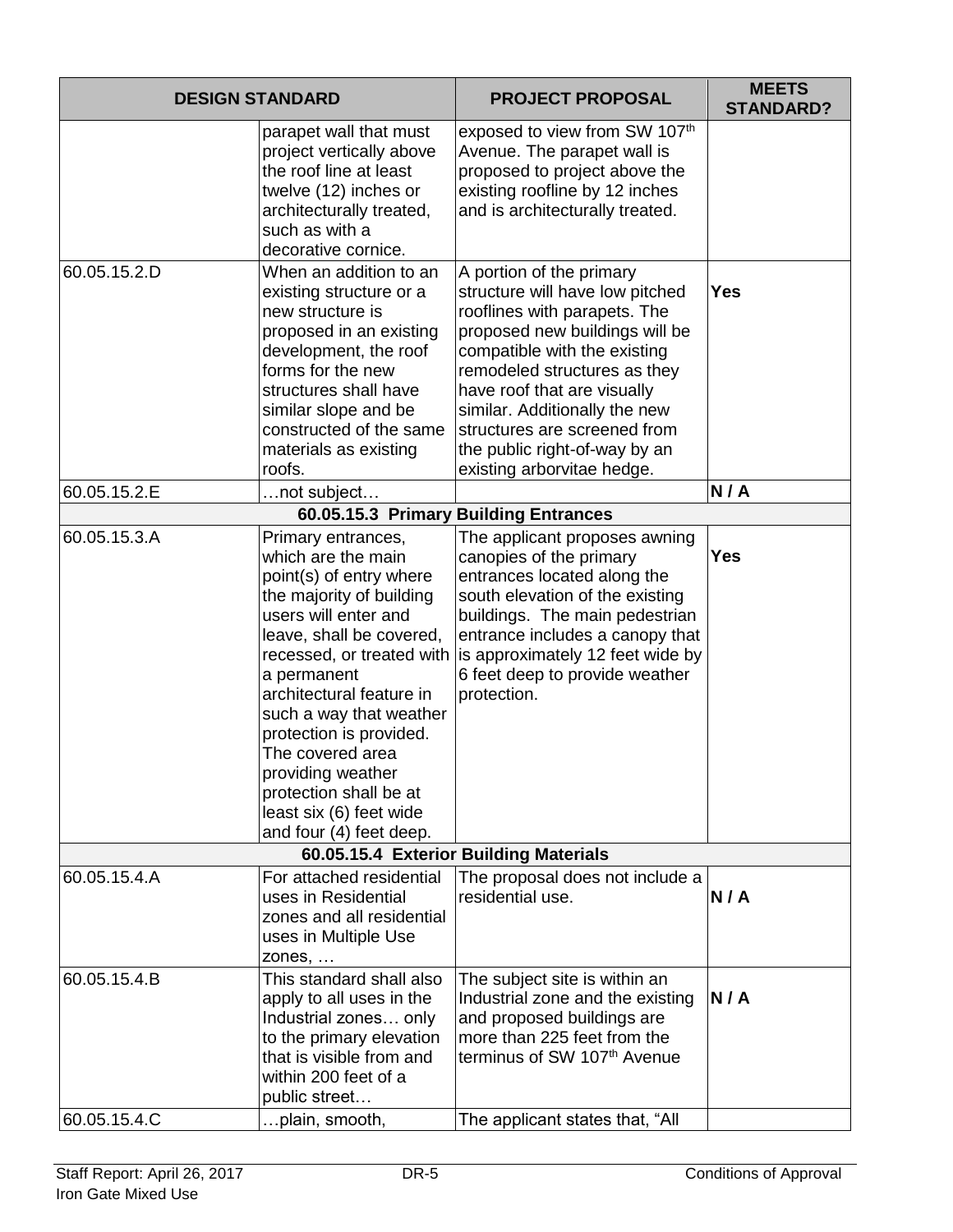| <b>DESIGN STANDARD</b> |                                                                                                                                                                                                                                                                                                                                                                        | <b>PROJECT PROPOSAL</b>                                                                                                                                                                                                                                                                                                          | <b>MEETS</b><br><b>STANDARD?</b> |
|------------------------|------------------------------------------------------------------------------------------------------------------------------------------------------------------------------------------------------------------------------------------------------------------------------------------------------------------------------------------------------------------------|----------------------------------------------------------------------------------------------------------------------------------------------------------------------------------------------------------------------------------------------------------------------------------------------------------------------------------|----------------------------------|
|                        | exposed concrete and<br>concrete block used as<br>foundation material shall<br>not be more than three<br>(3) feet above the<br>finished grade level<br>adjacent to the<br>foundation wall, unless<br>pigmented, textured, or<br>both. In Industrial<br>districts, foundations<br>may extend up to four<br>(4) feet above the<br>finished grade level.                  | foundation stem walls for all<br>buildings are less than 4 feet<br>above finished grade. In<br>general most stem walls will be<br>about 3 feet in height in order to<br>raise the floor line of the<br>buildings above the flood plain.<br>All wall finishes at or below 12<br>inches above the flood plain will<br>be concrete" | <b>Yes</b>                       |
|                        |                                                                                                                                                                                                                                                                                                                                                                        | 60.05.15.5 Roof-Mounted Equipment                                                                                                                                                                                                                                                                                                |                                  |
| 60.05.15.5.            |                                                                                                                                                                                                                                                                                                                                                                        | The applicant states that, "No<br>roof-mounted equipment is<br>proposed."                                                                                                                                                                                                                                                        | N/A                              |
|                        |                                                                                                                                                                                                                                                                                                                                                                        | 60.05.15.6 Building location and orientation along streets in Commercial and Multiple Use zones                                                                                                                                                                                                                                  |                                  |
| 60.05.15.6             |                                                                                                                                                                                                                                                                                                                                                                        | The proposal is located in an<br>Industrial zone, not a<br><b>Commercial or Multiple Use</b><br>zone.                                                                                                                                                                                                                            | N/A                              |
|                        |                                                                                                                                                                                                                                                                                                                                                                        | 60.05.15.7 Building scale along Major Pedestrian Routes.                                                                                                                                                                                                                                                                         |                                  |
| 60.05.15.7             |                                                                                                                                                                                                                                                                                                                                                                        | The proposal is not located<br>along a Major Pedestrian<br>Route.                                                                                                                                                                                                                                                                | N/A                              |
|                        |                                                                                                                                                                                                                                                                                                                                                                        | 60.05.15.8 Ground floor elevations on commercial and multiple use buildings                                                                                                                                                                                                                                                      |                                  |
| 60.05.15.8             | A. Except those used<br>exclusively for<br>residential use, ground<br>floor elevations visible<br>from and within 200 feet<br>of a public street<br>B. Except those used<br>exclusively for<br>residential use, ground<br>floor elevations that are<br>located on a Major<br>Pedestrian Route,<br>sidewalk, or other space<br>where pedestrians are<br>allowed to walk | The existing and proposed<br>buildings are more than 225<br>feet from the terminus of SW<br>107 <sup>th</sup> Avenue within an<br>Industrial zone. No public right-<br>of-way sidewalks abut the<br>subject site.<br>60.05.15.9 Compact Detached Housing design                                                                  | N/A                              |
| 60.05.15.9             |                                                                                                                                                                                                                                                                                                                                                                        | The proposal is for self-storage,                                                                                                                                                                                                                                                                                                |                                  |
|                        |                                                                                                                                                                                                                                                                                                                                                                        | not Compact Detached Housing  N / A                                                                                                                                                                                                                                                                                              |                                  |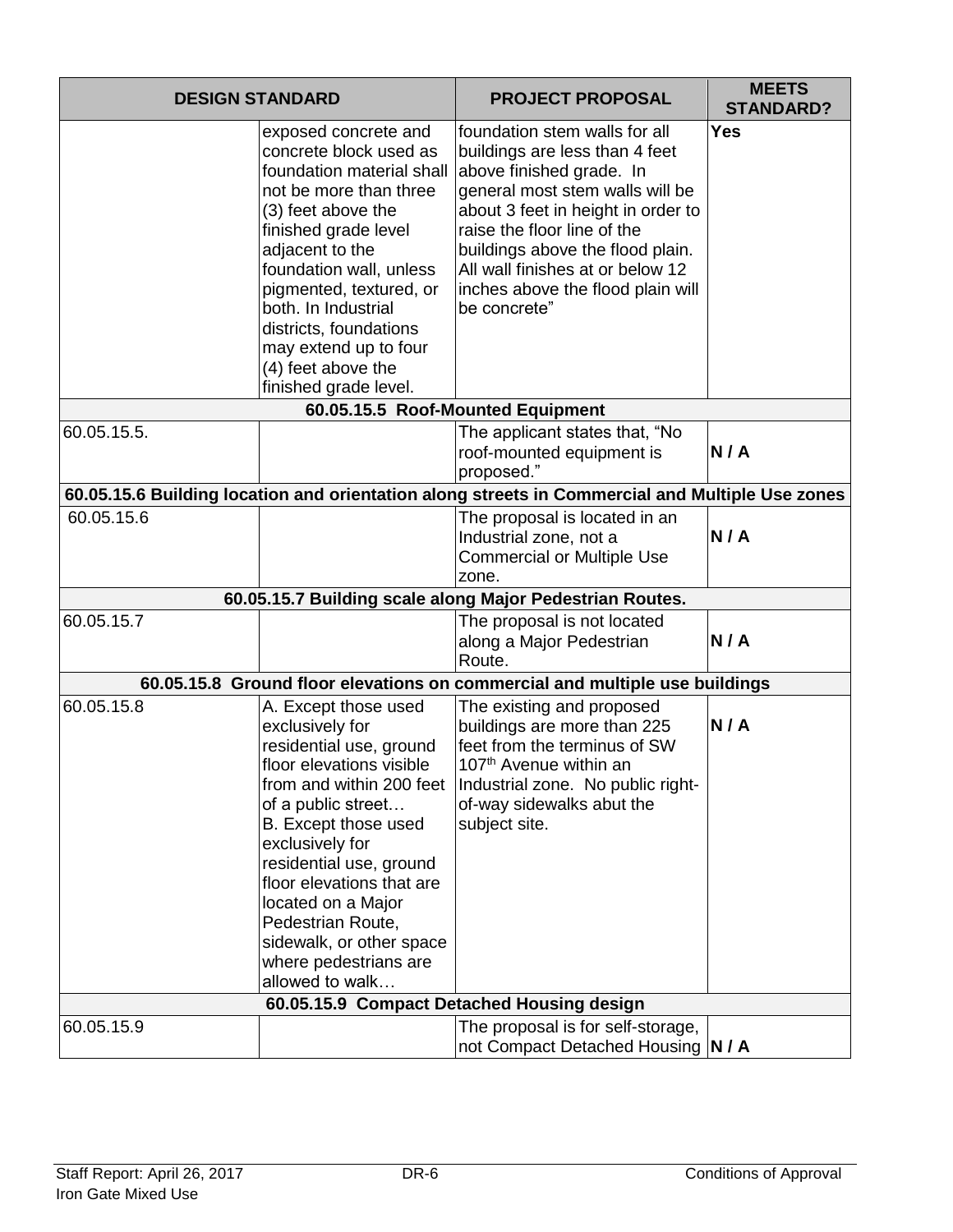|                                                                                                                                                              | <b>DESIGN STANDARD</b>                                                                                                                                                                                                                                                                                                                                                                               | <b>PROJECT PROPOSAL</b>                                                                                                                                                                                                                                                                                                                                                                                                                                                | <b>MEETS</b><br><b>STANDARD?</b> |
|--------------------------------------------------------------------------------------------------------------------------------------------------------------|------------------------------------------------------------------------------------------------------------------------------------------------------------------------------------------------------------------------------------------------------------------------------------------------------------------------------------------------------------------------------------------------------|------------------------------------------------------------------------------------------------------------------------------------------------------------------------------------------------------------------------------------------------------------------------------------------------------------------------------------------------------------------------------------------------------------------------------------------------------------------------|----------------------------------|
|                                                                                                                                                              | 60.05.20.1 Connections to public street system                                                                                                                                                                                                                                                                                                                                                       |                                                                                                                                                                                                                                                                                                                                                                                                                                                                        |                                  |
| 60.05.20.1.A                                                                                                                                                 | Pedestrian, bicycle, and<br>motor vehicle<br>connections shall be<br>provided between the<br>and adjacent existing<br>and planned streets                                                                                                                                                                                                                                                            | The proposal includes<br>pedestrian, bicycle, and motor<br>vehicle connections within the<br>site to SW 107th Avenue. No<br>on-site circulation system connections through the site to<br>other pedestrian, bicycle, and<br>motor vehicle facilities is<br>feasible or required.                                                                                                                                                                                       | N/A                              |
|                                                                                                                                                              |                                                                                                                                                                                                                                                                                                                                                                                                      | 60.05.20.2 Loading Areas, solid waste facilities and similar improvements                                                                                                                                                                                                                                                                                                                                                                                              |                                  |
| 60.05.20.2.A                                                                                                                                                 | All on-site service areas,<br>outdoor storage areas,<br>waste storage, disposal<br>facilities, recycling<br>containers, transformer<br>and utility vaults and<br>similar activities shall be<br>located in an area not<br>visible from a public<br>street, or shall be fully<br>screened from view from<br>a public street.                                                                          | The applicant states that, "The<br>on-site trash area is located so<br>that it is not visible from the<br>street. All trash and recycling is<br>at this location."<br>The shape of the subject site<br>includes a 60 foot wide by 120<br>foot long driveway along the<br>southeast side of the site<br>providing access to the<br>terminus of SW 107th Avenue.<br>Any proposed site facilities are<br>located as to not be visible from<br>this limited view corridor. | <b>Yes</b>                       |
| 60.05.20.2.B                                                                                                                                                 | Except for<br>manufacturing,<br>assembly, fabricating,<br>processing, packing,<br>storage and wholesale<br>and distribution activities<br>which are the principle<br>use of a building in<br>Industrial districts, all<br>loading docks and<br>loading zones shall be<br>located in an area not<br>visible from a public<br>street, or shall be fully<br>screened from view from<br>a public street. | The applicant states that, "This<br>standard is not applicable for<br>storage uses in the Industrial<br>district. Loading docks and<br>loading zones do not have<br>restricted locations or screening<br>requirements."                                                                                                                                                                                                                                                | N/A                              |
| 60.05.20.2.C<br>Screening from public<br>view for service areas,<br>loading docks, loading<br>zones and outdoor<br>storage areas, waste<br>storage, disposal | 1. Solid screen wall<br>constructed of primary<br>exterior finish materials<br>utilized on primary<br>buildings,<br>2. Solid hedge wall with<br>a minimum of ninety-five                                                                                                                                                                                                                             | The applicant states that, "This<br>standard is not applicable to the<br>loading docks and loading<br>zones There are no outdoor<br>storage areas, all storage is<br>within the buildings.<br>Transformers will be screened                                                                                                                                                                                                                                            | <b>Yes</b>                       |

# **Section 60.05.20 Circulation and Parking Lot Design Standards**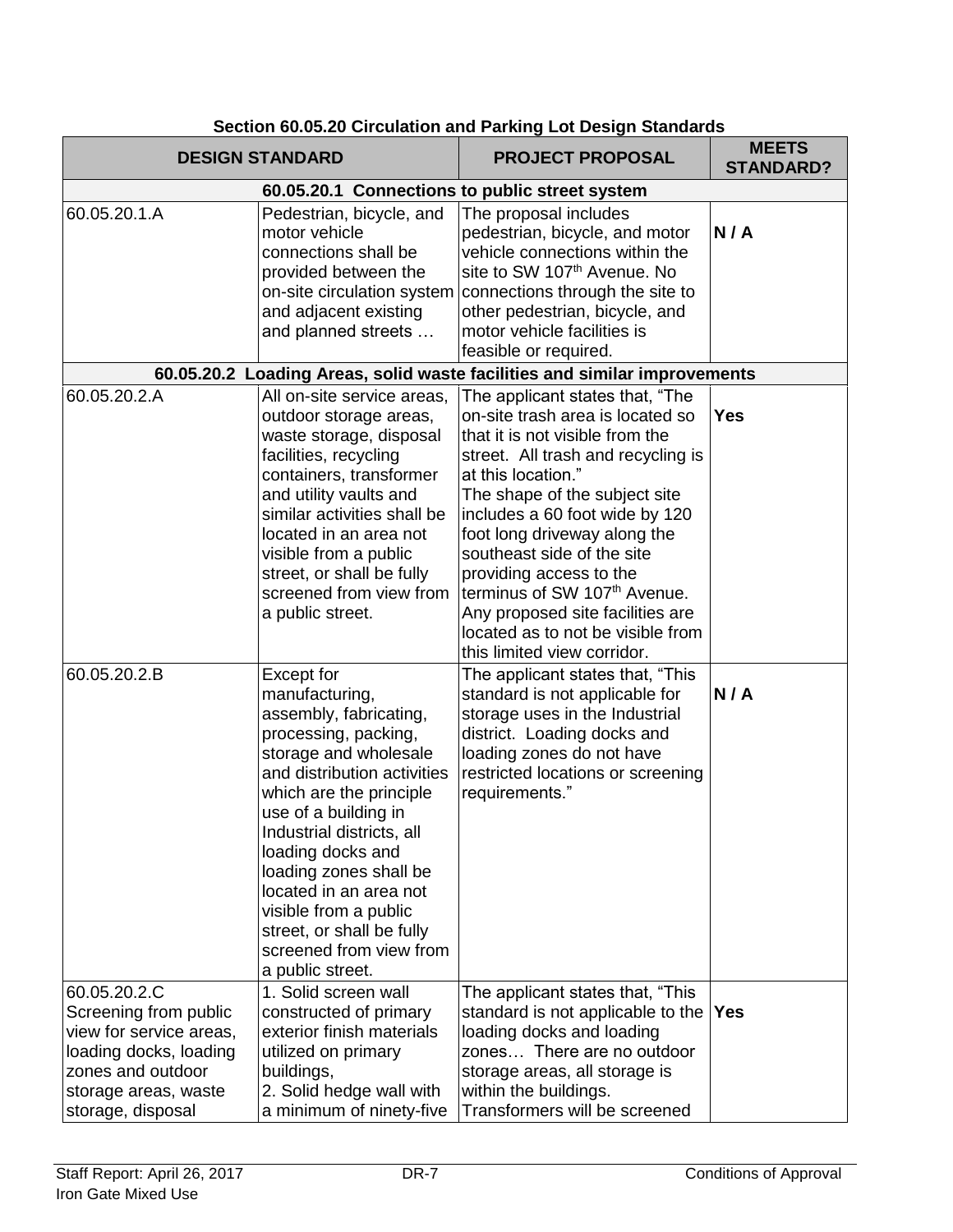| facilities, recycling<br>containers, transformer<br>and utility vaults and<br>similar activities shall be<br>fully sight-obscuring,<br>shall be constructed a<br>minimum of one foot<br>higher than the feature<br>to be screened, and<br>shall be accomplished<br>by one or more of the<br>following methods:                                                                                                                                                                                                                                                    | (95) percent opacity<br>within two (2) years.<br>3. Solid wood fence                                                                                                                                                                                                                                                                                                                                                                                    | with landscaping"<br>The shape of the subject site<br>includes a 60 foot wide by 120<br>foot long driveway along the<br>southeast side of the site<br>providing access to the<br>terminus of SW 107th Avenue.<br>The proposed storage building<br>is located 225 feet from SW<br>107th Avenue. By virtue of the<br>viewing angle, property line<br>fencing, on-site vegetation, and<br>the location of applicable<br>proposed facilities, the proposal<br>satisfies the standard. |            |
|-------------------------------------------------------------------------------------------------------------------------------------------------------------------------------------------------------------------------------------------------------------------------------------------------------------------------------------------------------------------------------------------------------------------------------------------------------------------------------------------------------------------------------------------------------------------|---------------------------------------------------------------------------------------------------------------------------------------------------------------------------------------------------------------------------------------------------------------------------------------------------------------------------------------------------------------------------------------------------------------------------------------------------------|-----------------------------------------------------------------------------------------------------------------------------------------------------------------------------------------------------------------------------------------------------------------------------------------------------------------------------------------------------------------------------------------------------------------------------------------------------------------------------------|------------|
| 60.05.20.2.D                                                                                                                                                                                                                                                                                                                                                                                                                                                                                                                                                      | Screening from public<br>view by chain-link fence<br>with or without slats is<br>prohibited                                                                                                                                                                                                                                                                                                                                                             | The proposal does not include a<br>chain link fencing.                                                                                                                                                                                                                                                                                                                                                                                                                            | N/A        |
| 60.05.20.2.E                                                                                                                                                                                                                                                                                                                                                                                                                                                                                                                                                      | Screening of loading<br>zones may be waived in<br><b>Commercial and Multiple</b><br>Use zones                                                                                                                                                                                                                                                                                                                                                           | The proposal is not located<br>within a Commercial or Multiple<br>Use zone.                                                                                                                                                                                                                                                                                                                                                                                                       | N/A        |
|                                                                                                                                                                                                                                                                                                                                                                                                                                                                                                                                                                   | 60.05.20.3 Pedestrian Circulation                                                                                                                                                                                                                                                                                                                                                                                                                       |                                                                                                                                                                                                                                                                                                                                                                                                                                                                                   |            |
| 60.05.20.3.A<br>Pedestrian connections<br>shall be provided that<br>link to adjacent existing<br>and planned pedestrian<br>facilities as specified in<br>Tables 6.1 through 6.6<br>and Figures 6.1 through<br>6.23 of the<br>Comprehensive Plan<br><b>Transportation Element,</b><br>and to the abutting<br>public street system and<br>on-site buildings,<br>parking areas, and other<br>facilities where<br>pedestrian access is<br>desired. Pedestrian<br>connections shall be<br>provided except when<br>one or more of the<br>following conditions<br>exist: | 2. Where uses<br>including storage<br>activities which are the<br>principle use of a<br>building in Industrial<br>districts occur,<br>3. Where on-site<br>activities such as<br>movement of trucks,<br>forklifts, and other large<br>equipment would present<br>potential conflicts with<br>pedestrians, or<br>4. Where buildings or<br>other existing<br>development on adjacent<br>lands physically preclude<br>a connection now or in<br>the future. | The proposal is for self-storage<br>use on an industrially zoned site $ N / A $<br>where on-site movement of<br>trucks may present potential<br>conflicts with pedestrians and<br>where other exiting<br>development on adjacent land<br>physically preclude a<br>connection now or in the future.                                                                                                                                                                                |            |
| 60.05.20.3.B                                                                                                                                                                                                                                                                                                                                                                                                                                                                                                                                                      | A reasonably direct<br>walkway connection is<br>required between<br>primary entrances, which<br>are the main point(s) of                                                                                                                                                                                                                                                                                                                                | The proposal includes direct<br>pedestrian connections along<br>the south side of the building to<br>a proposed sidewalk along the<br>east property line providing                                                                                                                                                                                                                                                                                                                | <b>Yes</b> |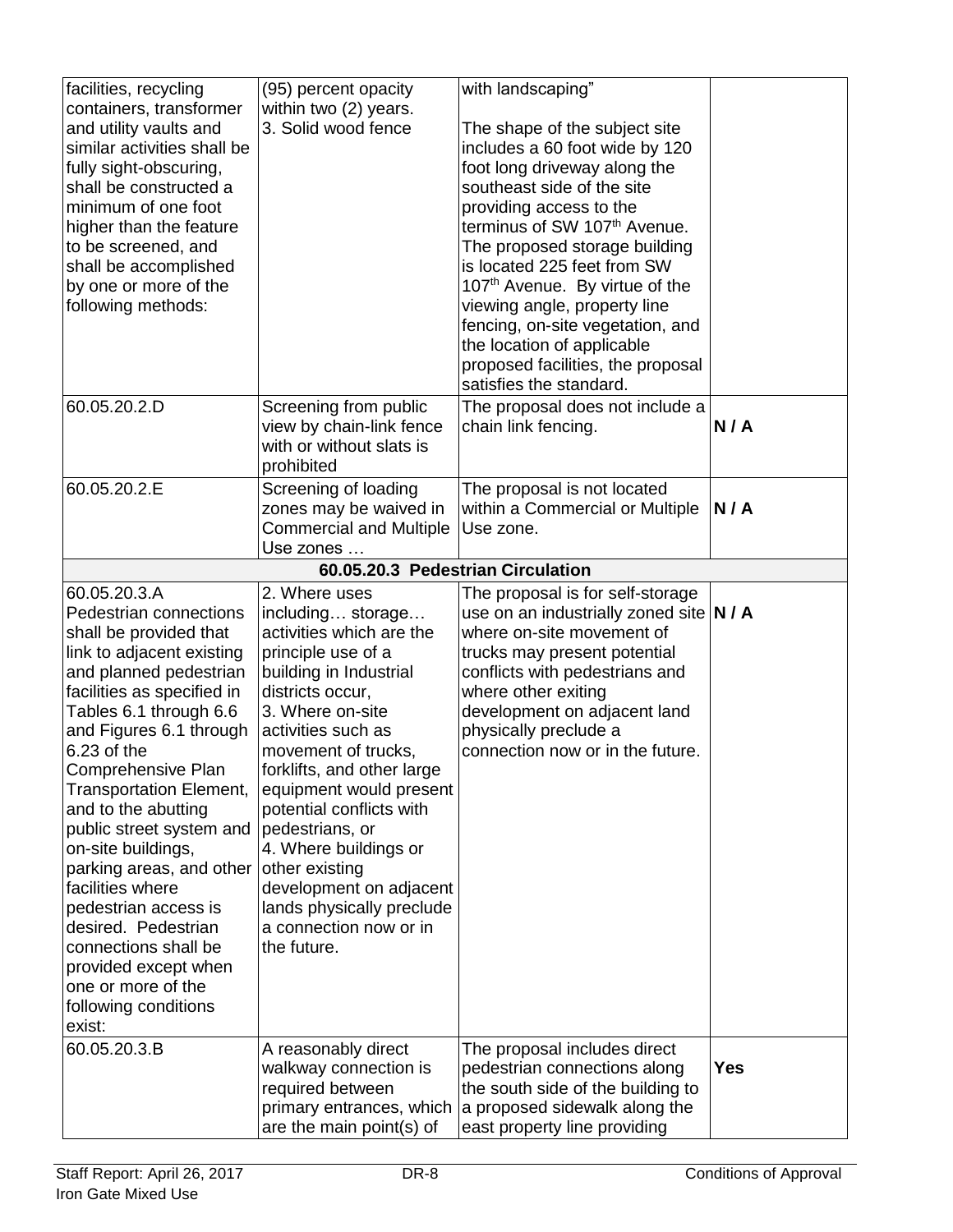| 60.05.20.3.C | entry where the majority<br>of building users will<br>enter and leave, and<br>public and private<br>streets, transit stops, and<br>other pedestrian<br>destinations.<br>A reasonably direct<br>pedestrian walkway into                                                                                                                                  | access to SW 107th Avenue.<br>SW 107 <sup>th</sup> provides access to<br>sidewalks and bus stops on SW<br>Allen Boulevard.<br>The subject site abuts SW 107th<br>for a distance of 60 feet at the                                                                                                                     | <b>Yes</b>             |
|--------------|---------------------------------------------------------------------------------------------------------------------------------------------------------------------------------------------------------------------------------------------------------------------------------------------------------------------------------------------------------|-----------------------------------------------------------------------------------------------------------------------------------------------------------------------------------------------------------------------------------------------------------------------------------------------------------------------|------------------------|
|              | a site shall be provided<br>for every 300 feet or<br>for every eight aisles of<br>vehicle parking A<br>reasonably direct<br>walkway shall also be<br>provided to any access<br>way                                                                                                                                                                      | terminus of the street. The<br>proposal includes one on-site<br>reasonably direct pedestrian<br>walkway into the site from SW<br>107 <sup>th</sup> Avenue to the front of<br>Buildings 'A' and 'B'.                                                                                                                   |                        |
| 60.05.20.3.D | Pedestrian connections<br>through parking lots shall<br>be physically separated<br>from adjacent vehicle<br>parking and parallel<br>use of curbs,<br>landscaping, trees, and<br>lighting, if not otherwise<br>provided in the parking<br>lot design.                                                                                                    | The applicant states that,<br>"Pedestrian circulation adjacent<br>to parking areas is separated<br>from vehicular parking with<br>curbs and landscaping.<br>vehicle traffic through the Lighting is provided to enhance<br>safety."                                                                                   | <b>Yes</b>             |
| 60.05.20.3.E | Where pedestrian<br>connections cross<br>driveways or vehicular<br>access aisles a<br>composed of a different<br>paving material than the<br>primary onsite paving<br>material.                                                                                                                                                                         | The applicant states that,<br>"Pedestrian crossings in the<br>parking area are differentiated<br>from vehicular parking and<br>continuous walkway shall circulation using different paving<br>be provided, and shall be materials, painted striping,<br>curbs, and lighting."                                         | <b>Yes</b>             |
| 60.05.20.3.F | Pedestrian walkways<br>shall have a minimum of<br>five (5) foot wide<br>unobstructed clearance<br>and shall be paved with<br>scored concrete or<br>modular paving<br>materials. In the event<br>that the Americans with<br>Disabilities Act (ADA)<br>contains stricter<br>standards for any<br>pedestrian walkway, the<br>ADA standards shall<br>apply. | The applicant states that, "All<br>pedestrian circulation consists<br>of five foot wide scored<br>concrete sidewalks with a<br>running slope and cross slope<br>conforming to ADA<br>requirements."<br>A standard condition of<br>approval for review of facilities<br>in context of ADA requirements<br>is included. | Yes,<br>as conditioned |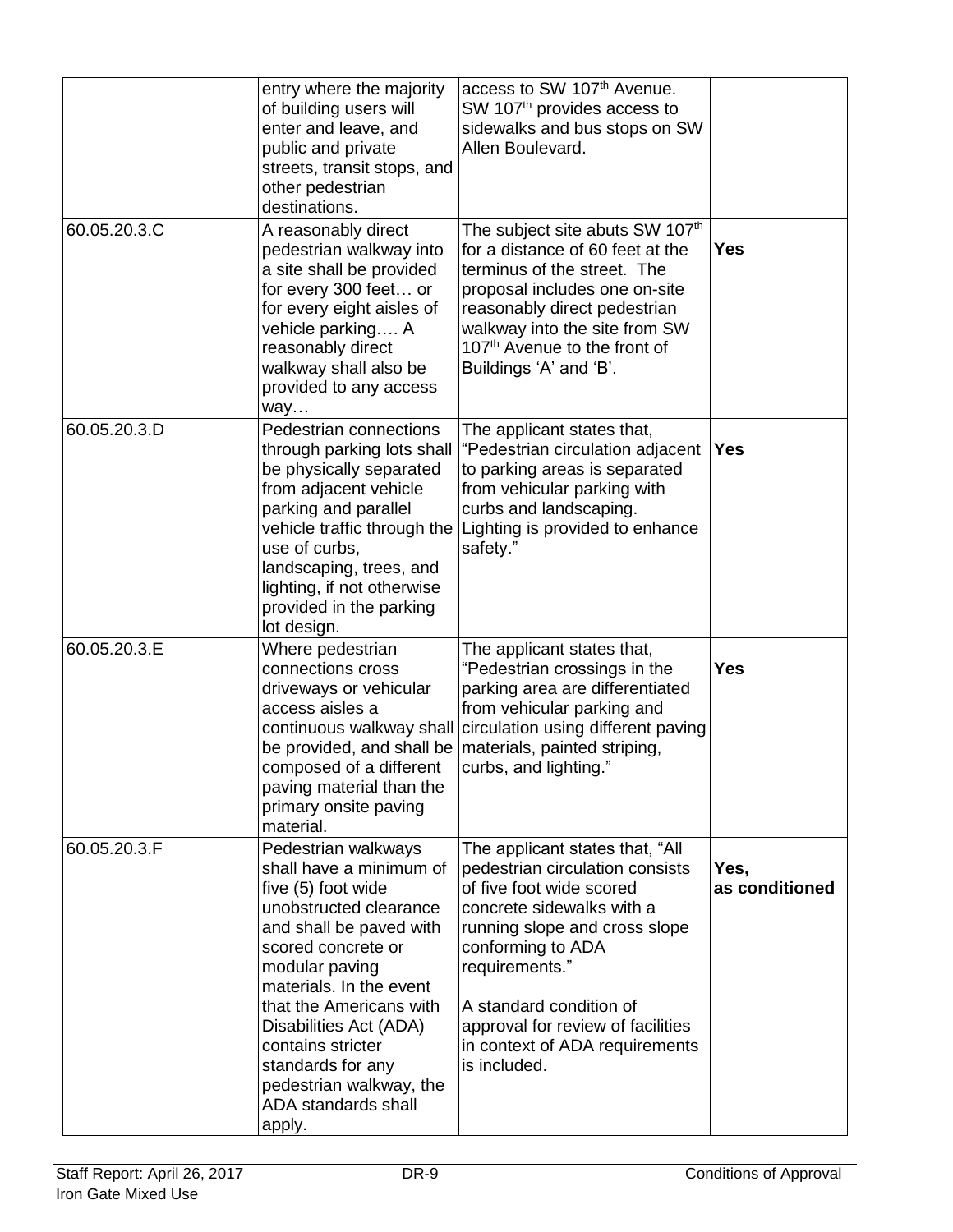| 60.05.20.4 Street Frontages and Parking Areas                                                                                                                                                                        |                                                                                                                                                                                                                                                                                                                                                                                                                                                                                                                                                                                                                              |                                                                                                                                                                                                                                                                                                                                                                                                                                                                                                     |            |  |
|----------------------------------------------------------------------------------------------------------------------------------------------------------------------------------------------------------------------|------------------------------------------------------------------------------------------------------------------------------------------------------------------------------------------------------------------------------------------------------------------------------------------------------------------------------------------------------------------------------------------------------------------------------------------------------------------------------------------------------------------------------------------------------------------------------------------------------------------------------|-----------------------------------------------------------------------------------------------------------------------------------------------------------------------------------------------------------------------------------------------------------------------------------------------------------------------------------------------------------------------------------------------------------------------------------------------------------------------------------------------------|------------|--|
| A. Surface parking areas<br>abutting a public street<br>shall                                                                                                                                                        |                                                                                                                                                                                                                                                                                                                                                                                                                                                                                                                                                                                                                              | The proposal does not include<br>any surface parking areas<br>abutting a public street.                                                                                                                                                                                                                                                                                                                                                                                                             | N/A        |  |
|                                                                                                                                                                                                                      | 60.05.20.5 Parking Area Landscaping                                                                                                                                                                                                                                                                                                                                                                                                                                                                                                                                                                                          |                                                                                                                                                                                                                                                                                                                                                                                                                                                                                                     |            |  |
| A. Landscaped planter<br>islands shall be required<br>according to the<br>following:                                                                                                                                 | 4. All uses in<br>Employment / Industrial<br>zones, one for every<br>twelve (12) contiguous<br>parking spaces.                                                                                                                                                                                                                                                                                                                                                                                                                                                                                                               | The proposal includes no more<br>than eight contiguous parking<br>spaces between landscaped<br>areas and landscape planter<br>islands.                                                                                                                                                                                                                                                                                                                                                              | <b>Yes</b> |  |
| B. The island shall have<br>a minimum area of 70<br>square feet, and a<br>minimum width of 6 feet,<br>and shall be curbed to<br>protect landscaping.                                                                 | The landscaped island<br>shall be planted with a<br>tree having a minimum<br>mature height of 20 feet.<br>If a pole-mounted light is<br>proposed to be installed<br>within a landscaped<br>planter island, and an<br>applicant demonstrates<br>that there is a physical<br>conflict for siting the tree<br>and the pole-mounted<br>light together, the<br>decision-making<br>authority may waive the<br>planting of the tree,<br>provided that at least<br>seventy-five (75) percent<br>of the required islands<br>contain trees.<br>Landscaped planter<br>islands shall be evenly<br>spaced throughout the<br>parking area. | The applicant states that,<br>"Landscaped islands are curbed   Yes<br>and are a minimum of six feet in<br>width and a minimum of 70<br>square feet with a tree having a<br>mature height of at least 20<br>feet." The proposal also<br>includes light poles within the<br>landscape planter islands. The<br>proposal includes even spacing<br>of the required landscape<br>islands as can be<br>accommodated by the site<br>within the limited amount of<br>parking that is required of the<br>use. |            |  |
| C. Linear raised<br>sidewalks and walkways<br>within the parking area<br>connecting the parking<br>spaces and on-site<br>building(s) may be<br>counted towards the<br>total required number of<br>landscaped islands |                                                                                                                                                                                                                                                                                                                                                                                                                                                                                                                                                                                                                              | The applicant states that,<br>"Sidewalks and walkways in the $ N / A $<br>parking area are not used to<br>fulfill the landscape island<br>requirement.                                                                                                                                                                                                                                                                                                                                              |            |  |
| D. Trees planted within<br>required landscaped<br>planter islands or the<br>linear sidewalk shall be<br>of a type and species<br>identified by the City of<br><b>Beaverton Street Tree</b><br>List                   |                                                                                                                                                                                                                                                                                                                                                                                                                                                                                                                                                                                                                              | The applicant proposes<br><b>Columnar Flowering Pear</b><br>(Pyrus Calleryana 'Capital')<br>trees in the required landscaped<br>planter islands. Pyrus<br>Calleryana 'Capital' are on the<br>approved City of Beaverton<br><b>Street Tree List.</b>                                                                                                                                                                                                                                                 | <b>Yes</b> |  |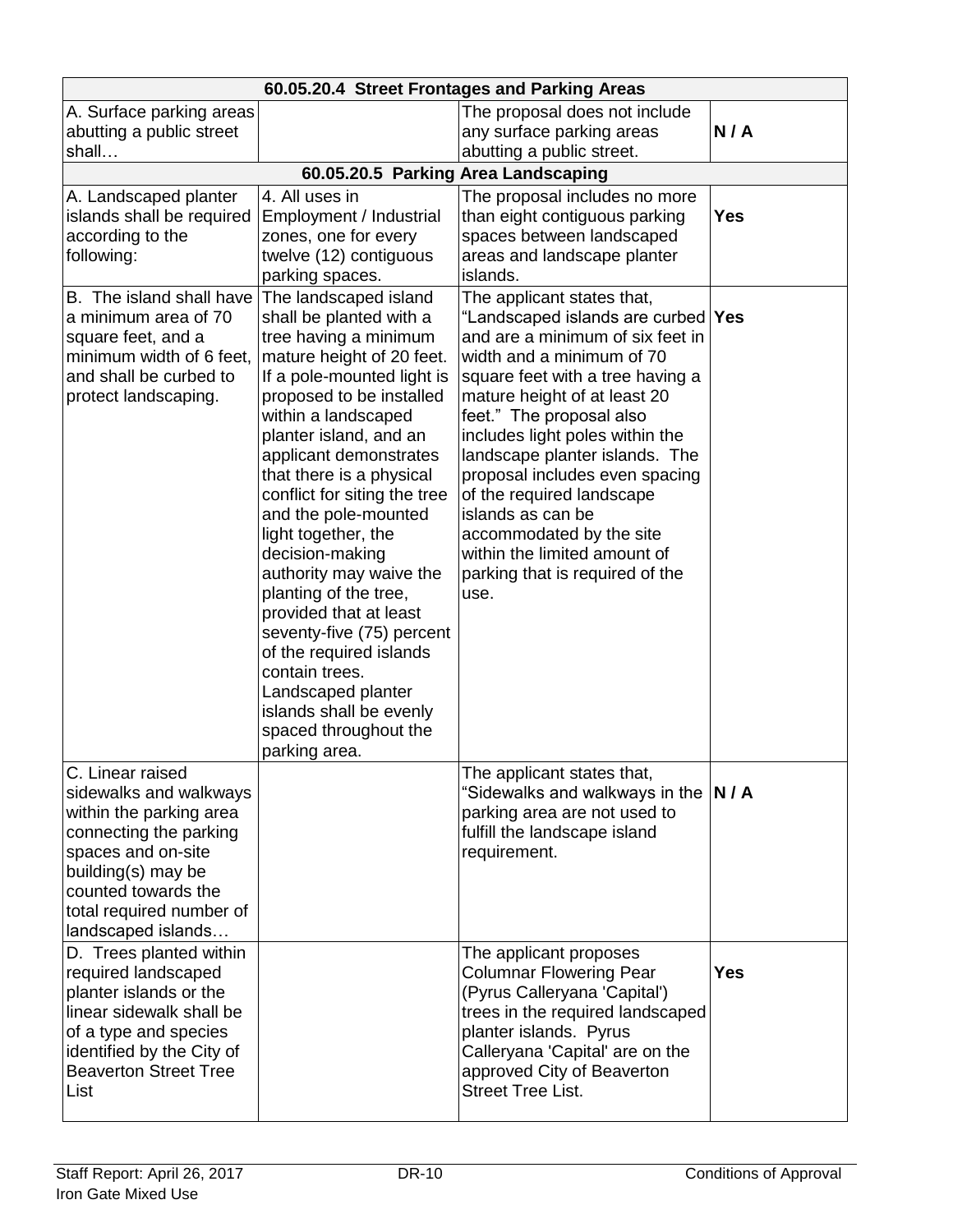| 60.05.20.6 Off-Street Parking Frontages in Multiple Use Districts |                           |                                                                                         |     |
|-------------------------------------------------------------------|---------------------------|-----------------------------------------------------------------------------------------|-----|
| 60.05.20.6                                                        |                           | The subject site is not within a                                                        |     |
|                                                                   |                           | multiple use zone.                                                                      | N/A |
|                                                                   |                           | 60.05.20.7 Sidewalks along Streets and Primary Building Elevations in Commercial and    |     |
|                                                                   | <b>Multiple Use zones</b> |                                                                                         |     |
| 60.05.20.7                                                        |                           | The subject site is not within a<br>commercial or multiple use                          | N/A |
|                                                                   |                           | zone.                                                                                   |     |
|                                                                   |                           | 60.05.20.8 Connect On-Site Buildings, Parking, and Other Improvements with Identifiable |     |
|                                                                   |                           | Streets and Drive Aisles in Residential, Multiple Use, and Commercial Districts         |     |
| 60.05.20.8                                                        |                           | The subject site is not within a<br>residential, commercial, or<br>multiple use zone.   | N/A |
| 60.05.20.9 Ground floor uses in parking structures                |                           |                                                                                         |     |
| 60.05.20.9                                                        |                           | The proposal is not located<br>within a parking structure.                              | N/A |

# **Section 60.05.25 Landscape, Open Space and Natural Areas Design Standards**

| <b>DESIGN STANDARD</b>                                                                                                                                                                                                                                                                        |                                                                                                                                                                                                                                                                                                                                                                                                                                                                                                                                                                                         | <b>PROJECT PROPOSAL</b>                                                                                                                                                                                                                                                                                                                                                                                                                                                                                                                                                                        | <b>MEETS</b><br><b>STANDARD?</b> |
|-----------------------------------------------------------------------------------------------------------------------------------------------------------------------------------------------------------------------------------------------------------------------------------------------|-----------------------------------------------------------------------------------------------------------------------------------------------------------------------------------------------------------------------------------------------------------------------------------------------------------------------------------------------------------------------------------------------------------------------------------------------------------------------------------------------------------------------------------------------------------------------------------------|------------------------------------------------------------------------------------------------------------------------------------------------------------------------------------------------------------------------------------------------------------------------------------------------------------------------------------------------------------------------------------------------------------------------------------------------------------------------------------------------------------------------------------------------------------------------------------------------|----------------------------------|
| 60.05.25.5 Minimum landscape requirements for non-residential developments and Mixed Use<br><b>Development</b>                                                                                                                                                                                |                                                                                                                                                                                                                                                                                                                                                                                                                                                                                                                                                                                         |                                                                                                                                                                                                                                                                                                                                                                                                                                                                                                                                                                                                |                                  |
| A. A minimum portion of<br>the total gross lot area<br>shall be landscaped:                                                                                                                                                                                                                   | 1. Conditional Uses in<br>Residential districts, and<br>all uses in Commercial<br>and Industrial districts,<br>fifteen (15) percent;                                                                                                                                                                                                                                                                                                                                                                                                                                                    | The applicant states that, "24%<br>of the site is landscaping<br>exceeding the 15%<br>requirement."                                                                                                                                                                                                                                                                                                                                                                                                                                                                                            | <b>Yes</b>                       |
| B. The following minimum<br>planting requirements for<br>required landscaped<br>areas shall be complied<br>with. These requirements<br>shall be used to calculate<br>the total number of trees<br>and shrubs to be included mature height of forty-<br>within the required<br>landscape area: | 1. One (1) tree shall be<br>provided for every eight<br>hundred (800) square<br>feet of required<br>landscaped area<br>2. One (1) evergreen<br>shrub having a minimum<br>eight (48) inches shall<br>be provided for every<br>four hundred (400)<br>square feet of required<br>landscaped area.<br>3. Live ground cover<br>consisting of low-height<br>plants, or shrubs, or<br>grass shall be planted in<br>the portion of the<br>landscaped area not<br>occupied by trees or<br>evergreen shrubs. Bare<br>gravel, rock, bark or<br>other similar materials<br>may be used, but are not | For a 143,198 square foot site:<br>15% of site = $21,480$ sf<br>Required landscaping for<br>21,480 square feet of area:<br>$= 27$ Trees<br>$= 54$ Evergreen Shrubs<br>= 5,370 sf of Groundcover<br>The proposal includes 34,115<br>square feet of landscaped area<br>and the applicant states that,<br>"83 trees are proposed.<br>293 evergreen shrubs are<br>proposed. The remainder of<br>the landscape are will have<br>ground cover"<br>In addition to the plantings<br>provided in the water quality<br>swale, the planting plan<br>depicts:<br>$= 14$ Existing Trees<br>$=$ 33 New Trees | <b>Yes</b>                       |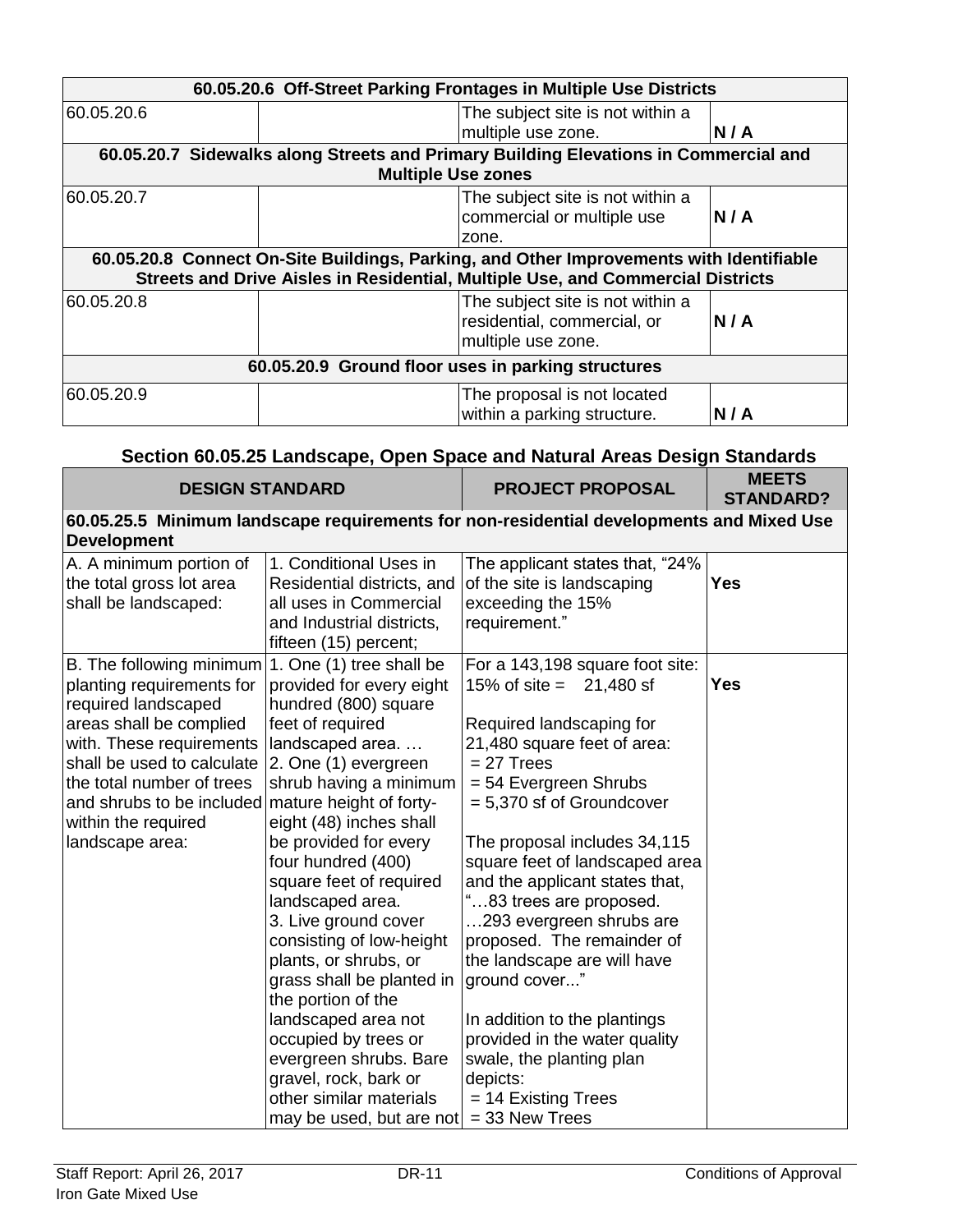| <b>DESIGN STANDARD</b>                                                                                                                                                                                                                                                                                                                                                                                                                                                                                    |                                                                                                                                                                                                                                                                                                                                                                                                 | <b>PROJECT PROPOSAL</b>                                                                                                                                                                                                                                                                                                                                                                                                                                                                     | <b>MEETS</b><br><b>STANDARD?</b> |
|-----------------------------------------------------------------------------------------------------------------------------------------------------------------------------------------------------------------------------------------------------------------------------------------------------------------------------------------------------------------------------------------------------------------------------------------------------------------------------------------------------------|-------------------------------------------------------------------------------------------------------------------------------------------------------------------------------------------------------------------------------------------------------------------------------------------------------------------------------------------------------------------------------------------------|---------------------------------------------------------------------------------------------------------------------------------------------------------------------------------------------------------------------------------------------------------------------------------------------------------------------------------------------------------------------------------------------------------------------------------------------------------------------------------------------|----------------------------------|
|                                                                                                                                                                                                                                                                                                                                                                                                                                                                                                           | a substitute for ground<br>cover plantings, and<br>shall be limited to no<br>more than twenty-five<br>(25) percent of the<br>required landscape area.                                                                                                                                                                                                                                           | = 265 Evergreen Shrubs<br>= remainder in Groundcover                                                                                                                                                                                                                                                                                                                                                                                                                                        |                                  |
| C. A hard surface<br>pedestrian plaza or<br>combined hard surface<br>and soft surface<br>pedestrian plaza, if<br>proposed                                                                                                                                                                                                                                                                                                                                                                                 |                                                                                                                                                                                                                                                                                                                                                                                                 | The applicant states that, "no<br>pedestrian plaza is proposed."                                                                                                                                                                                                                                                                                                                                                                                                                            | N/A                              |
| D. All building elevations<br>visible from and within<br>200 feet of a public<br>street                                                                                                                                                                                                                                                                                                                                                                                                                   |                                                                                                                                                                                                                                                                                                                                                                                                 | The proposal includes<br>buildings that are more than<br>200 feet from a public street.                                                                                                                                                                                                                                                                                                                                                                                                     | N/A                              |
|                                                                                                                                                                                                                                                                                                                                                                                                                                                                                                           | 60.05.25.8 Retaining walls                                                                                                                                                                                                                                                                                                                                                                      |                                                                                                                                                                                                                                                                                                                                                                                                                                                                                             |                                  |
| Retaining walls greater<br>than six (6) feet in height<br>or longer than fifty (50)<br>lineal feet used in site<br>landscaping or as an<br>element of site design<br>shall be architecturally<br>treated with contrasting<br>scoring, or texture, or<br>pattern, or off-set planes,<br>or different applied<br>materials, or any<br>combination of the<br>foregoing, and shall be<br>incorporated into the<br>overall landscape plan, or Buffer standards.<br>shall be screened by a<br>landscape buffer. | Materials used on<br>retaining walls should be<br>similar to materials used<br>in other elements of the<br>landscape plan or<br>related buildings, or<br>incorporate other<br>landscape or decorative<br>features exclusive of<br>signs. If screening by a<br>landscape buffer is<br>utilized, a buffer width of<br>at least five (5) feet is<br>required, landscaped to<br>the B3- High Screen | The proposal includes a<br>retaining wall along the<br>northern property line that is<br>approximately one and one-<br>half feet to four feet in height<br>and approximately 95 lineal<br>feet for the purpose of<br>providing pedestrian access<br>from an access door on the<br>north elevation of Building 'A'.<br>The proposed retaining wall<br>will face the rear elevation of<br>Building 'A'. The retaining wall<br>is effectively screened from<br>view by the existing buildings. | N/A                              |
|                                                                                                                                                                                                                                                                                                                                                                                                                                                                                                           | 60.05.25.9 Fences and Walls                                                                                                                                                                                                                                                                                                                                                                     |                                                                                                                                                                                                                                                                                                                                                                                                                                                                                             |                                  |
| 60.05.25.9                                                                                                                                                                                                                                                                                                                                                                                                                                                                                                | A. Fences and walls<br>shall be constructed of<br>any materials commonly<br>used in the construction<br>of fences and walls such<br>as wood, stone, rock, or<br>brick, or other durable<br>materials.                                                                                                                                                                                           | The applicant states that, "New<br>8' high metal fencing is<br>proposed around the<br>remainder of the site for<br>security purposes. This is a<br>quality, attractive metal<br>fence"<br>The proposal includes new<br>fencing on the north, west,<br>south sides of the subject site<br>and on the west side of the<br>driveway. The fencing<br>proposed is a metal coated<br>panel system.                                                                                                | <b>Yes</b>                       |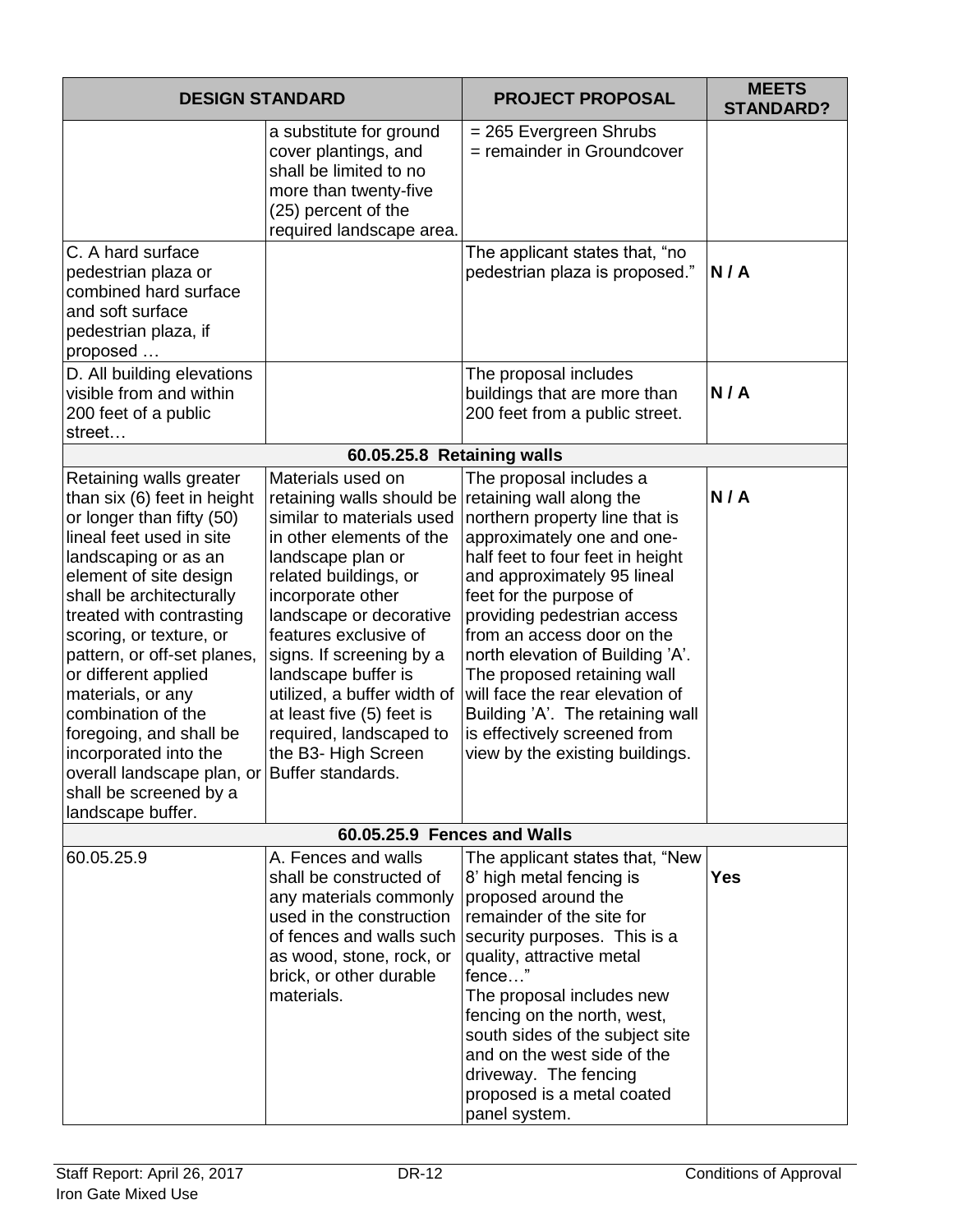| <b>DESIGN STANDARD</b> |                                                                                                                                                                                                                                                                                                                    | <b>PROJECT PROPOSAL</b>                                                                                                                                                                                                                                                         | <b>MEETS</b><br><b>STANDARD?</b> |
|------------------------|--------------------------------------------------------------------------------------------------------------------------------------------------------------------------------------------------------------------------------------------------------------------------------------------------------------------|---------------------------------------------------------------------------------------------------------------------------------------------------------------------------------------------------------------------------------------------------------------------------------|----------------------------------|
|                        | B. Chain link fences are<br>acceptable as long as                                                                                                                                                                                                                                                                  | The applicant states that,<br>"chain link fencing will not be<br>used."                                                                                                                                                                                                         | N/A                              |
|                        | C. Masonry walls shall<br>be a minimum of six<br>inches thick. All other<br>walls shall be a<br>minimum of three inches<br>thick.                                                                                                                                                                                  | The proposal does not include<br>masonry walls.                                                                                                                                                                                                                                 | N/A                              |
|                        | D. For manufacturing,<br>assembly, fabricating,<br>processing, packing,<br>storage and wholesale<br>and distribution activities<br>which are the principle<br>use of a building in<br>Industrial districts, the<br>preceding standards<br>apply when visible from<br>and within 200 feet of a<br>public street.    | The proposed security gate<br>system forty feet north of the<br>southern property line and the<br>new fencing along the west<br>side of the driveway, north of<br>the gate, are the sections of<br>fence that are visible from and<br>within 200 feet of SW 107 <sup>th</sup> . | <b>Yes</b>                       |
|                        | E. Fences and walls:<br>1. May not exceed three<br>feet in height in a<br>required front yard along<br>streets and eight feet in<br>all other locations;<br>2. May be permitted up<br>to six feet in a required<br>front yard along<br>designated Collector and<br>Arterial streets.<br>3. For detached<br>housing | 1. No fencing is proposed<br>within the required front yard<br>setback. Proposed fencing is<br>eight feet and the proposed<br>gate system is six feet.<br>2. Not applicable<br>3. Not applicable                                                                                | <b>Yes</b>                       |
| property lines.        |                                                                                                                                                                                                                                                                                                                    | 60.05.25.10 Minimize significant changes to existing on-site surface contours at residential                                                                                                                                                                                    |                                  |
| А.                     | When grading a site<br>within twenty-five (25)<br>feet of a property line<br>within or abutting any<br>residentially zoned<br>property                                                                                                                                                                             | The subject site is not within<br>and is not abutting any<br>residentially zoned property.                                                                                                                                                                                      | N/A                              |
| В.                     | grading within 25 feet<br>of a property line shall<br>not change the existing<br>slopes by more than ten<br>percent within a tree root<br>zone of an identified<br>significant grove or tree,<br>or an identified historic                                                                                         | No identified significant groves,<br>significant trees, or historic<br>trees are located on an<br>abutting property.                                                                                                                                                            | N/A                              |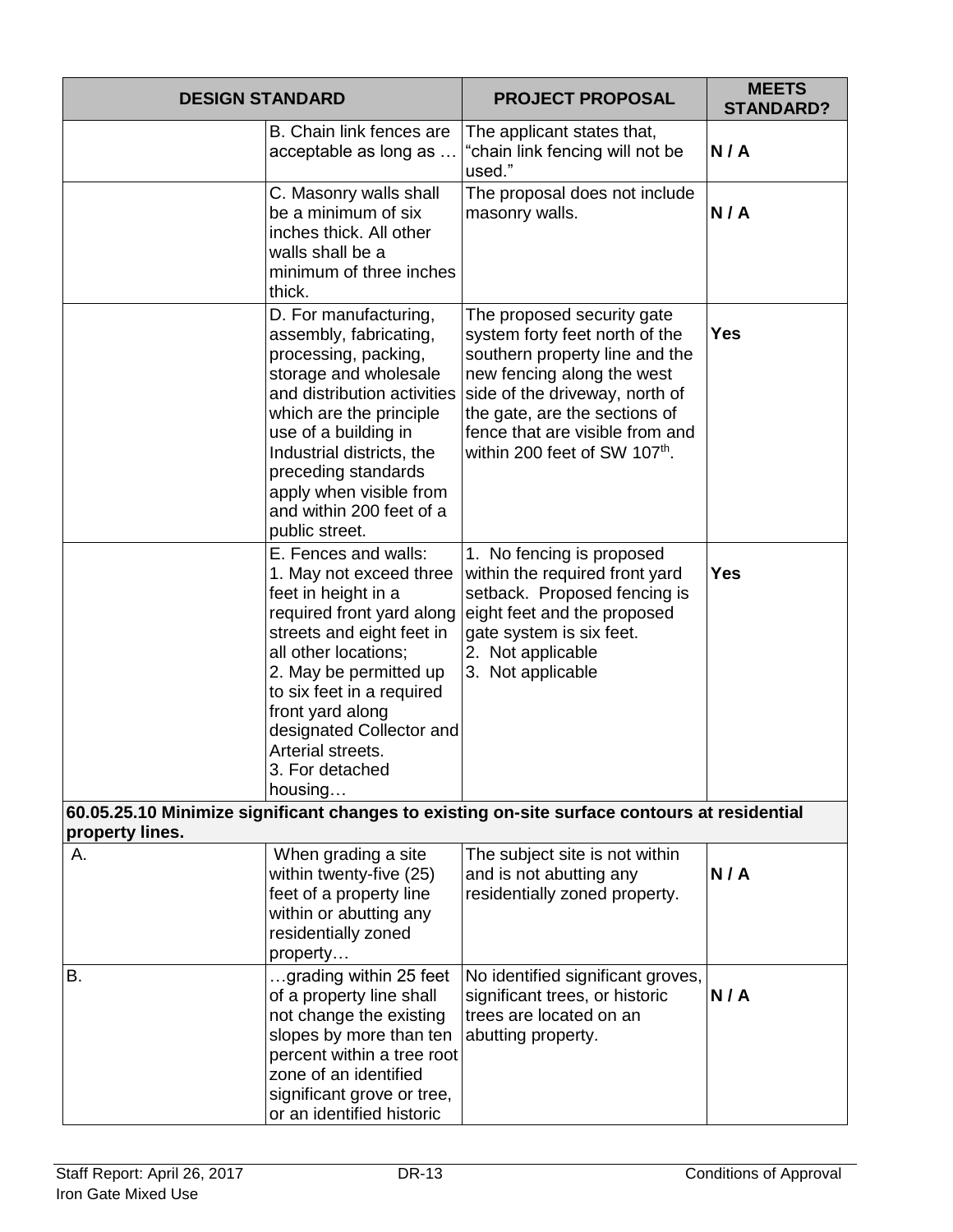| <b>DESIGN STANDARD</b> |                                                                                                                                                                      | <b>PROJECT PROPOSAL</b>                                                                                                                                                                                                                                                                 | <b>MEETS</b><br><b>STANDARD?</b> |
|------------------------|----------------------------------------------------------------------------------------------------------------------------------------------------------------------|-----------------------------------------------------------------------------------------------------------------------------------------------------------------------------------------------------------------------------------------------------------------------------------------|----------------------------------|
|                        | tree located on an<br>abutting property                                                                                                                              |                                                                                                                                                                                                                                                                                         |                                  |
|                        |                                                                                                                                                                      | 60.05.25.11 Integrate water quality, quantity, or both facilities                                                                                                                                                                                                                       |                                  |
|                        | Non-vaulted surface<br>stormwater detention<br>and treatment facilities<br>having a side slope<br>be located between a<br>adjacent building.                         | The proposal includes a non-<br>vaulted surface stormwater<br>detention facility located in the<br>northwest corner of the site<br>greater than 2:1 shall not and at the furthest distance<br>from SW 107 <sup>th</sup> than other<br>street and the front of an proposed improvements. | <b>Yes</b>                       |
|                        | 60.05.25.12 Natural Areas                                                                                                                                            |                                                                                                                                                                                                                                                                                         |                                  |
|                        | Development on sites<br>resource features                                                                                                                            | The proposal is not located<br>with City-adopted natural within or near a City adopted<br>natural resource feature                                                                                                                                                                      | N/A                              |
|                        | 60.05.25.13 Landscape Buffering and Screening                                                                                                                        |                                                                                                                                                                                                                                                                                         |                                  |
|                        | For purposes of this<br>Section, a landscape<br>buffer is required along<br>the side and rear of<br>properties between<br>different zoning district<br>designations. | The proposal is located in the<br>Industrial zoning district and is<br>surrounded by properties<br>within the Industrial zoning<br>district.                                                                                                                                            | N/A                              |

# **Section 60.05.30 Lighting Design Standards**

| <b>DESIGN STANDARD</b>             |                            | <b>PROJECT PROPOSAL</b>           | <b>MEETS</b><br><b>STANDARD?</b> |  |
|------------------------------------|----------------------------|-----------------------------------|----------------------------------|--|
| 60.05.30 Lighting Design Standards |                            |                                   |                                  |  |
| 1. Adequate on-site                | A. Lighting shall be       | A. The applicant states that,     |                                  |  |
| lighting and minimal glare         | provided at lighting       | "The photometrics shows           | Yes,                             |  |
| on adjoining properties.           | levels for development     | that there will be adequate       | as conditioned                   |  |
|                                    | and redevelopment in all   | lighting on site to meet the      |                                  |  |
|                                    | zoning districts           | standards with no lighting        |                                  |  |
|                                    | consistent with the City's | impact on adjoining               |                                  |  |
|                                    | Technical Lighting         | properties." The proposal         |                                  |  |
|                                    | Standards.                 | provides more than 1.5 FC         |                                  |  |
|                                    |                            | around the buildings and in       |                                  |  |
|                                    | B. Lighting shall be       | parking areas and less than       |                                  |  |
|                                    | provided in vehicular      | 0.5 FC at the property lines.     |                                  |  |
|                                    | circulation areas and      |                                   |                                  |  |
|                                    | pedestrian circulation     | B. The applicant states that,     |                                  |  |
|                                    | areas.                     | "Parking lot and pedestrian       |                                  |  |
|                                    |                            | lighting is provided using pole   |                                  |  |
|                                    | C. Lighting shall be       | mounted fixtures and building     |                                  |  |
|                                    | provided in pedestrian     | mounted fixtures." The            |                                  |  |
|                                    | plazas, if any developed.  | applicant has not proposed        |                                  |  |
|                                    |                            | lighting along the pedestrian     |                                  |  |
|                                    | D. Lighting shall be       | walkway and driveway leading      |                                  |  |
|                                    | provided at building       | to SW 107 <sup>th</sup> Avenue. A |                                  |  |
|                                    | entrances.                 | condition of approval has been    |                                  |  |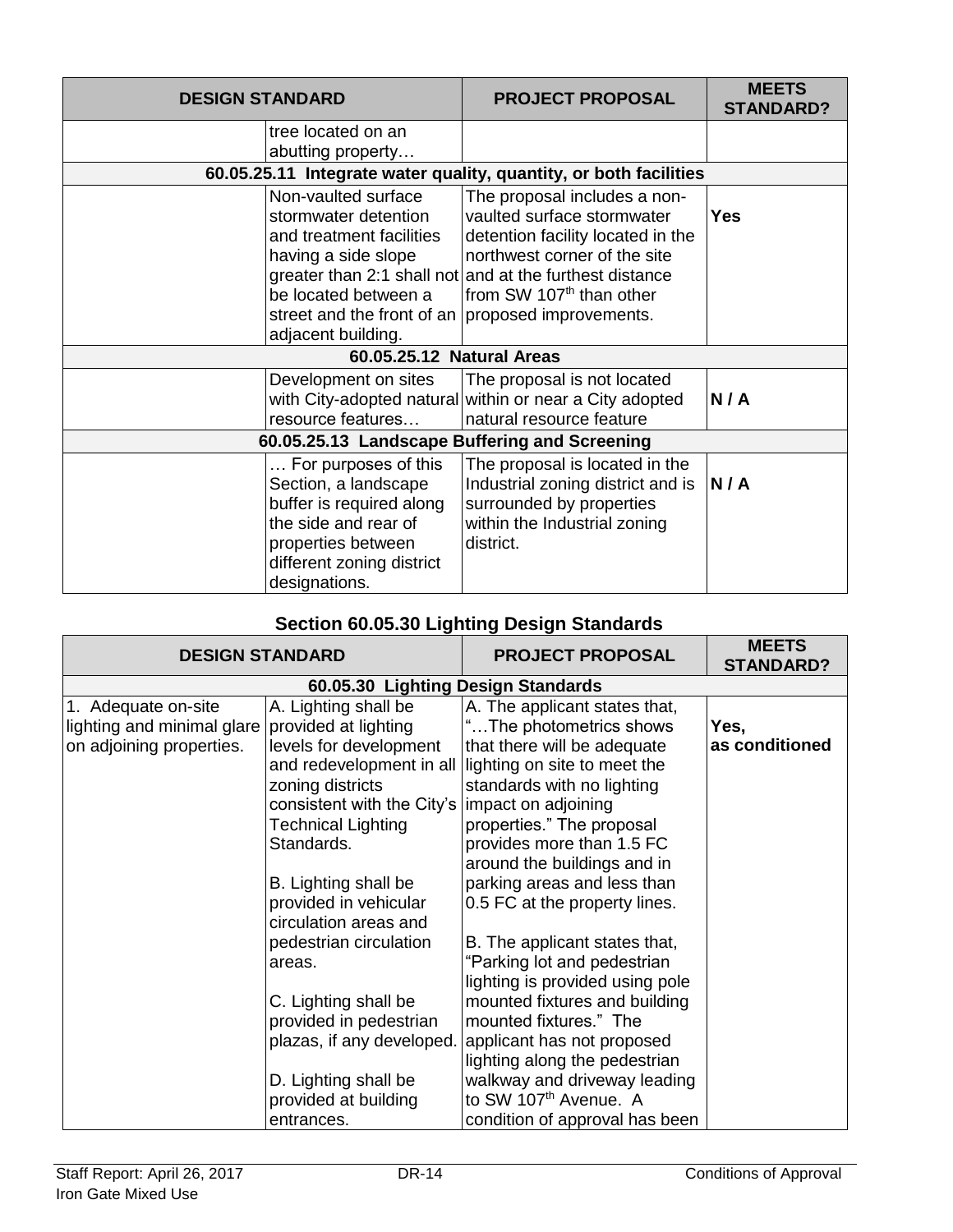| <b>DESIGN STANDARD</b>                                                                                                                  |                                                                                                                                                                                                                                                                        | <b>PROJECT PROPOSAL</b>                                                                                                                                                         | <b>MEETS</b><br><b>STANDARD?</b> |
|-----------------------------------------------------------------------------------------------------------------------------------------|------------------------------------------------------------------------------------------------------------------------------------------------------------------------------------------------------------------------------------------------------------------------|---------------------------------------------------------------------------------------------------------------------------------------------------------------------------------|----------------------------------|
|                                                                                                                                         | E. Canopy lighting shall<br>be recessed so that the<br>bulb or lens is not visible<br>from a public right-of-                                                                                                                                                          | included to address this issue.<br>C. The proposal does not<br>include any pedestrian plazas.                                                                                   |                                  |
|                                                                                                                                         | way.                                                                                                                                                                                                                                                                   | D. The applicant states that,<br>"Lighting is provided at all<br>building entrances using wall<br>mounted fixtures."                                                            |                                  |
|                                                                                                                                         |                                                                                                                                                                                                                                                                        | E. The applicant states that,<br>"Lighting mounted under a<br>canopy at the entry will be<br>such that the bulb or lens is not<br>visible from the public way."                 |                                  |
|                                                                                                                                         |                                                                                                                                                                                                                                                                        | Staff has provided a condition<br>of approval for compliance with<br>the applicable standards.                                                                                  |                                  |
| 2. Pedestrian-scale on-<br>site lighting.                                                                                               | 3. Thirty (30) feet in<br>height for on-site<br>vehicular circulation                                                                                                                                                                                                  | Pole-mounted luminaires are<br>proposed within landscaped<br>areas along the south side of                                                                                      | Yes,<br>as conditioned           |
| A. Pole-mounted<br>Luminaires shall comply<br>with the City's Technical<br>Lighting Standards, and<br>shall not exceed a<br>maximum of: | areas in non-residential<br>zoning districts.<br>5. The height of the<br>poles for on-site<br>pedestrian ways and on-<br>site vehicular circulation                                                                                                                    | the subject site for the on-site<br>vehicular circulation areas.<br>The applicant states that,<br>" pole fixtures are mounted at<br>22' and 30' in height."                     |                                  |
|                                                                                                                                         | areas shall be measured<br>from the site's finished<br>grade.<br>7. The poles and bases<br>for pole-mounted<br>luminaires shall be<br>finished or painted a                                                                                                            | Staff has provided a condition<br>of approval for compliance with<br>the applicable standards.                                                                                  |                                  |
| B. Non-pole-mounted<br>luminaires shall comply<br>with the City's Technical<br>Lighting Standards.                                      | non-reflective color.<br>Table 60.05-1:<br>Wall-mounted<br>Luminaires for the<br>lighting of pedestrian or<br>vehicular circulation<br>areas:<br>- 15 feet for on-site<br>pedestrian circulation<br>areas<br>- 30 feet for on-site<br>vehicular circulations<br>areas. | The applicant states that,<br>"Building mounted fixtures<br>illuminating the parking area<br>and pedestrian circulation are<br>mounted at twelve feet high on<br>the buildings" | <b>Yes</b>                       |
| C. Lighted bollards                                                                                                                     |                                                                                                                                                                                                                                                                        | The applicant states that,<br>"Lighted bollards are not used." N / A                                                                                                            |                                  |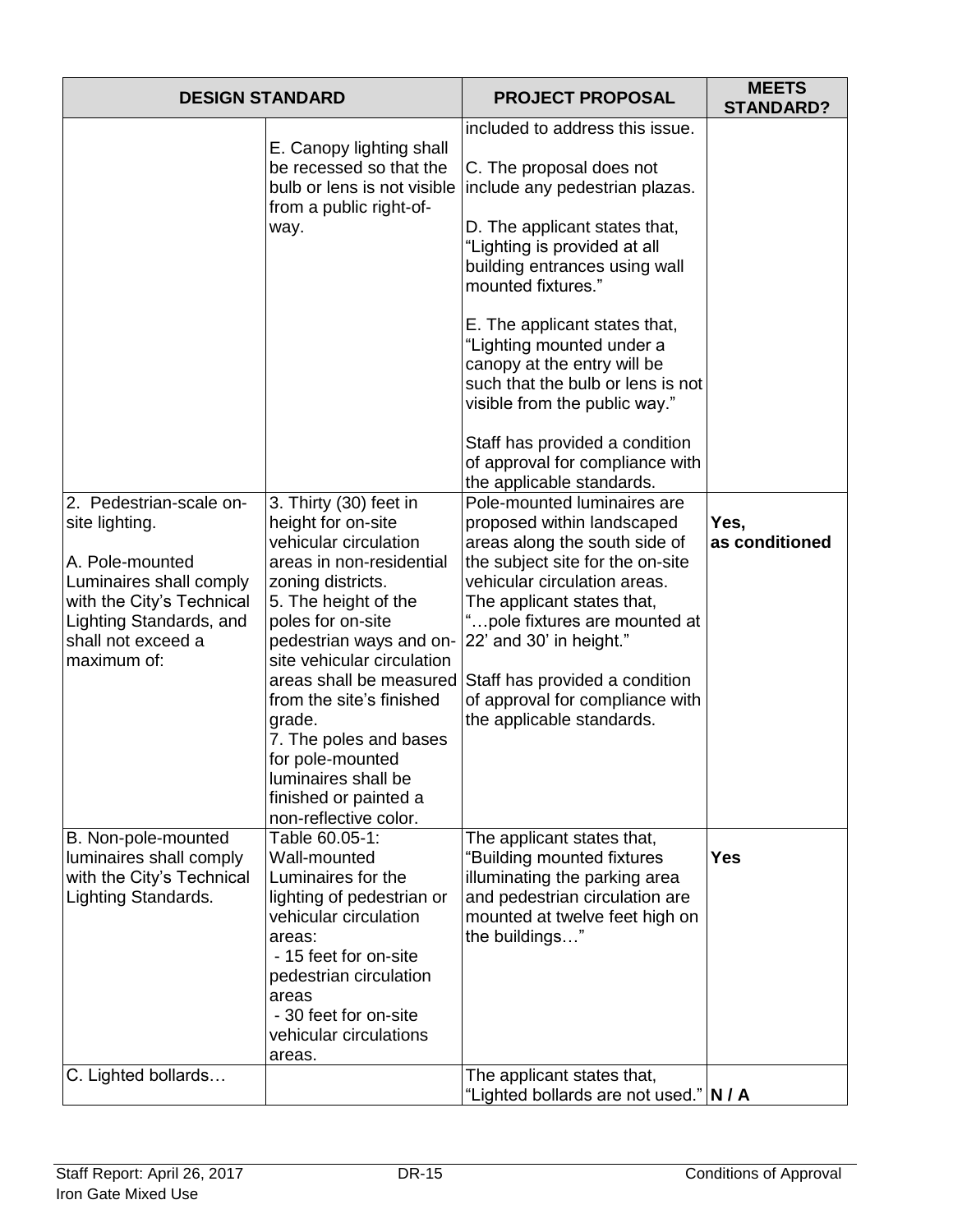# **CONDITIONS OF APPROVAL**

#### **CU2017-0004 Conditional Use**

- 1. Final decision shall expire automatically two (2) years from the effective date of decision unless the approval is enacted either through construction or establishment of use within the two (2) year time period. (Planning/JF)
- 2. The Conditional Use permit shall run with the land and shall continue to be valid upon a change of ownership of the site unless otherwise specified in conditions attached to the permit. (Planning/JF)
- 3. This staff report and accompanying land use order shall be recorded with the Washington County Recorder's Office. (Planning/JF)

#### **DR2017-0012 Design Review Two**

- 4. Final decision shall expire automatically two (2) years from the effective date of decision unless the approval is enacted either through construction or establishment of use within the two (2) year time period. (Planning/JF)
- 5. A Conditional Use Application shall be approved in order to allow the proposed use of the site. (Planning/JF)
- 6. All business, service, repair, processing, storage or merchandise display shall be conducted wholly within an enclosed building unless screened by a sight-obscuring fence or wall, excluding outdoor seating. (Planning/JF)
- 7. Motor vehicle, boat, or trailer storage lots shall be drained and surfaced with crushed rock or pavement except in those portions of the lot maintained as landscaped areas. (Planning/JF)
- 8. All materials, including wastes, shall be stored and all grounds shall be maintained in a manner which will not attract or aid the propagation of insects or rodents or create health or fire hazards. All areas for storage of waste shall be fully screened. (Planning/JF)

#### **A. Prior to any site work commencing and issuance of the site development permit, the applicant shall:**

9. Submit the required plans, application form, fee, and other items needed for a complete site development permit application per the applicable review checklist. (Site Development Div./JJD)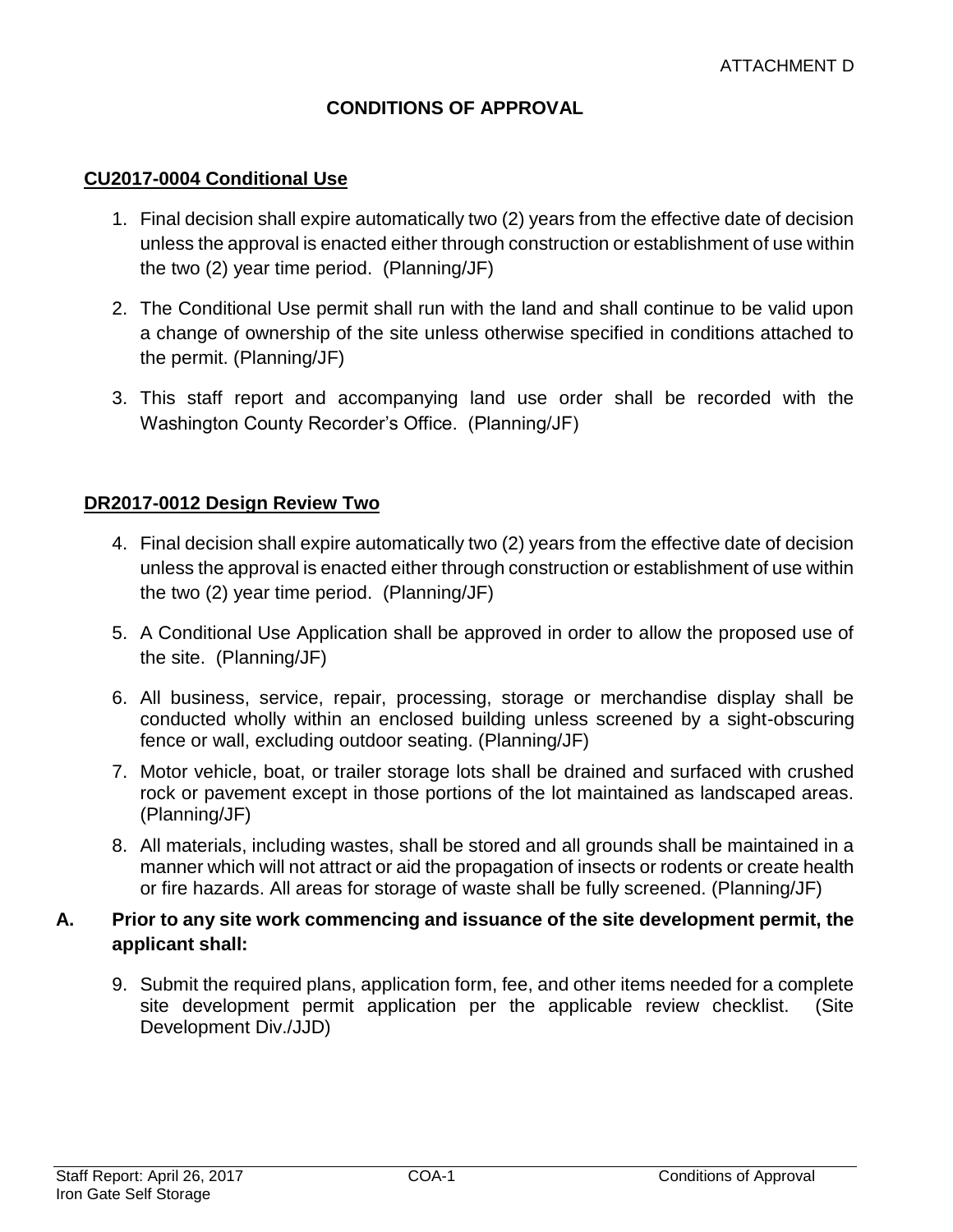- 10.Contract with a professional engineer to design and monitor the construction for any work governed by Beaverton Municipal Code 9.05.020, as set forth in Ordinance 4417 (City Engineering Design Manual and Standard Drawings), Beaverton Development Code (Ordinance 2050, 4010 +rev.), the Clean Water Services District Design and Construction Standards (June 2007, Resolution and Ordinance 2007-020), and the City Standard Agreement to Construct and Retain Design Professionals in Oregon. (Site Development Div./JJD)
- 11.Submit a completed and executed City Standard Agreement to Construct Improvements and Retain Design Professional(s) Registered in Oregon. After the site deelopment permit is issued, the City Engineer and the Planning Director must approve all revisions as set out in Ordinances 2050, 4010+rev., and 4417; however, any required land use action shall be final prior to City staff approval of the engineering plan revision and work commencing as revised. (Site Development Div./JJD)
- 12.Have the ownership of the subject property guarantee all public improvements, site grading, storm water management (quality) facilities, all site work in the floodplain, emergency vehicle access and common driveway paving by submittal of a Cityapproved security. The security approval by the City consists of a review by the City Attorney for form and the City Engineer for amount, equivalent to 100 percent or more of estimated construction costs. (Site Development Div./JJD)
- 13.Submit any required off-site easements, executed and ready for recording, to the City after approval by the City Engineer for legal description of the area encumbered and City Attorney as to form. (Site Development Div./JJD)
- 14.Have obtained the Tualatin Valley Fire and Rescue District Fire Marshal's approval of the site development plans as part of the City's plan review process. (Site Development Div./JJD)
- 15.Submit a detailed water demand analysis (fire flow calculations) in accordance with the requirements of the Fire Code as adopted by the Tualatin Valley Fire and Rescue. If determined to be needed by the City Building Official, this analysis shall be supplemented by an actual flow test and evaluation by a professional engineer (meeting the standards set by the City Engineer as specified in the Engineering Design Manual Chapter 6, 610.L). The analysis shall provide the available water volume (GPM) at 20 psi residual pressure from the fire hydrant nearest to the proposed project. (Site Development Div./JJD)
- 16.Have obtained approvals needed from the Clean Water Services District for storm system connections as a part of the City's plan review process. (Site Development Div./JJD)
- 17.Submit plans for erosion control per 1200-CN General Permit (DEQ/CWS/City Erosion Control Joint Permit) requirements to the City. The applicant shall use the 2006 plan format per requirements for sites between 1 and 4.99 acres adopted by DEQ and Clean Water Services. (For more information and to access the new format, see: [http://www.cleanwaterservices.org/PermitCenter/PermittingProcess/ErosionControl.as](http://www.cleanwaterservices.org/PermitCenter/PermittingProcess/ErosionControl.aspx) [px](http://www.cleanwaterservices.org/PermitCenter/PermittingProcess/ErosionControl.aspx) (Site Development Div./JJD)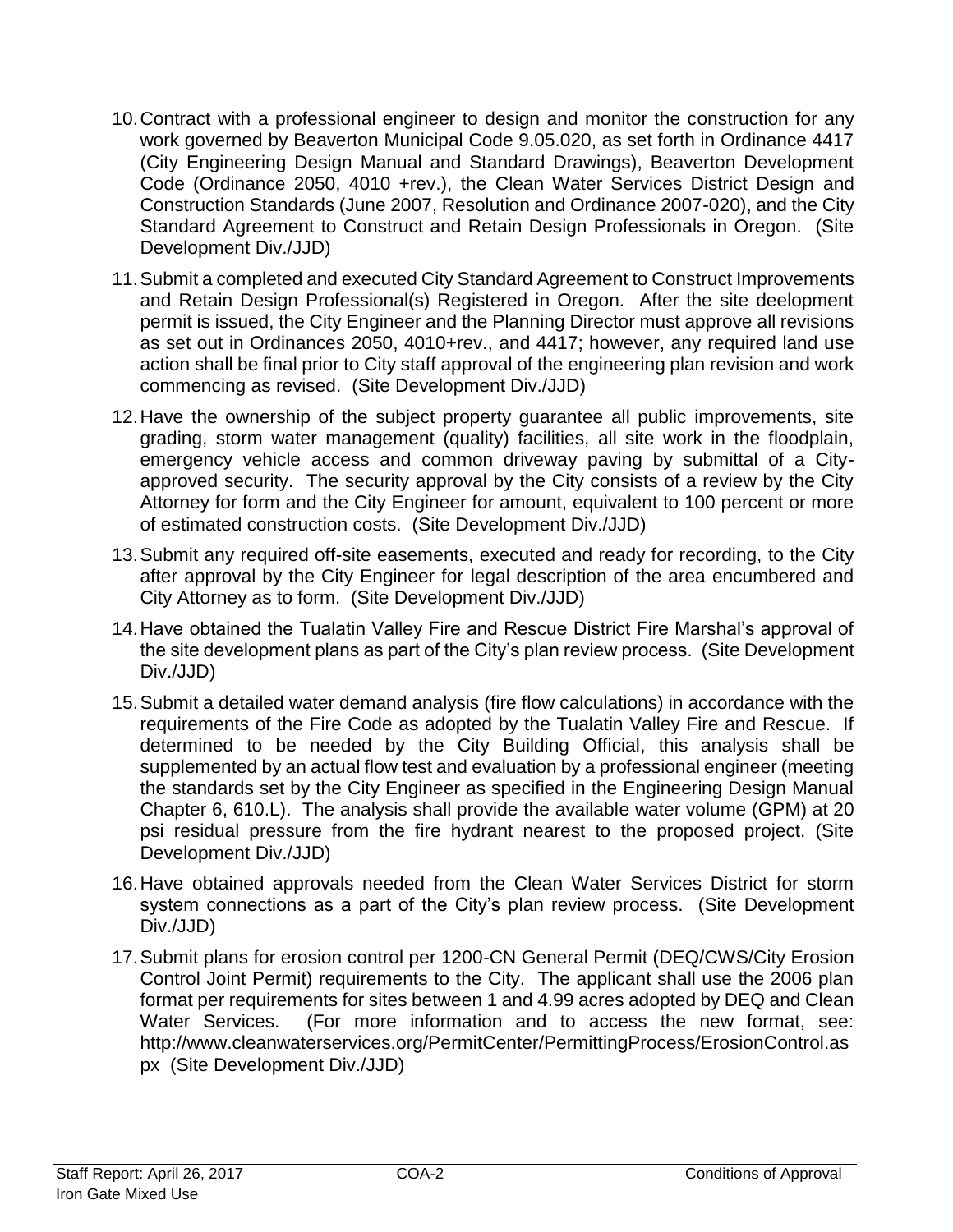- 18.Submit to the City a copy of any approval documentation or other construction impact authorization as needed from the Union Pacific Railroad Company for the work in or near the railroad spur track corridor. (Site Development Div./JJD)
- 19.Provide final construction plans and a final drainage report, as generally outlined in the preliminary submittal (June 18, 2014), demonstrating compliance with CWS Resolution and Order 2007-020 in regard to water quality treatment (Chapter 4) for the proposal. The analysis shall identify all contributing drainage areas and plumbing systems on and adjacent to the site with the site development permit application. The analysis shall also delineate all areas on the site that are inundated during a 100-year storm event in addition to the determined floodplain. The site plans shall clearly show the 100 year flood limits on each plan that contains elevation information. (Site Development Div./JJD)
- 20.Provide final construction ready plans showing a Contech Inc., Stormfilter system (for treatment of the site's surface water runoff) with a minimum of 3.0 cartridges per tributary impervious acre. Plans shall also show an oil and sediment trap for any auxiliary inlet structures (ex: sumped, lynch-type catch basin, trench drain with trap, or other City of Beaverton approved equivalent) located in front any Stormfilter unit. (Site Development Div./JJD)
- 21.Provide a final engineering analysis of the grading and construction work proposed within the 100-year floodplain as necessary to allow for a public notice to be published in a local newspaper by the City Engineer. The public notice and a 10 day appeal period shall occur after final approval of the site development permit AND building permit plans by the City Engineer, City Building Official, and Planning Director. (Site Development Div./JJD)
- 22.When or as required, have obtained the City Building Official's courtesy review approval of the proposed site utility plan for private plumbing needed to serve the development including private fire suppression systems, backflow prevention measures, and regulated utility service locations outside the proposed building pads. (Site Development Div./JJD)
- 23.Provide construction plans that show how each lot will be independently served by utility systems as required by the City Engineer and City Building Official per City standards. All site sewer (storm and sanitary) plumbing that serves more than one lot, or crosses onto another lot, shall be considered a public system and shall be constructed to the requirements of the City Engineer. Sheet flow of surface water from one lot's paved area to another lot's paved area shall not be considered a direct plumbing service. (Site Development Div./JJD)
- 24.Submit plans that show access for a maintenance vehicle within 6-feet from the front, or within 15-feet from the side of a vehicle to all storm water management control structures unless otherwise specifically approved by the City Engineer. A direct worker access route to the structures in the pond area shall be provided no steeper than 4(horizontal) to 1 (vertical) slope. This direct route shall be a minimum of 6-feet wide and have a surface consisting of the equivalent of 3-inches of  $\frac{3}{4}$ -minus crush rock (to allow walking access in winter) and vegetation shall allow easy access. This direct access route shall be delineated on the plans. (Site Development Div./JJD)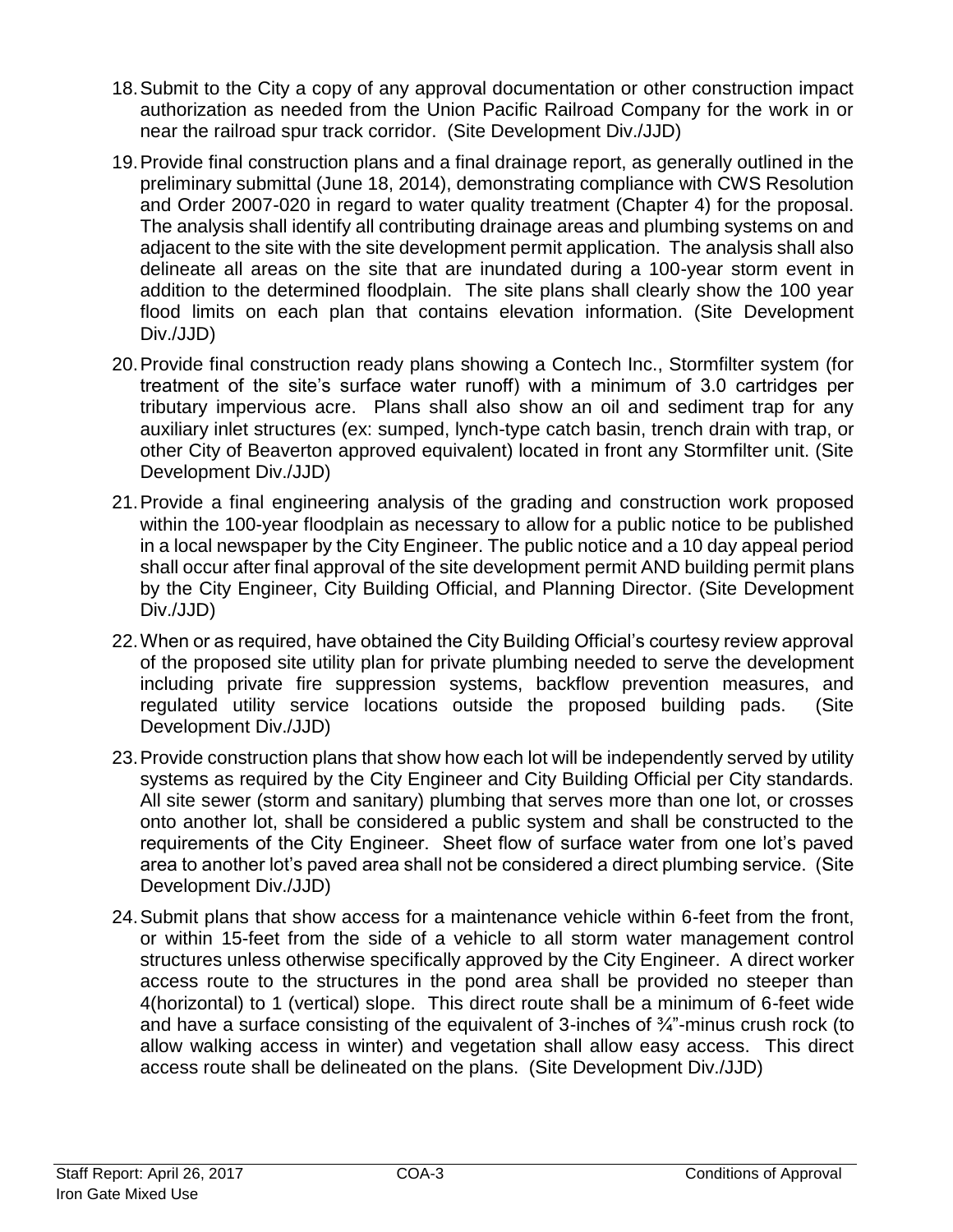- 25.Submit owner-executed, notarized, City/CWS standard private stormwater facilities maintenance agreements (2), with maintenance plan and all standard exhibits, ready for recording with Washington County Records for both facility types. (Site Development Div./JJD)
- 26.Submit to the City a certified impervious surface determination of the proposed project by the applicant's engineer, architect, or surveyor. The certification shall include an analysis and calculations of all impervious surfaces as a total for the development and for each proposed final lot. Specific types of impervious area totals, in square feet, shall be given for buildings, parking lots/driveways, sidewalk/pedestrian areas, storage areas, and any gravel surfaces. Calculations shall also indicate the square footage of pre-existing impervious surface, the new impervious surface area created, and total final impervious surface area on each lot. (Site Development Div./JJD)
- 27.Pay a storm water system development charges (overall system conveyance and for storm water detention) for any net new impervious area proposed for the entire project. (Site Development Div./JJD)
- 28.Provide plans for street lights (Illumination levels to be evaluated per City Design Manual, Option C requirements unless otherwise approved by the City Public Works Director), an on-site lighting plan, and for the placement of underground utility lines along street frontages, within the site, and for services to the proposed new development. If existing utility poles along existing street frontages must be moved to accommodate the proposed improvements, the affected lines must be either undergrounded or a fee in lieu of undergrounding paid per Section 60.65 of the Development Code. (Site Development Div./JJD)
- 29.Provide plans showing a City standard commercial driveway apron at the intersection of any private driveway and a public street. (Site Development Div./JJD)
- 30.Install "No Parking" signs where fire apparatus roadways are not of sufficient width to accommodate parked vehicles and 20 feet of unobstructed driving surface. (TVF&R / JF)
- 31.Construct fire apparatus access roads of an all-weather surface that is easily distinguishable from the surrounding area and is capable of supporting not less than 12,500 pounds point load (wheel load) and 60,000 pounds live load (gross vehicle weight). (TVF&R / JF)
- 32.Ensure that the inside turning radius and outside turning radius shall be not less than 28 feet and 48 feet respectively, measured from the same center point. (TVF&R / JF)
- 33.Identify fire apparatus access roadways, where required. (TVF&R / JF)
- 34.Comply with all of the requirements for gate installation where gates secure fire apparatus roads. (TVF&R / JF)
- 35.Comply with the fire flow requirements for commercial buildings. (TVF&R / JF)
- 36.Provide the required number of fire hydrants and fire hydrant distribution. (TVF&R / JF)
- 37.Install guard posts, bollards, or other approved means of protection where fire hydrants are subject to impact by a motor vehicle. (TVF&R / JF)
- 38.Install a Knox switch at the gate to the property. (TVF&R / JF)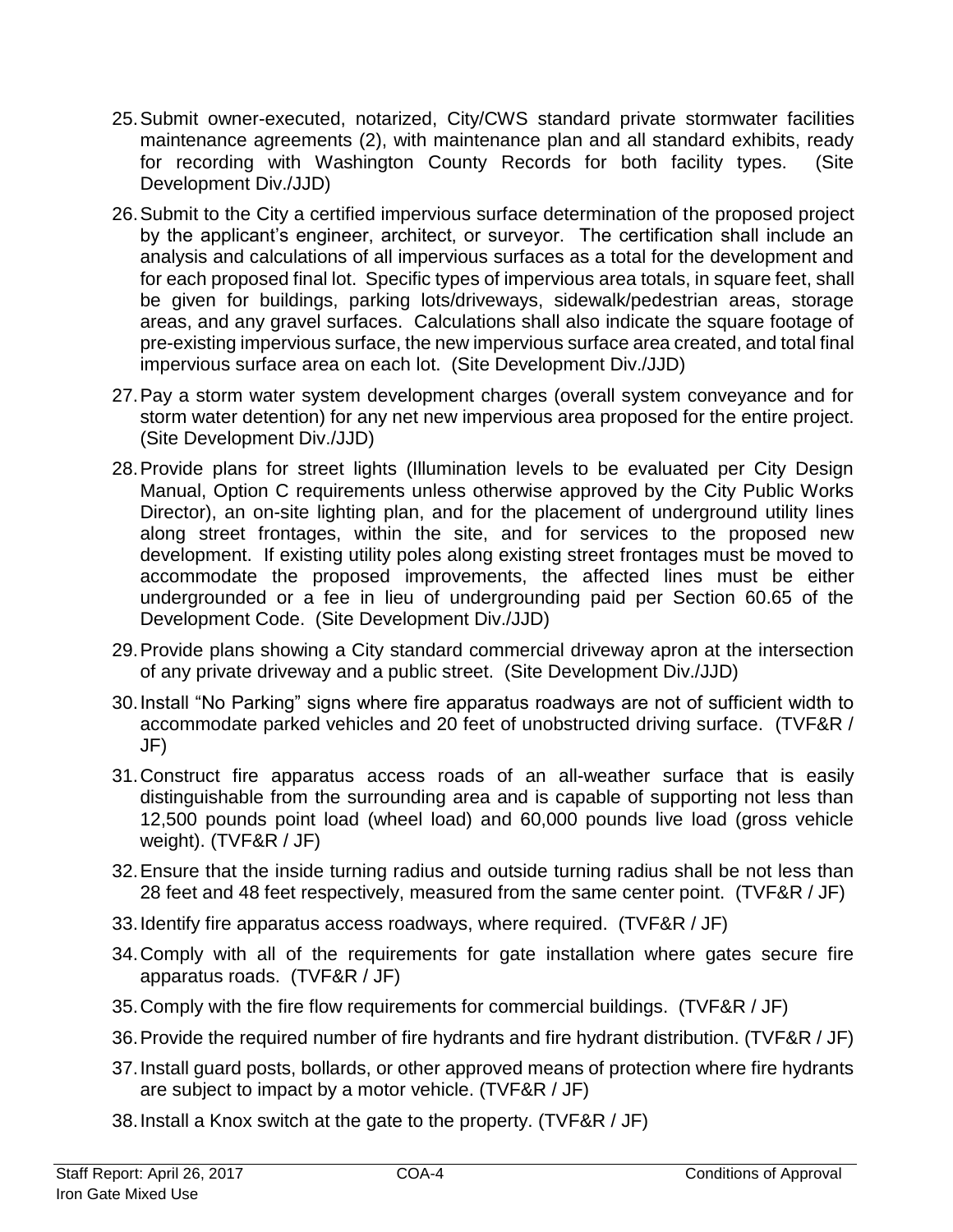- 39.Provide a commercial driveway approach at SW 107th Avenue per Beaverton Engineering Design Manual Standard Drawings. (Transportation/KR)
- 40.Not construct any improvements outside of the property lines of the subject site, inclusive of fencing. (Planning/JF)
- 41.Ensure that internal pedestrian connections are provided with appropriate demarcation that differentiates these areas for pedestrians and motor vehicle operators. (Planning/JF)
- 42.Provide a revised site lighting plan that includes lighting along the pedestrian walkway and driveway leading to SW 107<sup>th</sup> Avenue which meets the applicable Technical Lighting Standards of Section 60.05.30. (Planning/JF)

# **B. Prior to building permit issuance, the applicant shall:**

- 43.Submit a complete site development permit application and obtain the issuance of site development permit from the Site Development Division. (Site Development Div./JJD)
- 44.Have a professional architect, engineer, or surveyor submit plans and specifications to the City Engineer and City Building Official verifying that all at-risk elements of the new construction are either elevated or floodproofed as appropriate per City Code, FEMA requirements, IBC Appendix G (Flood-resistant Construction), and ASCE/SEI 24-05, and as determined by the City Engineer and City Building Official to at least (189.2 feet NAVD-88; 185.7 feet NGVD-29) one foot above the base flood elevation (188.2 feet NAVD-88; 184.7 feet NGVD-29). These are NOT the currently published 2005 FEMA official elevations for flood insurance purposes but rather the elevations for Beaverton Creek floodplain regulation contained in a new study (AKA Community Determined) which is the best avai*l*able information. (Site Development Div./JJD)
- 45.Make provisions for installation of all mandated erosion control measures to achieve City inspector approval at least 24 hours prior to call for foundation footing form inspection from the Building Division. (Site Development Div./JJD)
- 46.Comply with the State of Oregon Building Code in effect as of date of application for the building permit. (Building Div./BR)
- 47.Submit applications for plan review that include the information outlined in the Tri-County Commercial Application Checklist. (Building Div./BR)
- 48.Be aware that projects involving new buildings and additions are subject to System Development fees. (Building Div./BR)
- 49.Submit a separate plumbing permit for installation of private on-site utilities (i.e., sanitary sewer, storm sewer, water service, catch basins, etc. If the applicant desires to install those types of private utilities during the same period as the "Site Development" work, a separate plumbing application must be submitted to the Building Services Division for approval. (Building Div./BR)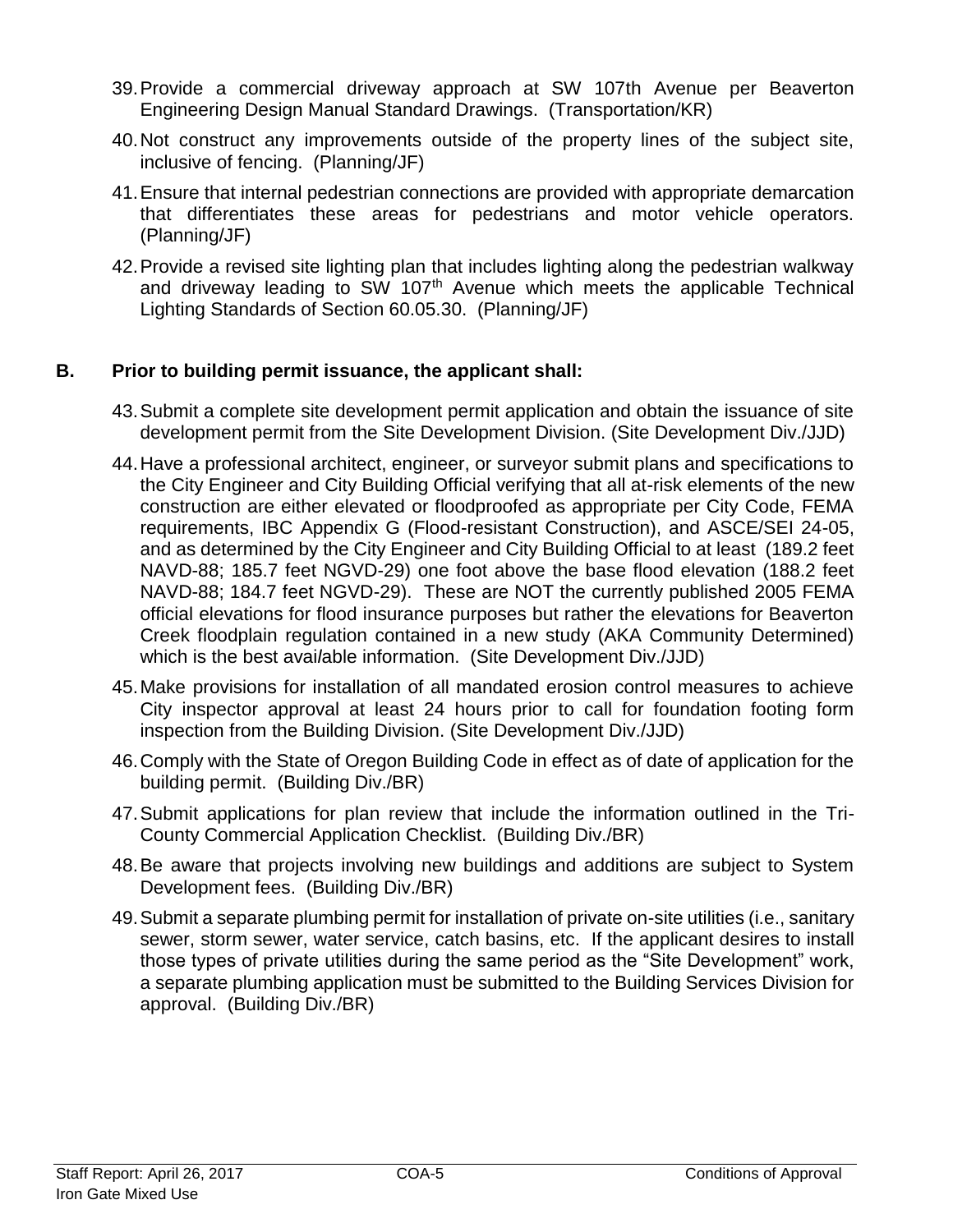### **C. Prior to final inspection of any building permit or occupancy permit issuance, the applicant shall:**

- 50.Have substantially completed the site development improvements as determined by the City Engineer. (Site Development Div./JJD)
- 51.Have a professional engineer or surveyor submit record documents (as-builts) and a Federal Emergency Management Agency (FEMA) standard form (elevation certificate), to the City Building Official (with a copy to the City Engineer), verifying that all at-risk elements of the new construction are either elevated or floodproofed as appropriate per City Code and FEMA requirements, and as determined by the City Engineer and City Building Official at permit issuance, to at least (189.2 feet NAVD-88; 185.7 feet NGVD-29) one foot above the base flood elevation (188.2 feet NAVD-88; 184.7 feet NGVD-29). These are NOT the currently published 2005 FEMA official elevations for flood insurance purposes but rather the elevations for Beaverton Creek floodplain regulation contained in a new study (AKA Community Determined) which is the best available information. (Site Development Div./JJD)
- 52.Have the landscaping completely installed or provide for erosion control measures around any disturbed or exposed areas per Clean Water Services standards. (Site Development Div./JJD)
- 53.Have placed underground all affected, applicable existing overhead utilities and any new utility service lines within the project and along any existing street frontage as determined at permit issuance. (Site Development Div./JJD)
- 54.Install or replace, to City specifications, all sidewalks which are missing, damaged, deteriorated, or removed by construction. (Site Development Div./JJD)
- 55.Have obtained a Source Control Sewage Permit from the Clean Water Services District (CWS) and submitted a copy to the City Building Official if an Industrial Sewage permit is required, as determined by CWS. (Site Development Div./JJD)
- 56.Complete all proposed on-site work and all proposed street frontage improvements in conformance with the Beaverton Engineering Design Manual, Standard Drawings and the Beaverton Development Code. (Transportation / LP)
- 57.Ensure all site improvements, including grading and landscaping are completed in accordance with plans marked "Exhibit A", except as modified by the decision making authority in conditions of approval. (On file at City Hall). No occupancy permit (including temporary occupancy) will be issued until all improvements are complete. (Planning/JF)
- 58.Ensure all construction is completed in accordance with the Materials and Finishes form and Materials Board, both marked "Exhibit B", except as modified by the decision making authority in conditions of approval. (On file at City Hall). No occupancy permit (including temporary occupancy) will be issued until all improvements are complete. (Planning/JF)
- 59.Ensure construction of all buildings, walls, fences and other structures are completed in accordance with the elevations and plans marked "Exhibit C", except as modified by the decision making authority in conditions of approval. (On file at City Hall). No occupancy permit (including temporary occupancy) will be issued until all improvements are complete. (Planning/JF)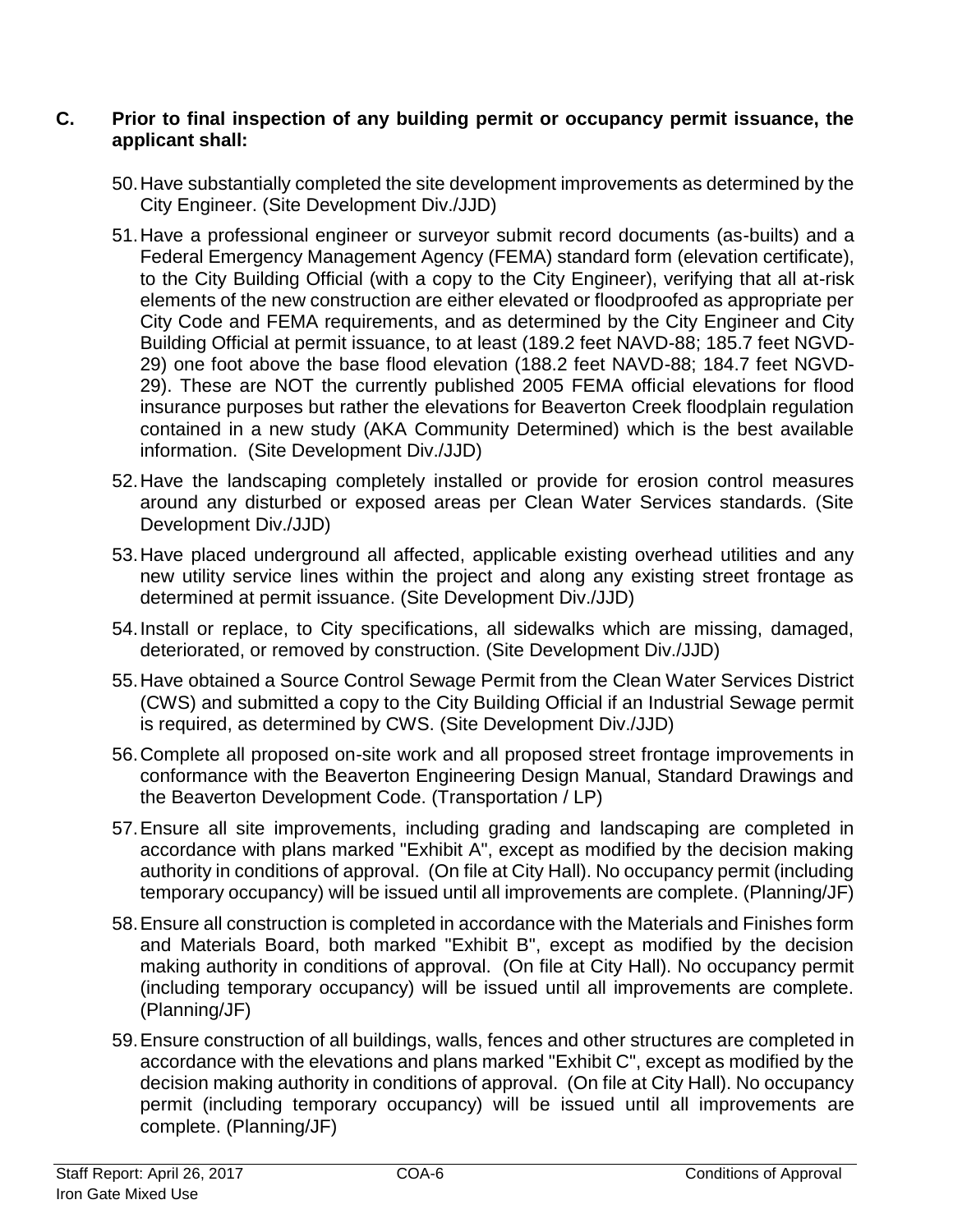- 60.Ensure all landscaping approved by the decision making authority is installed. (Planning/JF)
- 61.Ensure all landscape areas are served by an underground landscape irrigation system. For approved xeriscape (drought-tolerant) landscape designs and for the installation of native or riparian plantings, underground irrigation is not required provided that temporary above-ground irrigation is provided for the establishment period. (Planning/JF)
- 62.Ensure that the planting of all approved trees, except for street trees or vegetation approved in the public right-of-way, has occurred. Trees shall have a minimum caliper of 1-1/2 inches. Trees planted within the landscape buffer shall have a minimum height of 6 feet at the time of planting. Deciduous trees may be supplied bare root provided the roots are protected against damage. Each tree is to be adequately staked. (Planning/JF)
- 63.Ensure all exterior lighting satisfies the applicable requirements of Section 60.05.30 and that all fixtures are installed and operational. Illumination from light fixtures, shall be limited to no greater than 0.5 foot-candle at the property line as measured in the vertical and horizontal plane. (Planning/JF)
- 64.Ensure all required bicycle parking facilities are provided and installed. (Planning/JF)
- 65.Provide proof of recording of a special building setback document that restricts new buildings and permanent structures from being built within the special setback area for the future extension of 107th Avenue. The special setback area shall be consistent with the L1 cross-section, transitioning to ½ street width. More specifically, beginning at a 58 foot width, aligned with the existing SW 107th Avenue ROW and transitioning to 29 feet from the property line by the time the future road extension reaches the southern edge of the existing building. Special setback language and form of recording shall be reviewed and approved by the City prior to recording. (Transportation/KR)

# **D. Prior to release of performance security, the applicant shall:**

- 66.Have completed the site development improvements as determined by the City Engineer and met all outstanding conditions of approval as determined by the City Engineer and Planning Director. Additionally, the applicant and professional(s) of record shall have met all obligations under the City Standard Agreement to Construct Improvements and Retain Design Professional Registered in Oregon, as determined by the City Engineer. (Site Development Div./JJD)
- 67.Provide evidence of a post-construction cleaning, system maintenance, and StormFilter recharge/replacement per manufacturer's recommendations for the site's proprietary storm water treatment systems by CONTECH or other qualified maintenance provider as determined by the City Engineer. The same shall also be provided at the end of the construction maintenance period. (Site Development Div./JJD)
- 68.Provide an additional performance security for 100 percent of the cost of plants, planting materials, and any maintenance labor (including irrigation) necessary to achieve establishment/replacement of the vegetation and restoration of full function within the private surface water management facility area, as determined by the City Engineer. If the plants are not well established or the facility not properly functioning (as determined by the City Engineer) within a period of two years from the date of substantial